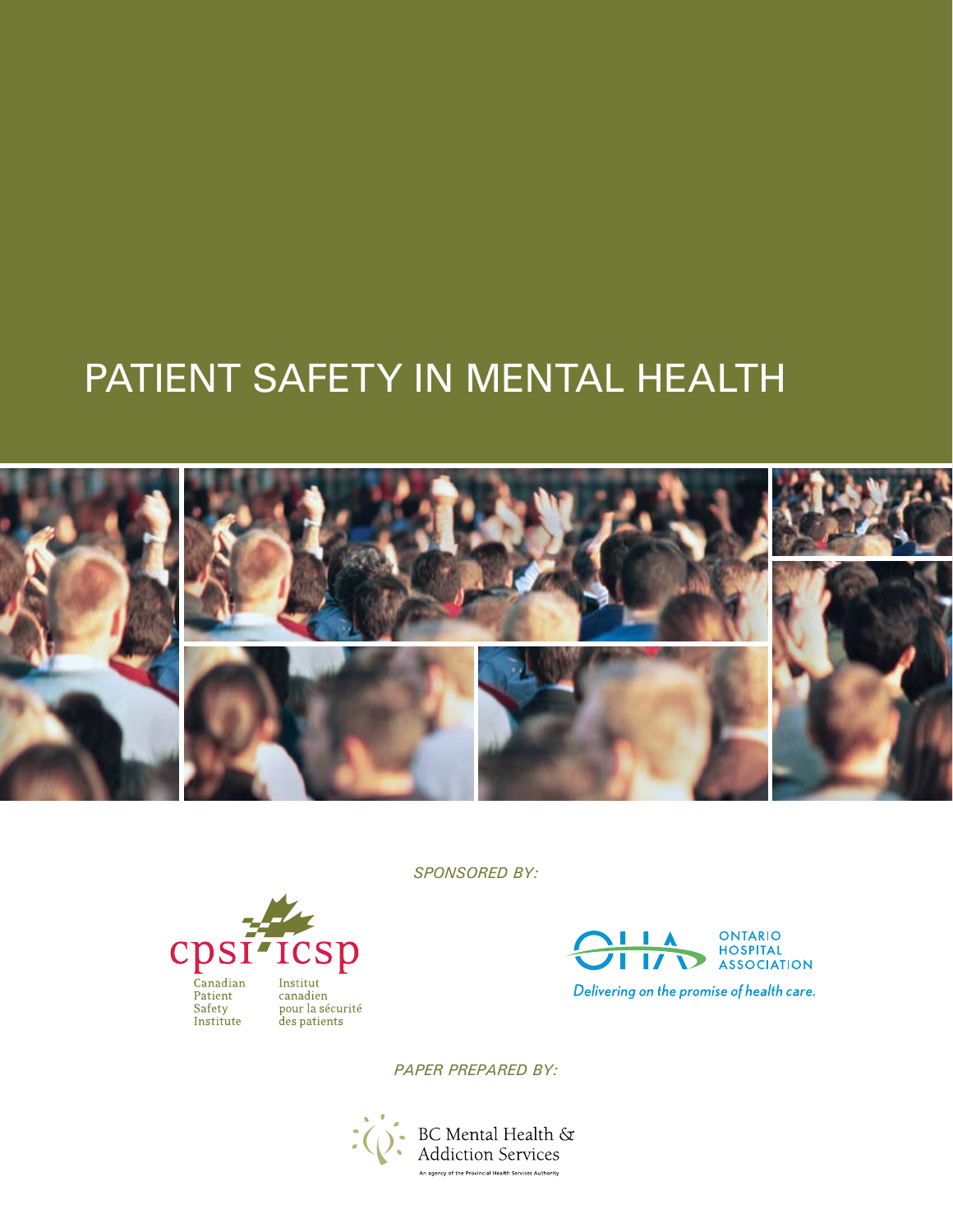## Authors

**Tracey A. Brickell, D.Psych.** Patient Safety in Mental Health Research Project Lead *British Columbia Mental Health and Addiction Services*

**Tonia L. Nicholls, Ph.D.** Michael Smith Foundation for Health Research Career Scholar *British Columbia Mental Health and Addiction Service*

**Ric M. Procyshyn, Pharm.D., Ph.D.**

Research Psychopharmacologist *British Columbia Mental Health and Addiction Services*

#### **Carla McLean, M.A. (Ph.D. Student)**

Qualitative Analysis Specialist *British Columbia Mental Health and Addiction Services*

**Rebecca J. Dempster, Ph.D.** Clinical Research Consultant *British Columbia Mental Health and Addiction Services*

**Jennifer A. A. Lavoie, M.A. (Ph.D. Student)**

Research Officer *British Columbia Mental Health and Addiction Services*

#### **Kimberly J. Sahlstrom, M.A.**

Research Officer / Coordinator *British Columbia Mental Health and Addiction Services*

**Todd M. Tomita, M.D., FRCPC**

Consulting Psychiatrist *British Columbia Mental Health and Addiction Services*

**Eugene Wang, M.D., FRCPC** Consulting Psychiatrist *British Columbia Mental Health and Addiction Services*

#### **Suggested citation:**

Brickell, T. A., Nicholls, T. L., Procyshyn, R. M., McLean, C., Dempster, R. J., Lavoie, J. A. A., Sahlstrom, K. J., Tomita, T. M., & Wang, E. (2009). *Patient safety in mental health.* Edmonton, Alberta: Canadian Patient Safety Institute and Ontario Hospital Association.

*The Canadian Patient Safety Institute would like to acknowledge funding support from Health Canada. The views expressed here do not necessarily represent the views of Health Canada.*

ISBN: 978-1-926541-06-8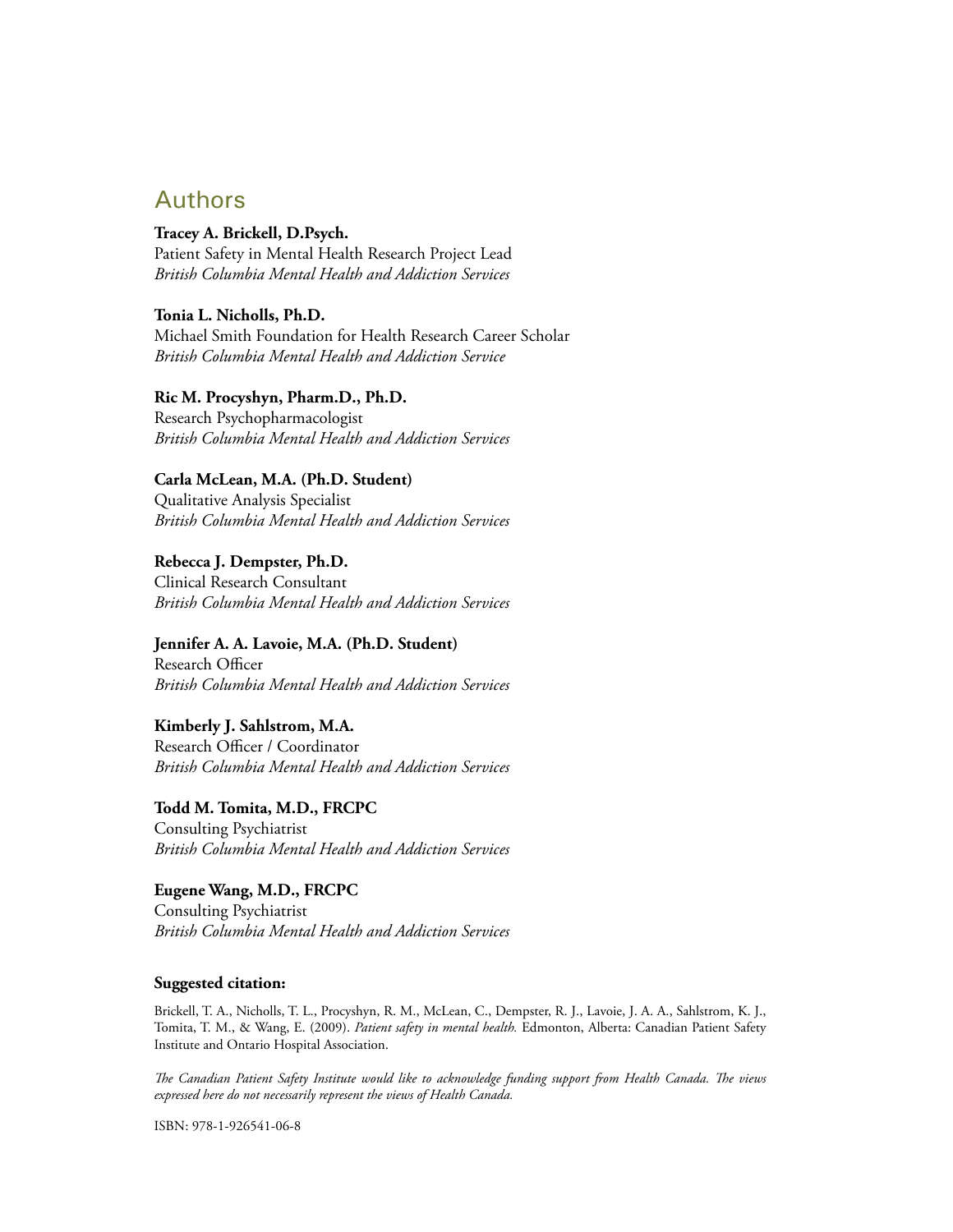## Acknowledgements

#### **British Columbia Mental Health and Addiction Services**

Brooke Ballantyne-Scott and Suzana Mitrovic for their assistance in developing and coordinating the literature review. Kristen Howard for scheduling and conducting the informant interviews. Alina Bonci, Anna Warner, and Kimberly McIntosh for performing the literature searches. Katherine Rossiter for her assistance with the interview questions.

#### **Canadian Patient Safety Institute (CPSI) and Ontario Hospital Association (OHA)**

Orvie Dingwall (CPSI) for her expertise in developing and conducting the literature review. Sandi Kossey (CPSI), and Dominique Taylor, Cyrelle Muskat, Michelle Caplan and Deborah Cumming (OHA) for their assistance in developing the research and editing the paper.

#### **Pan-Canadian Mental Health and Patient Safety Advisory Committee**

- Chair, Glenna Raymond, President and Chief Executive Officer, Whitby Mental Health Centre
- Lynda Bond, Director, Quality, Safety and Performance Improvement, BC Mental Health and Addiction Services
- Michelle Caplan, Policy Analyst, Policy, Legislative & Legal Affairs, Ontario Hospital Association
- Dr. Linda S. Courey, Director, Mental Health Services, *Cape Breton District Health Authority*
- Deborah Cumming, Policy Analyst, Policy, Legislative & Legal Affairs, Ontario Hospital Association
- Orvie Dingwall, Librarian and Project Manager, Canadian Patient Safety Institute
- Pat Fryer, Consultant, Patient Safety, Risk Management, and Quality; Chair, Ontario Health Care Risk Management Network
- Sandi Kossey, Project Manager, Canadian Patient Safety Institute
- Marie Owen, Director of Operations, Canadian Patient Safety Institute
- Elaine Santa Mina, Associate Professor, School of Nursing, Ryerson University
- Cyrelle Muskat, Consultant, Patient Safety and Clinical Best Practice, Ontario Hospital Association
- Dominique Taylor, Consultant, Patient Safety and Clinical Best Practice, Ontario Hospital Association
- Dr. George D. Watson, Executive Medical Director, Alberta Mental Health Board
- Cheryl Williams, Program Director, Mental Health and Emergency Services, Rouge Valley Health System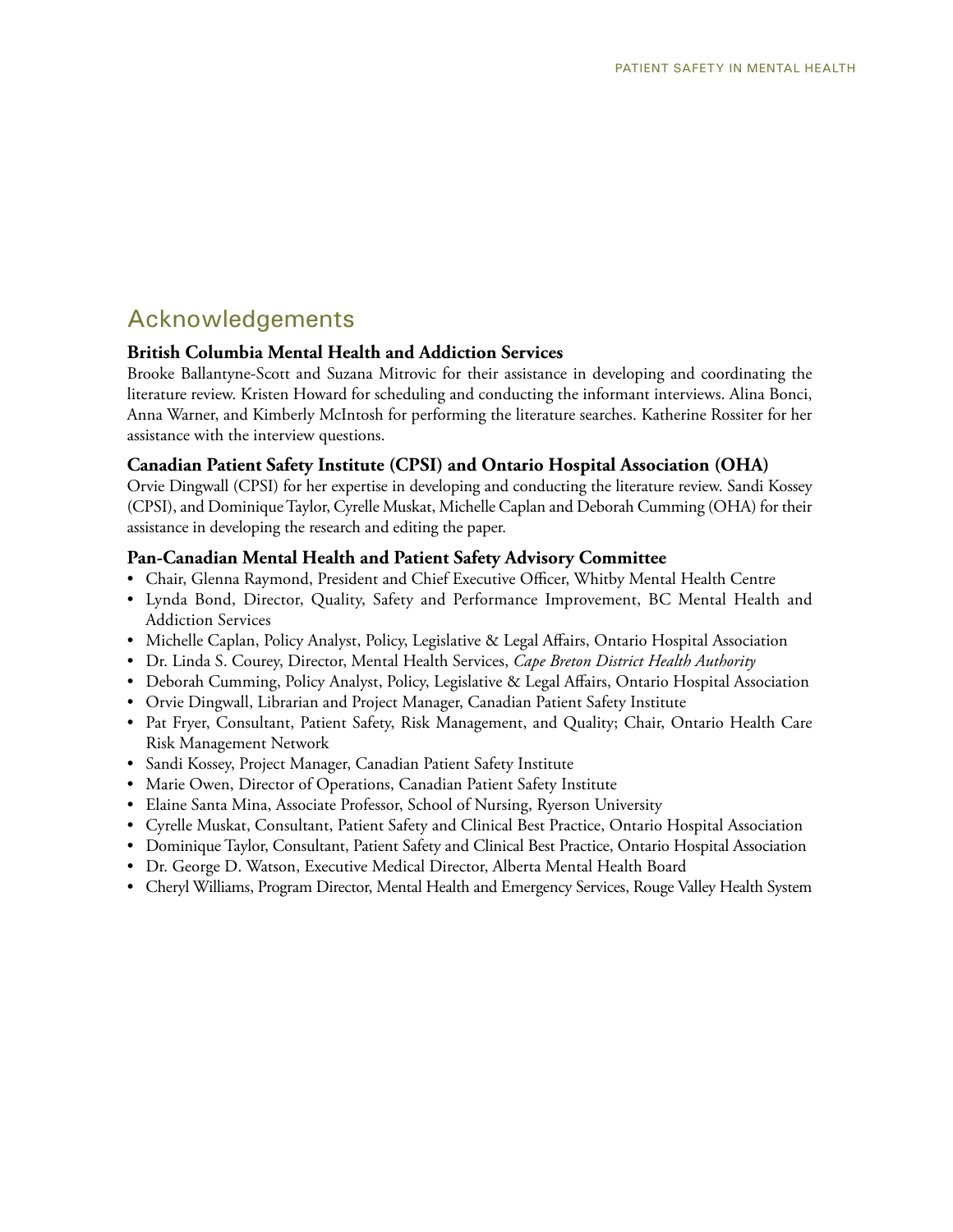# **Table of Contents**

| Defining the Issue, Recognizing Unique Barriers, and Setting Priorities 25    |  |
|-------------------------------------------------------------------------------|--|
| Priority Issues - Adverse Events, Service Availability, and Quality of Care25 |  |
|                                                                               |  |
|                                                                               |  |
|                                                                               |  |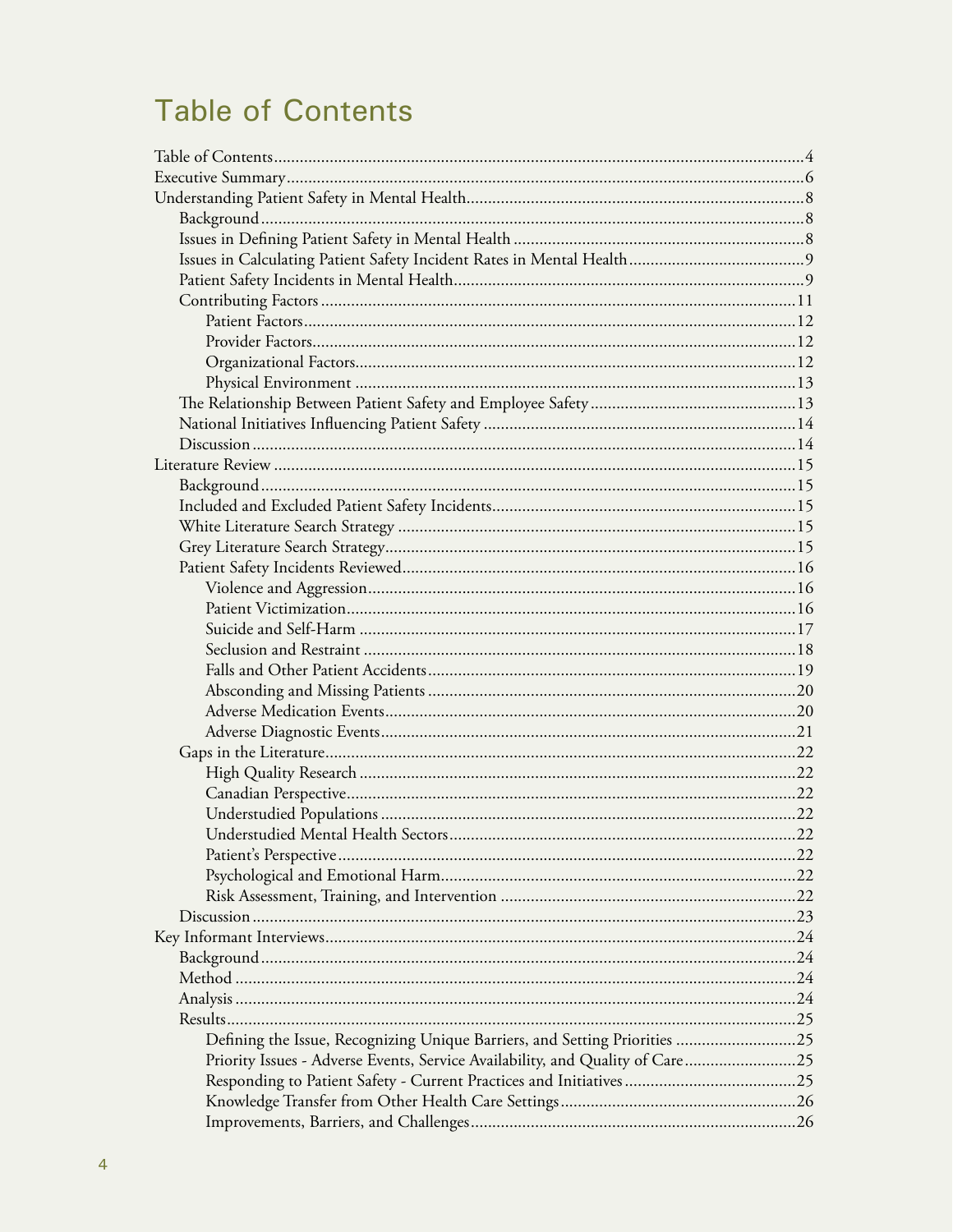| Discussion Topic 1: 'What are the themes, priority issues, and actions for patient           |  |
|----------------------------------------------------------------------------------------------|--|
|                                                                                              |  |
|                                                                                              |  |
|                                                                                              |  |
|                                                                                              |  |
| Standardization of Definitions, Nomenclature, Measurement, and Practice 30                   |  |
| Communication, Service Integration, and Inter-Professional Collaboration30                   |  |
|                                                                                              |  |
| Adverse Events and the Growing Complexity of Mental Health Patients30                        |  |
| Discussion Topic 2: 'What best practices, tools, programs and initiatives are currently      |  |
| being utilized to optimize patient safety for patients receiving mental health services?' 30 |  |
| Discussion Topic 3: 'What are the next steps/future directions for patient safety            |  |
|                                                                                              |  |
|                                                                                              |  |
|                                                                                              |  |
|                                                                                              |  |
|                                                                                              |  |
|                                                                                              |  |
|                                                                                              |  |
|                                                                                              |  |
|                                                                                              |  |
|                                                                                              |  |
|                                                                                              |  |
|                                                                                              |  |
|                                                                                              |  |
|                                                                                              |  |
|                                                                                              |  |
|                                                                                              |  |
|                                                                                              |  |
|                                                                                              |  |
|                                                                                              |  |
|                                                                                              |  |
|                                                                                              |  |
|                                                                                              |  |
|                                                                                              |  |
|                                                                                              |  |
|                                                                                              |  |
|                                                                                              |  |
|                                                                                              |  |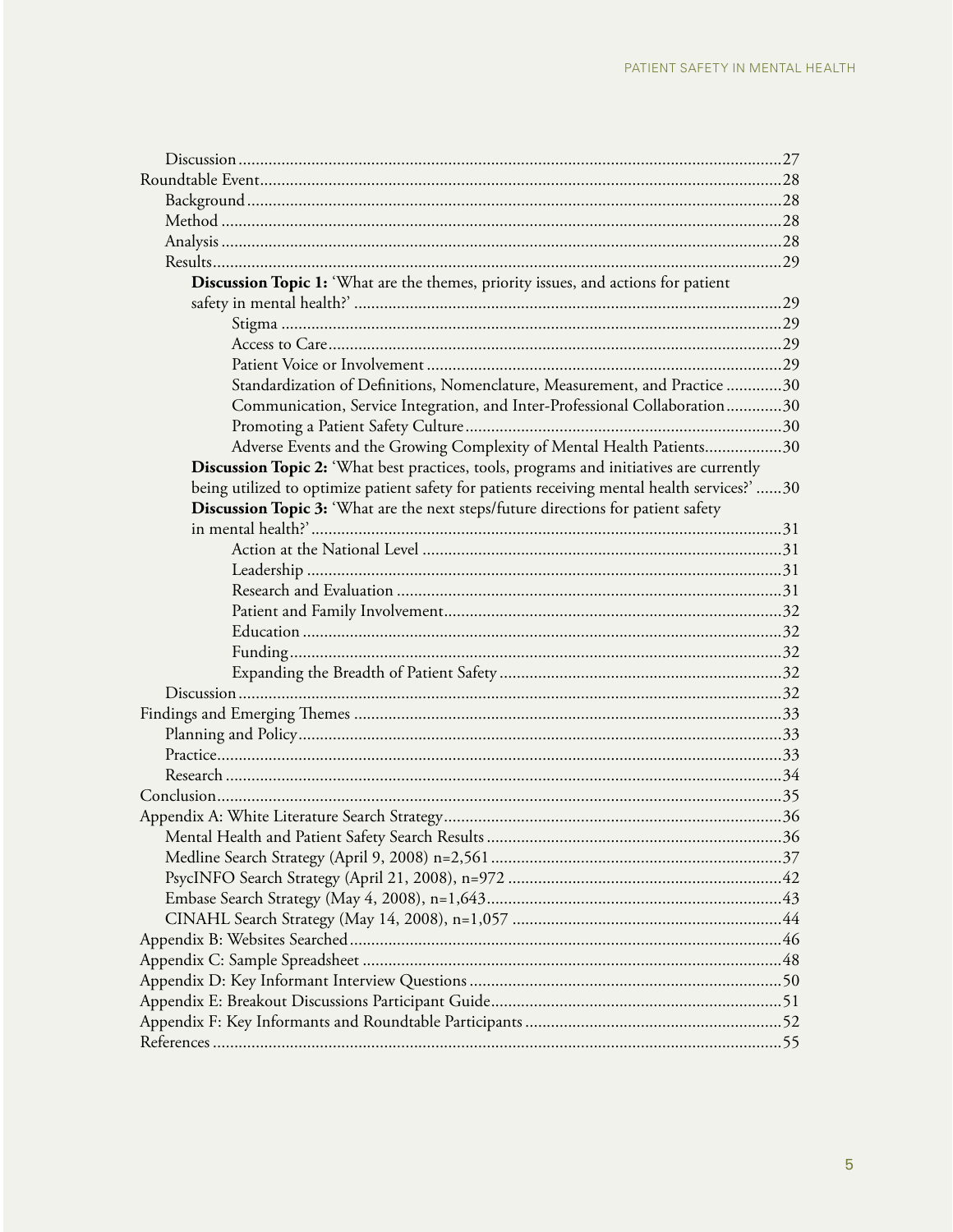# Executive Summary

#### **Background**

Everyday a large number of patients are treated and cared for without incident by health care practitioners worldwide. Like other high risk industries (e.g., aviation and nuclear power), safety incidents occur during the course of medical care, placing patients at risk for injury or harm. In health care, much of the literature, and consequently our understanding of patient safety, has come from acute care medical settings. Although many of the patient safety risk factors that exist in medical settings also apply to mental health settings, there are unique patient safety issues in mental health that are different to those in medical care. Seclusion and restraint use, self-harming behaviour and suicide, absconding, and reduced capacity for self-advocacy are particularly prominent to mental health patients. Both the patient population and the environment make patient safety in mental health unique. In some circumstances, the uniqueness is associated more with the diagnosis and patient population than with the mental health setting, and in other circumstances the uniqueness is related more to the setting than the patient population or diagnosis.

It is only recently that patient safety in mental health was considered a field in its own right and as such, there is a lack of awareness of the issues as well as a shortage of research and readily available information to guide patient safety systems, practices, policies, and care delivery in mental health. Work is required to establish a clear definition, set priorities, and develop strategies for responding to patient safety concerns.

Recognizing this knowledge gap, the Ontario Hospital Association and Canadian Patient Safety Institute jointly commissioned a research team through a competition process from British Columbia Mental Health and Addiction Services to develop a background paper outlining current issues in patient safety across mental health settings. The background paper includes three methodologies: 1) an in-depth review of the white and grey literature; 2) an analysis of interview data collected during a series of telephone interviews; and 3) an analysis of small group discussions during an invitational Roundtable Event held in Toronto, September 2008.

In this paper, mental health was defined by those diagnoses in the Diagnostic and Statistical Manual of Mental Disorders, Fourth Edition, Text Revision (DSM-IV-TR, American Psychiatric Association [APA], 1997). Patient safety across the following areas was considered: a) primary, secondary, and tertiary care levels; b) hospital, private sector, and other community-based mental health services; and c) child and youth, adult, and older adult populations.

#### **Literature Search**

The white literature was searched in four electronic databases (Medline, CINAHL, Embase, and PsycINFO) and the grey literature through sixty-six websites (Canadian/international patient safety, mental health, government health care, and library websites). Approximately 1500 papers were reviewed. The review of literature focused on eight key patient safety incidents including: violence and aggression; patient victimization; suicide and self-harm; seclusion and restraint; falls and other patient accidents; absconding and missing patients; adverse medication events; and adverse diagnostic events. Excluded areas included: patient safety incidents in persons with mental illness receiving care outside the mental health sector; privacy violations; documented adverse effects of specific medications; medical equipment failure not specific to mental health settings; and infectious disease.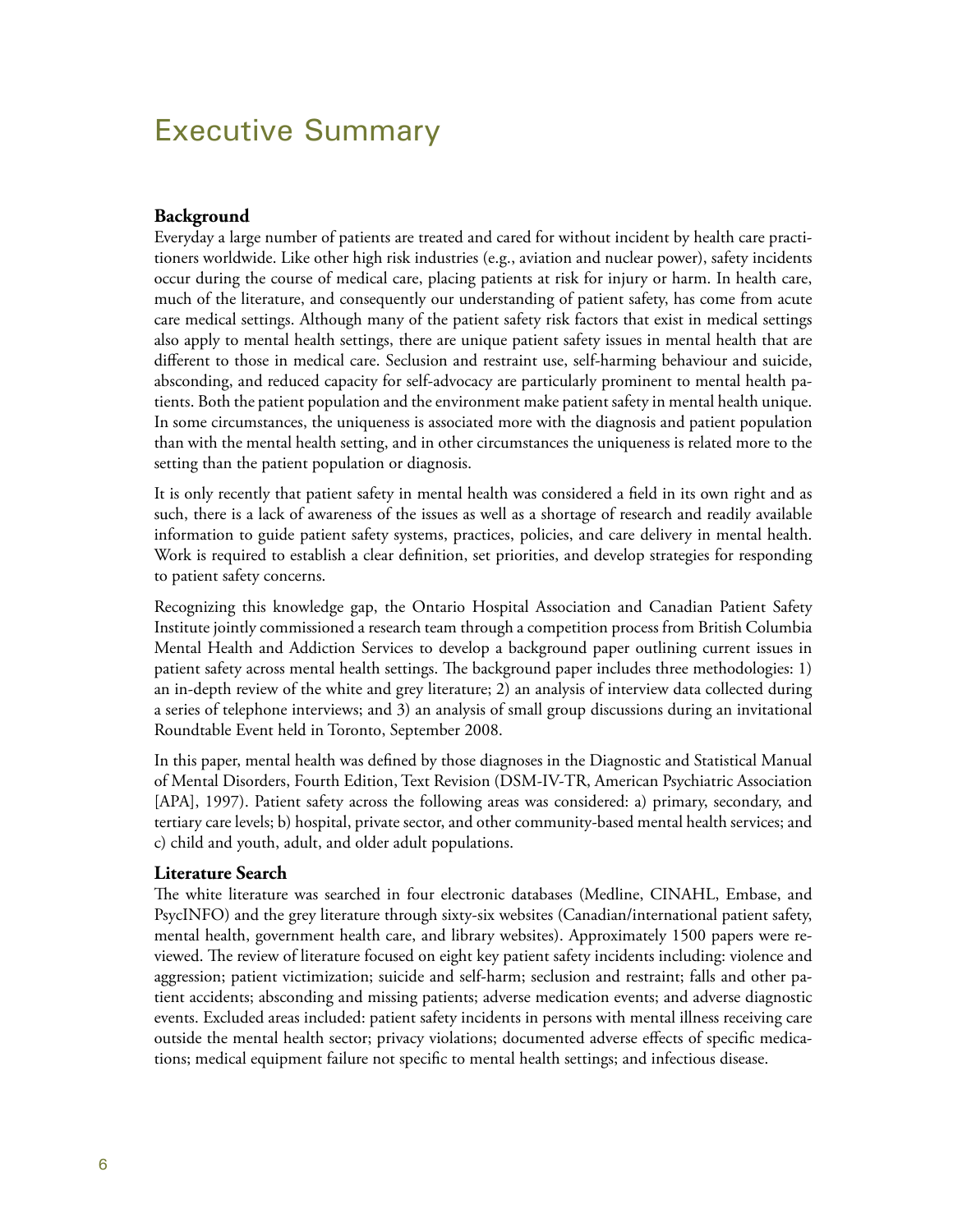#### **Key Informant Interviews**

The telephone interviews were conducted with 19 key informants in patient safety and/or mental health. The interviews sought information on current initiatives and research; strategies for improving patient safety; emerging issues; gaps in current knowledge and practice; and barriers to improving patient safety. The interviews were recorded, transcribed, and qualitatively analyzed. The analysis involved a two-step process: 1) coding each interview on issues that were easily categorized and that could provide some basic quantitative data, and 2) identifying larger themes that emerged from the data.

#### **Roundtable Event**

Seventy two professionals with expertise in patient safety and mental health attended and participated in an invitational Roundtable Event held on September 18, 2008, in Toronto, Ontario. Participants explored three topics in small discussion groups of 8-10 people. Each group had a facilitator and scribe. The scribe notes from the small group discussions formed data for a qualitative analysis. The analysis involved a two-step process: 1) identifying common themes from each discussion topic, and 2) organizing and categorizing the information from each group under each of the identified themes.

#### **Findings**

Several findings emerged from the research pertaining to planning and policy, practice, and research. The findings suggest that national leadership and advocacy for patient safety in mental health is required to champion the cause. Also required is a framework or patient safety strategy which considers the unique concerns related to mental health care across Canada, including the standardization of patient safety terminology and nomenclature, practices, reporting mechanisms, and policies. As a first step, however, a relative consensus on what falls under the purview of patient safety in mental health is needed in order to develop concise, workable solutions with clear objectives.

In order for patient safety in mental health settings to improve, a culture of safety needs to be embedded within all levels of an organization. A safety culture would include the adoption of a systems level approach and inclusion of staff and patients in the examination of patient safety incidents. It would allow patients and their family/caregivers to play a more active role in decision making, patient care, risk assessment and safety interventions. A just culture accepts that discrimination and marginalization of people with mental illness undermines access to care, quality and safety of care, and health outcomes and seeks to eliminate the stigma against people with mental illness.

Advancing safer patient care practices in mental health settings requires effective communication, service integration, and inter-professional collaboration, especially during transitions of care. It also requires the use of empirically-validated and consistently accepted tools and training and education programs to develop and implement evidence-based patient safety interventions. To develop this evidence, research funds need to be available to attract high quality researchers who can develop and implement rigorous research methodologies.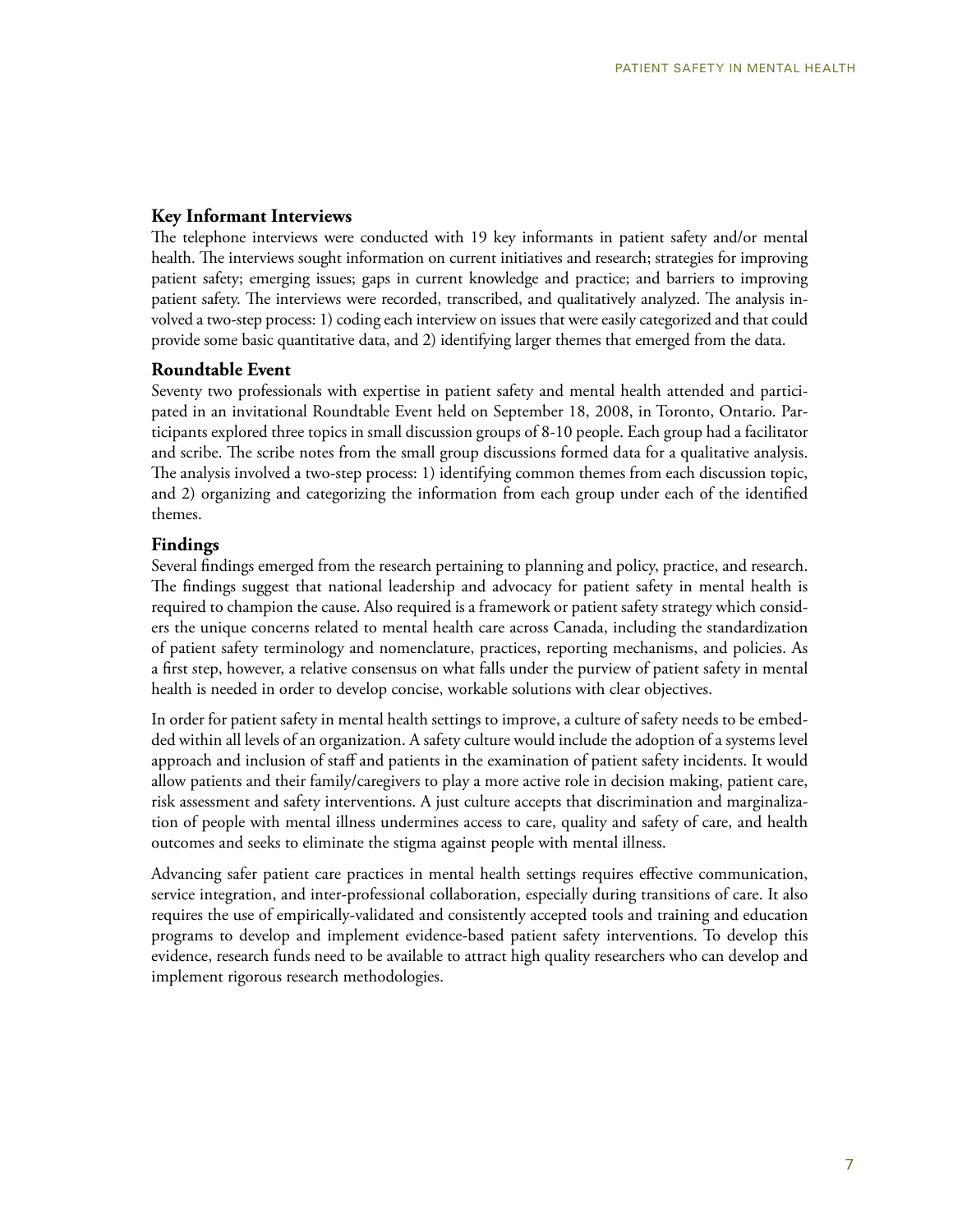# Understanding Patient Safety in Mental Health

## **Background**

Everyday a large number of patients are treated and cared for without incident by medical practitioners worldwide. However, incidents such as medication adverse events, misdiagnosis, and slips and falls do occur during the course of medical care, placing patients at risk for injury and harm. Since the Institute of Medicine published its seminal report *To Err is Human: Building a Safer Health System* (Kohn, Corrigan, & Donaldson, 1999) underscoring the magnitude to which medical errors contribute to mortality and morbidity within the United States health care system, health organizations globally have been galvanized to develop and establish best practices in patient safety, giving rise to the development and instigation of incident reporting systems, and policies and procedures among service providers. One key indicator for patient safety is the rate of adverse events among hospital patients. Adverse events are unintended injuries or complications that are caused by health-care management, rather than by the patients' underlying diseases. They lead to patient injuries, disability, prolonged hospital stays, and even loss of life (Baker et al., 2004). The Canadian Adverse Events Study found that 7.5% of patients admitted to acute care hospitals in 2000 experienced at least one adverse event, 36.9% of which were judged to be highly preventable (Baker et al., 2004).

Although many of the same patient safety risk factors that exist in medical settings apply to mental health settings, there are unique patient safety issues that arise in the mental health context that are either more common among individuals with mental illness or are atypical of those arising in acute medical care. Some of these include patient safety issues around seclusion and restraint use, self-harming behaviour and suicide, absconding, and reduced capacity for self-advocacy. At the moment there is a lack of readily available information regarding the types of incidents and causes of adverse events in the treatment of patients with mental health disorders in Canadian mental health care. This gap is surprising given that some of the highest rates of adverse medication events reported in studies comparing various health care settings were in inpatient psychiatric units (e.g., Bates, 2003).

Due to this knowledge gap, there is little scientific literature and sound evidence to guide health system policies and practices for the safe delivery of care in mental health settings. As such, the Ontario Hospital Association (OHA) and Canadian Patient Safety Institute (CPSI) jointly commissioned a research team through a competition process from British Columbia Mental Health and Addiction Services (BCMHAS) to develop a background paper that concentrates on the issues of patient safety in mental health settings. The paper includes an in-depth review of the white and grey literature, analysis of interview data collected during a series of structured telephone interviews, and analysis of small group discussions during an invitational Roundtable Event. The paper was produced with guidance and coordination from OHA, CPSI, and a Pan-Canadian Mental Health and Patient Safety Advisory Committee (Advisory Committee).

For the purposes of this document, mental health was confined to those diagnoses covered in the Diagnostic and Statistical Manual of Mental Disorders, Fourth Edition, Text Revision (DSM-IV-TR, American Psychiatric Association [APA], 1997). Patient safety at the primary, secondary, and tertiary care levels was examined with consideration to hospital, private sector, and other community-based mental health services. Patient safety in mental health across the lifespan, including child and youth, adult, and older adult populations, were explored. It is acknowledged that there is debate in the literature about the appropriate term to refer to individuals with mental illness who use health-care services. The terms mental health service users, consumers, clients, and patients are often used interchangeably in the literature and in clinical practice. For clarity, in this report the term *patient* is used.

# Issues in Defining Patient Safety in Mental Health

Patient safety in mental health settings has only recently been considered as a field of study or a focus in the patient safety literature in its own right and is even less frequently defined. It is often subsumed under the broader concept of patient safety with no argument having been set forward to define it separately. A review of the literature revealed that attempts to understand and define patient safety in the mental health context often are left to draw from the larger literature on patient safety in general.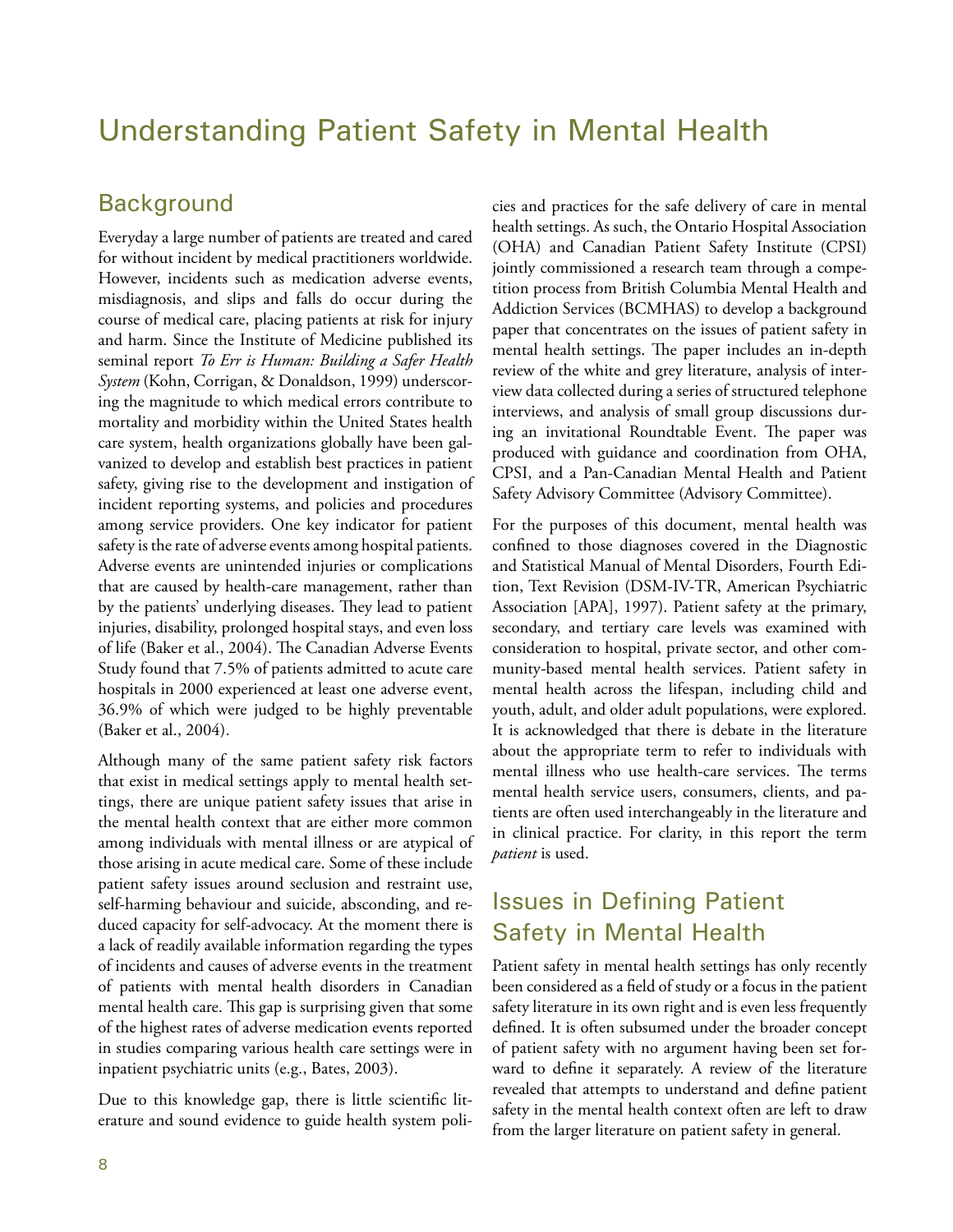Although white and grey literature offer many different definitions of patient safety, no single definition has been adopted universally and hence the field is thought to suffer from this lack of a common nomenclature (Chang, Schye, Croteau, O'Leary, & Loeb, 2005; Kohn et al., 1999; National Steering Committee on Patient Safety, 2002). Further complicating this picture is the need to define not only patient safety but also the related terms: *patient safety incidents*, *adverse events,* and *close calls* (near misses).

A shared definition of patient safety is lacking across Canada (Baker et al., 2007). The Canadian Patient Safety Dictionary (Davies, Hébert, & Hoffman, 2003), developed in response to an identified need for a common language of patient safety, recommends "that patient safety be defined as the reduction and mitigation of unsafe acts within the health care system, as well as through the use of best practices shown to lead to optimal patient outcomes." However, national and international advancements in knowledge and understanding of patient safety concepts and the need for consistency and clarity across settings, has prompted a re-examination of the definitions and terms used. The World Health Organization's (WHO) International Classification for Patient Safety initiative:

"aims to define, harmonize and group patient safety concepts into an internationally agreed classification. This will help elicit, capture and analyze factors relevant to patient safety in a manner conducive to learning and system improvement. The classification aims to be adaptable yet consistent across the entire spectrum of health care and across cultures and languages" (2008, para. 2).

WHO (2007) created a *Conceptual Framework for the International Classification for Patient Safety*, which is currently in field-testing. It represents a consensus of international experts and up-to-date information on patient safety within the health care context across the world, including mental health settings and patients. The language and definitions throughout this paper are therefore in alignment with the WHO's framework.

A *patient safety incident* is defined as "an event or circumstance which could have resulted, or did result, in unnecessary harm to a patient, and has a more constrained meaning than the term incident which, when used in a general context, has a wider meaning as an event or circumstance which could have resulted, or did result, in harm to any person and/or a complaint, loss or damage" (WHO, 2007, p.7).

An *adverse event* is "an incident which results in harm to a patient" (WHO, 2007, p.7). *Harm* is considered an outcome that negatively affects a patient's health and/or quality of life, including illness, injury, suffering, disability, and death, and may thus be physical, social, or psychological (WHO, 2007).

A *close call* (also known as a *near miss*) is an incident that occurs that has the potential to result in harm but fails to do so either by chance or by timely intervention (WHO, 2007).

# Issues in Calculating Patient Safety Incident Rates in Mental Health

Bowers (2000) highlighted a related problem that plagues the mental health patient safety literature; inconsistencies in calculating incident rates. He described five possible methods of calculating incident rates, which vary according to the denominator used: 1) hospital; 2) ward; 3) bed numbers; 4) admission; or 5) bed occupancy. Each of these methods can be expressed as patient-based or eventbased, with the result that for some incidents, rates can be calculated in as many as ten different ways. While some of these methods are clearly preferable to others, there remain multiple adequate methods that produce disparate rates. Without agreement on a method for calculating incident rates, comparisons between studies and reports are difficult and can be misleading. Bowers recommends that the method for calculating patient safety incidents in mental health be determined by the research question, and that researchers be more rigorous in calculating incident rates. At a minimum scholars should clearly indicate how they arrive at the rates they report.

# Patient Safety Incidents in Mental Health

Patients receiving mental health treatment are at risk of patient safety incidents that are uniquely or strongly associated with mental health settings as well as adverse events that occur in general medical settings. Understanding the myriad of factors leading to adverse events requires a system for categorizing them. Without a common language to define and discuss incidents, close calls, and adverse events, it is difficult to establish a system to classify patient safety incidents in mental health. Differ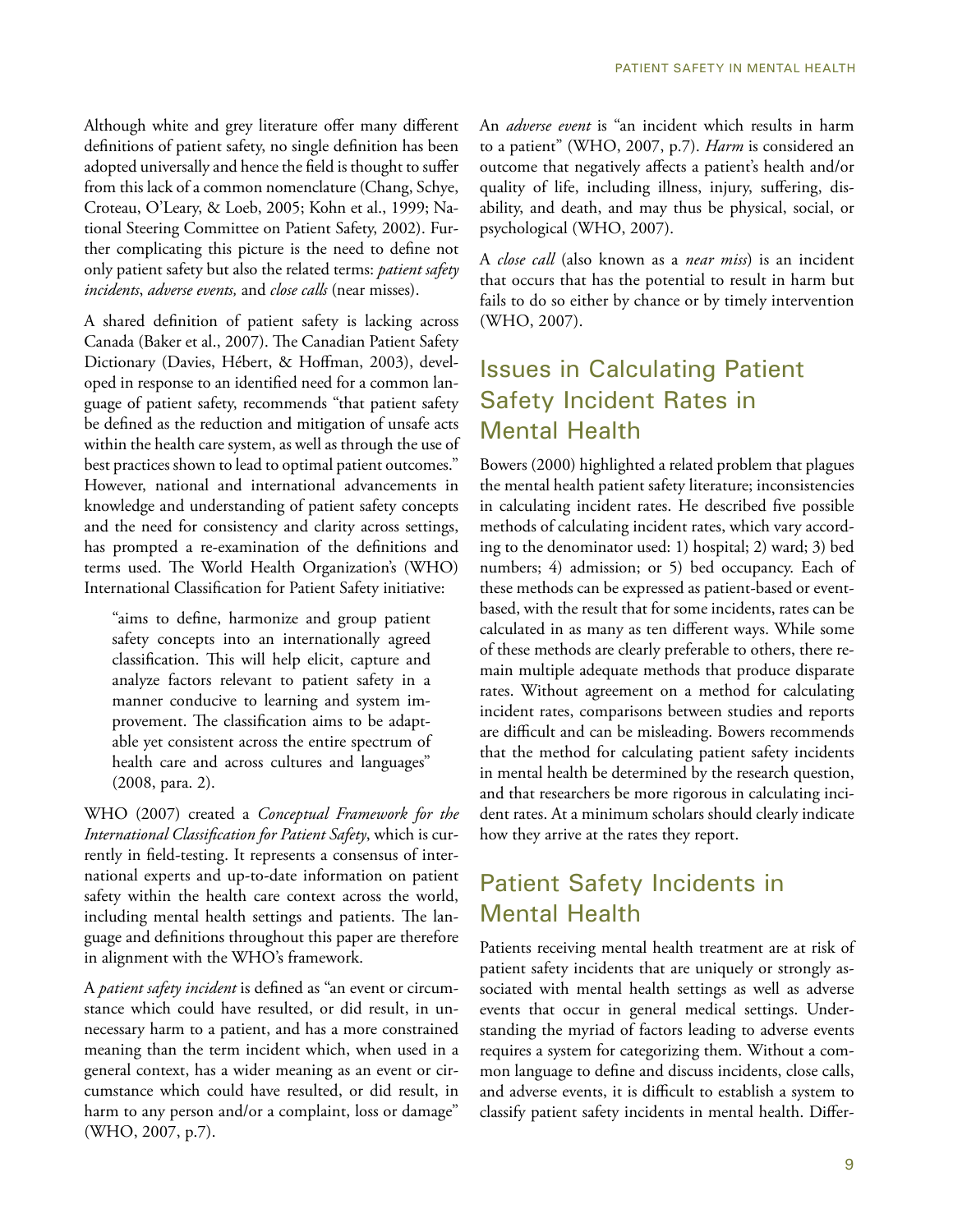ent reporting systems use different classification systems grouped according to incident type, severity, setting, and population. Despite several attempts (Chang et al., 2005; Nath & Marcus, 2006) the review of the literature for this report revealed no universally accepted classification system for patient safety incidents specific to mental health settings or services.

A seminal report by the United Kingdom's National Patient Safety Agency (NPSA) in 2006 on patient safety in mental health provided the first comprehensive survey of patient safety incidents affecting mental health patients. The mental health patient safety incidents most commonly reported to NPSA were accidents (e.g., slips and falls), absconding/elopement, aggression, and self-harm and suicide. Aggression, self-harm, and absconding accounted for over half of all incidents reported to NPSA in 2005. In the 2006 report, accidents, absconding, aggression, and self-harm accounted for 84% of all incidents. Other relevant incidents included medication, patient abuse, consent and confidentiality, documentation, diagnosis, and medical equipment.

Despite numerous reports on the high levels of distress, fear, and stigma reported by patients receiving care for mental health problems (Mind, n.d.), in general, little attention has been paid to emotional or psychological harms that may be associated with mental illness, psychiatric treatment, and the associated restrictions on patient freedom and autonomy. Focus on physical harm often ignores the emotional and psychological harms patients may suffer following a patient safety incident. Another area only beginning to receive attention under the umbrella of patient safety is the experience of racism and discrimination of ethnic minority patients in mental health care settings. The United Kingdom's Department of Health (2005) report on race equality in mental health care brought attention to this understudied area. It noted the importance of training on issues of cultural, ethnic, and religious diversity, including training on how to respond to overt, covert, and institutional racism.

Additionally, there is tension between safety measures and patient autonomy. A number of policies designed to increase patients' safety in mental health settings are controversial and may pose ethical dilemmas for caregivers, due to the limits they place on patients' human rights. These include locking units, searching patients and confiscating banned items, and use of security and closed circuit television monitoring (Bowers et al., 2002). Lack of clarity about policies and procedures related to observation and use of restraints and seclusion can contribute to patient safety incidents (Department of Health, 2002b).

Compared to reported incidents across nine medical settings, the NPSA (2005) found that mental health settings had the third highest rate of death and the fifth highest rate of severe harm resulting from patient safety incidents. Chang et al. (2005) found that psychiatric hospitals and psychiatric units were the second and third most common domains for patient safety incidents, following general hospitals. It is important to note, however, that the majority of incidents reported to the NPSA resulted in no (65.4%) or low (22.7%) harm to the patient. Only 1.3% of incidents involved death and only 0.6% involved severe harm. Incidents of self-harm were the most likely to result in death (NPSA, 2006). Given the lack of focus on psychological and other forms of harm, little is known about the severity of emotional or psychological harm experienced by mental health patients following patient safety incidents.

The mental health system encompasses a great number of settings beyond psychiatric hospitals and inpatient units. Care for patients with mental illness is increasingly provided in community mental health centres, residential homes, nursing homes, and outpatient departments. The emergency department, an area of high risk for patient safety incidents, also represents an area of high risk for individuals with psychiatric and/or substance abuse disorders. The rate and type of mental health patient safety incidents vary across these settings (NPSA, 2005). For example, adverse medication events are more likely to be reported in outpatient and community settings while self-harm is the most commonly reported incident in private homes. Residential care and nursing home settings reported high levels of patient accidents while death and severe harm were more likely to occur in private home settings.

Despite the breadth of mental health service provided in community settings, more is known about patient safety incidents in institutional settings. NPSA (2006) noted that a disproportionate number of incidents are reported from inpatient settings. It may be that staff working in inpatient settings have better access to reporting systems. It is also possible that the higher rates of incidents reported from inpatient settings reflect the relative complexity of illness seen in inpatient settings compared to community settings. The deinstitutionalization movement combined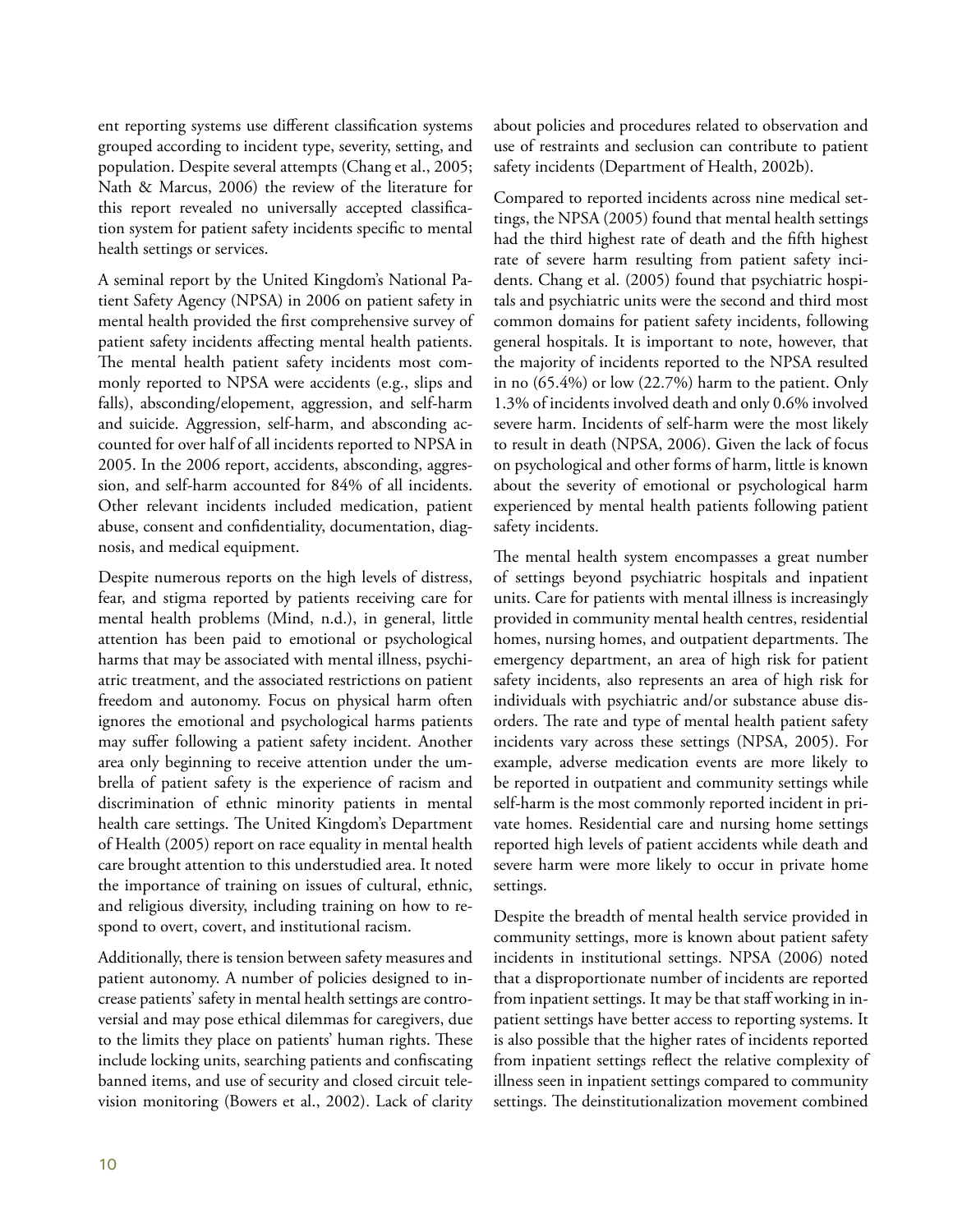with improvements in community care has changed the face of inpatient mental health care. Admission and commitment criteria are such that inpatient settings, compared to other mental health settings, are disproportionately populated with severely mentally ill individuals. Inpatients are now more likely to have concurrent psychiatric and substance use disorders, be suicidal or present risk for suicide, have a history of aggressive behaviour and pose a risk to staff and other patients, be vulnerable to harms from others, be sexually uninhibited, likely to abscond from the unit, and have co-occurring medical conditions (Standing Nursing & Midwifery Advisory Committee, 1999). As the complexity of care increases on inpatient units, so too does the likelihood of patient safety incidents. Distinctions can also be made between different types of services dependent on the population served: adult, geriatric, forensic, child and adolescent, mental health rehabilitation, and drug and alcohol services (NPSA, 2006). NPSA suggested that patients receiving care in geriatric specialty settings were involved in slightly more patient safety incidents than would be expected on the basis of admissions.

Building upon the Seven Steps to Patient Safety (NPSA, 2004b) reference guide for all healthcare settings, the NPSA recently developed and launched a framework document specific to patient safety in mental health settings. The Seven Steps to Patient Safety in Mental Health (NPSA, 2008b) outlines a framework for organizations and providers to work to improve the safety of patients receiving mental health care. The seven steps are part of a continuing process on how patient safety can be improved locally, to improve the safety of mental health service delivery across various settings. A companion document entitled Good Practice Examples (NPSA, 2008a) shares specific examples from different National Health Service trusts across England and Wales.

## Contributing Factors

Research in non-health care settings has demonstrated that, in most cases, no single factor is responsible for an unintentional failure such as a safety incident (Department of Health, 2000; Vincent, TaylorAdams, & Stanhope, 1998). Safety incidents typically involve "a complex interaction between a varied set of elements, including human behaviour, technological aspects of the system, sociocultural factors, and a range of organizational and procedural weaknesses" (Department of Health, 2000,

p.19). Like safety incidents in other systems, patient safety incidents in all health settings occur as a result of a complex set of contributing and interacting factors, rather than a single failure on the part of an individual or a system (Kohn et al., 1999; Nath & Marcus, 2006). Understanding these factors is a critical first step in developing strategies to mitigate and prevent patient safety incidents. Some contributory factors are common across health care settings; others are unique to mental health (Nath & Marcus, 2006).

Factors contributing to patient safety incidents can be categorized in numerous ways. One common division is between the individual factors contributing to patient safety incidents (i.e., human error) and systems factors (i.e., physical environment, unit design, staffing levels, heterogeneity of patients, availability of structured activities, and policies and procedures). In the past, there has been a tendency to blame individuals for patient safety incidents, be it the patients themselves for engaging in risky behaviours, or health care providers for making errors. Focusing on individual factors results in solutions at the individual level, such as strategies aimed at individual practitioners. This approach, however, ignores the context in which patient safety incidents occur, making it difficult to identify and prevent recurrences of "active failures" committed by individuals (Department of Health, 2000). Although a particular action or omission by an individual might be the immediate cause of an incident, a broader systems analysis usually reveals a series of events and departures from safe practice that are caused by environmental/organizational factors (Vincent et al., 1998).

Attention has therefore turned to understanding how system level factors contribute to patient safety incidents (Jayaram, 2006). The system approach to understanding patient safety incidents understands adverse events to be the result of complex multiple systems factors (Marshall, Leloitt, & Hill, 2004; National Steering Committee on Patient Safety, 2002). The inclusion of system level factors extends responsibility for responding to and improving patient safety to the system, rather than individual health care professionals. As such, when a patient safety incident occurs, the focus is not on identifying who committed the active failure, but on how and why the system failed and allowed the failure to occur (Department of Health, 2000). It follows a similar shift in other high-risk industries such as aviation and nuclear power (Kohn et al., 1999).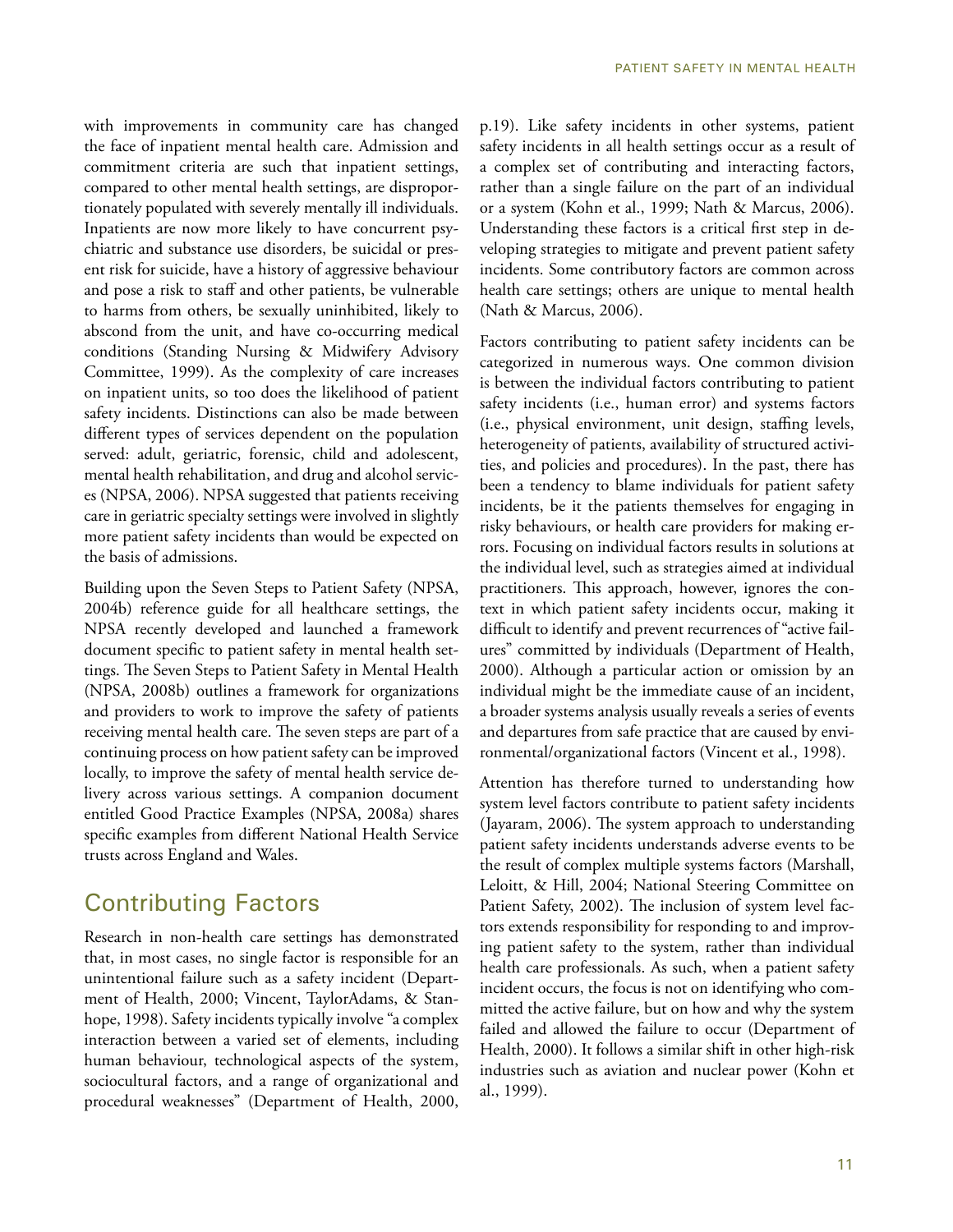Research on patient safety in mental health has lagged behind in adoption of a system perspective and approach. However, recognizing that no single factor or group of factors accounts for a patient safety incident, the following sections review factors which may contribute to adverse events in mental health.

#### **Patient Factors**

Patient safety incidents in mental health are co-dependent such that patients at risk for one type of disruptive behaviour (e.g., absconding) tend to be at increased risk for other disruptive behaviours (e.g., aggression) (Bowers, 2006; Marshall et al., 2004; Nicholls, Brink, Desmarais, Webster, & Martin, 2006). In particular, the behaviour of absconding, self-harm and suicide, difficult and non-compliant behaviours, and aggression are likely to co-occur in the same patients. While much of the literature on patient aggression casts patients as aggressors or victims, in reality, patients are actively involved in managing risks to themselves and risks that they pose to others. Research has found that patients are active in making inpatient environments safer for themselves by avoiding risky individuals or situations, warning other patients about their volatility, deescalating potentially risky situations, seeking surveillance or another safety intervention from staff, and protective involvement with other patients (Quirk, Lelloitt, & Seale, 2005). These findings underscore the importance of fully involving patients in safety initiatives.

Of particular interest to patient safety in mental health settings is the impact of psychiatric diagnosis. Psychiatric symptomatology affects communication between patients and health care providers and may interfere with accurate reporting of both general medical and mental health problems. Mental illness may reduce the likelihood that patients will seek help if their condition worsens (Druss, 2007). It can also make it more difficult for patients to navigate the complexities of the health care system. Other symptoms, including co-morbid substance abuse, may put patients at risk for aggression against staff or other patients, or self-harm and suicide (NPSA, 2006). As a result, these patients may be at risk for being prescribed excessive doses of medication by providers due to anxieties about violence and difficulties communicating with the patient (Nath & Marcus, 2006).

#### **Provider Factors**

Research has demonstrated that mental health care providers have a considerable impact on the rate of patient safety incidents on inpatient units. The extent to which

staff positively valued patients and were able to regulate their fear and anger towards patients and their behaviour, impacted rates of aggression, self-harm, and absconding (Bowers, Simpson, & Alexander, 2005). The demands of the work environment are also closely associated with patient safety incidents. Within mental health settings, the related factors of large caseloads and limited time to see patients have been linked to patient safety incidents (Department of Health, 2002b; Nath & Marcus, 2006).

Poor communication between health care providers, and between health care providers and patients and family, has been linked to patient safety incidents (Health Canada, 2007; Lang & Edwards, 2006; Marshall et al., 2004; NPSA, 2005). Communication may be affected by high staff turn-over, inexperienced staff, fatigue, and interpersonal conflict. In general medical settings, communication about mental health care is particularly problematic. Research investigating the quality of clinical information provided upon referral to home care in the United Sates found that information about cognitive status and depression was often missing. Information on depression status was included in only 5% of patients who were assessed as depressed by the research team (Brown et al., 2006). In general, improvements in communication are associated with improvements in patient safety. Systems that provide high levels of feedback and staff coordination have fewer patient safety errors (Australian Resource Centre for Hospital Innovations, 2003).

#### **Organizational Factors**

Non-clinical systems such as human resources, recruitment and retention, training programs, and admission and discharge processes are all relevant to patient safety, and yet are beyond the control of the individuals providing care to patients with mental illness. Various organizational factors influence not only the frequency of patient safety incidents but also the likelihood that incidents and close calls are reported. This is influenced by the organizational policies and procedures in place for reporting, and also by the organizational culture that emphasizes (or minimizes) the importance of patient safety and the need to learn from incidents. Fragmentation within mental health and between mental health and general medical systems contributes to patient safety incidents (Druss, 2007). In particular, information sharing, lack of community resources, bed shortages, and staffing shortages in the mental health system contribute to patient safety incidents.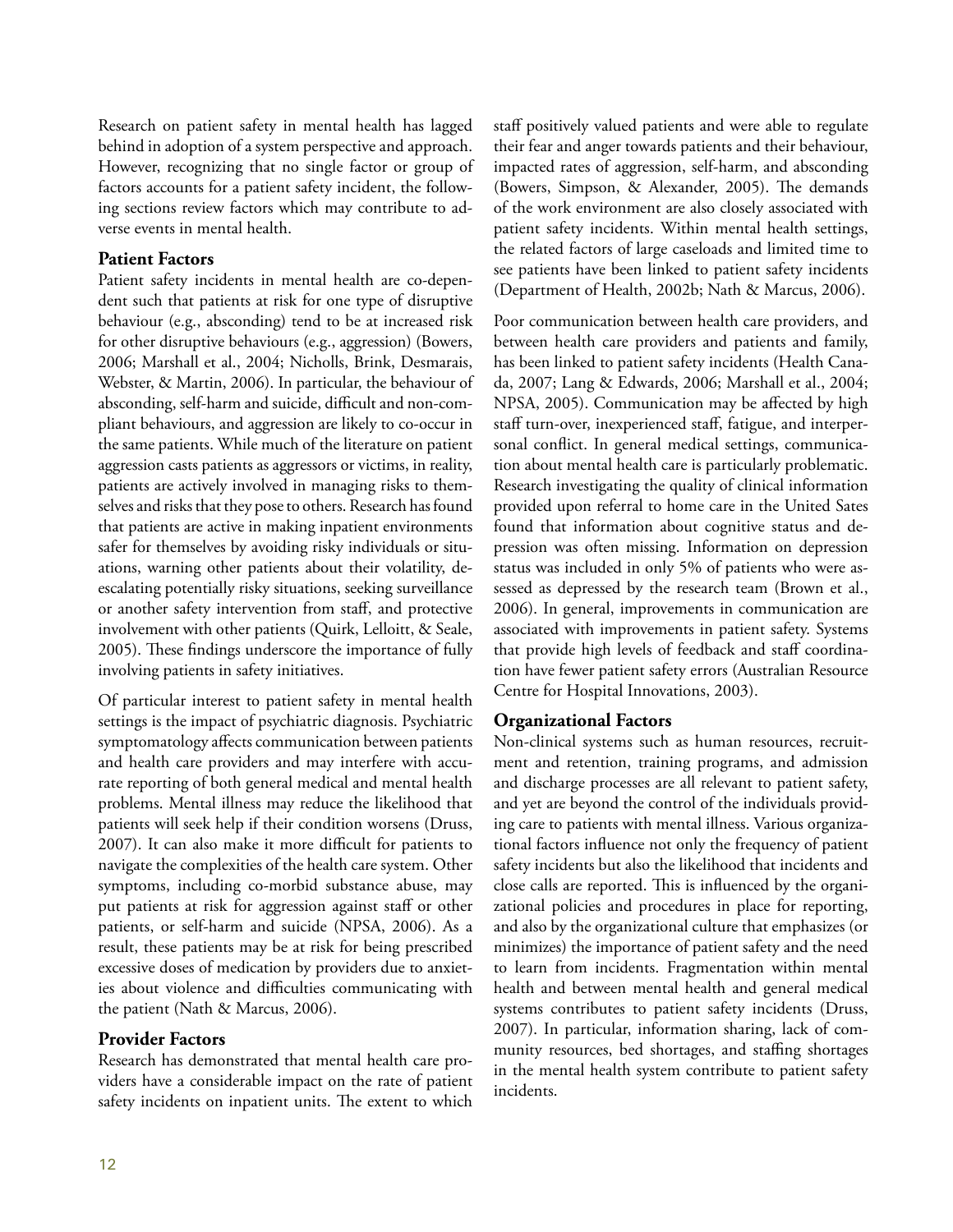The functioning of the system as a whole, including access to various components of care across the continuum, is also thought to have an impact on patient safety in mental health. A lack of availability of community resources, including housing, increases pressures on psychiatric emergency departments, which become de facto inpatient units. Ultimately, these pressures increase patient safety risks (Mood Disorders Society of Canada, 2008). In addition, mental health settings reflect the catchment areas they serve. Units that serve poor catchment areas, characterized by poverty, substance use, and violence, will likely have more risk for patient safety incidents, particularly violence and absconding.

Different models of care also impact on patient safety. An example of this is the move from psychiatric consultation in the emergency department to psychiatric emergency services models. Traditionally, the treatment of behavioural emergencies has been through psychiatric consultation in the emergency department. This system stresses medical emergency department's resources. In psychiatric emergency services models, patients can be triaged by a separate staff of mental health professionals but still medically assessed in conjunction with emergency department staff. This system provides immediate psychiatric assessment and minimizes incorrect decisions to admit or discharge patients in psychiatric emergencies. This model is believed to improve patient safety by decreasing wait time, use of emergency medication, seclusion and restraint procedures, and absconding patients, and increasing completion and thoroughness of mental health status examinations (Woo, Chan, Ghobrial, & Sevilla, 2007).

#### **Physical Environment**

In general, poor physical design, including the layout and features of the physical environment, contribute to patient safety incidents and to feelings of lack of safety on the unit (College of Registered Psychiatric Nurse of British Columbia, 2006; Department of Health 2002a; McGeorge & Rae, 2007). Several papers provide guidance on the ideal physical design for inpatient units (Bolton, 2006; Department of Health, 2002a; Goodall, 2006; Marshall et al., 2004; Royal College of Psychiatrists, 1998) and include insightful information and recommendations. Examples of safe physical design include providing female-only spaces in psychiatric units to protect women from unwanted sexual contact, sexual harassment, and sexual assault; providing adequate washing facilities, toilets, sleeping space and common rooms,

high ceilings, natural light, wide corridors, quiet areas, and outdoor green spaces, to allow for space and to minimize aggressive and impulsive behaviour; installing unbreakable windows with a limited opening and avoiding fittings that could be used by patients to hang themselves (including curtain rails, cupboard rails, mechanical door closers, exposed pipes, decorative beams, etc.); providing doors to patient bedrooms that are lockable by the patients but allow for override by staff after following clear protocols on locking; and providing doors that are fitted to open both ways and removable if necessary, to prevent the occurrence of blockades (Mental Health Act Commission, 2008; Royal College of Psychiatrists, 1998).

As with much of the patient safety literature specific to mental health, there has been little attention paid to the impact of physical design on patient safety in outpatient and community mental health settings. Also, little is known about the environmental layout and design of private residences and safety of mental health patients living at home.

# The Relationship Between Patient Safety and Employee Safety

Patient safety and employee safety interact in important and complex ways (Kohn et al., 1999; Lang & Edwards, 2006). There is overlap in the types of safety concerns, and in the factors that increase safety incidents, for both groups. Incidents such as violence and aggression, unwanted sexual contact, sexual assault, and sexual harassment present safety risks for health care workers as much as, and in some cases more than, for patients. In addition, working conditions for staff can impact their ability to prevent, detect, and respond to patient safety incidents. Safety challenges for staff impact on the quality of care they provide to patients, and therefore, to the risks posed for patient safety incidents. Not surprisingly then, factors such as poor working conditions, workload, staffing levels, and lack of autonomy in the workplace have been found to have a deleterious effect not only on staff safety but also on patient safety (Banerjee et al., 2008). In addition, employees involved in patient safety incidents are often troubled by feelings of guilt and fear of blame by their colleagues and organization that may affect their work performance.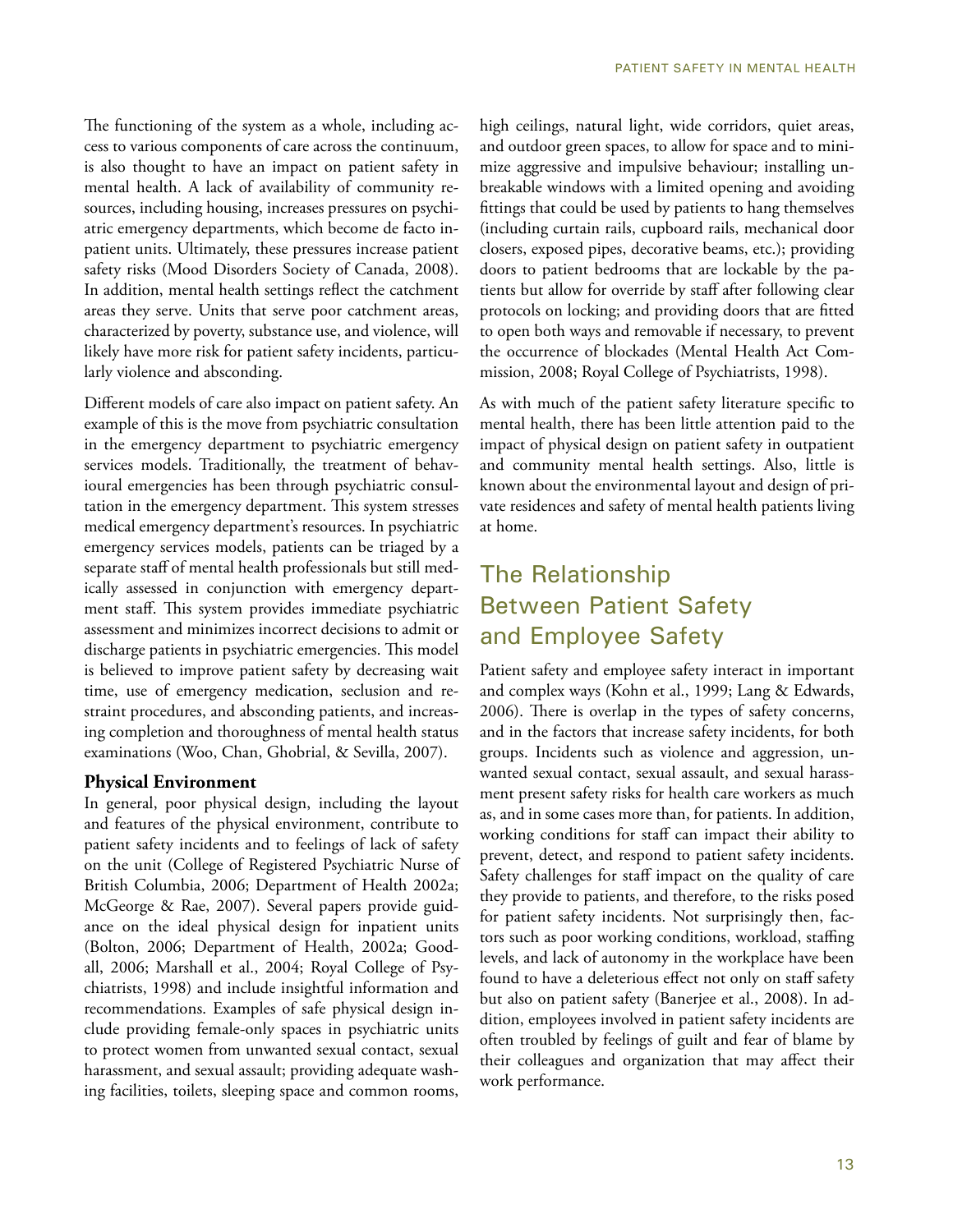The transactional nature of patient and employee safety suggests that efforts to improve one must take into account the other. Nonetheless, it appears there may be differences in the types of strategies put in place to improve safety for these two groups. Bowers et al. (2002) found two distinct approaches to security in psychiatric inpatient units in the National Health Service of the United Kingdom. They suggested that the two approaches may reflect differing emphasis. The first, characterized by door security, restrictions, and banning of items, emphasized patient safety while the second, characterized by guards, alarms, and searches, emphasized staff safety.

These differing approaches suggest that, despite the links between patient and staff safety, managers and policy makers may view them as distinct, and perhaps competing, concepts. This competition can be seen in the opposing views of Yassi and Hancock (2005) who argue that patient safety can only be improved by attending to employee safety, and Kohn et al. (1999), who argue that staff safety can be improved by attending to patient safety. The concept of a safety culture, with equal emphasis on patients and staff, could serve as a unifying concept for these two important issues.

# National Initiatives Influencing Patient Safety

Several recent advancements in national and provincial strategies, including the Canadian Alliance on Mental Illness and Mental Health (2006) and the Mental Health Commission of Canada (n.d.), addressing the issues of mental health have provided a comprehensive and collaborative approach to improving mental health care and policies for Canadians. It is recognized and appreciated that improvement in mental health care reform; including efforts to establish integrated mental health services, to target anti-stigma and reduction of discrimination, to increase funding in mental health research, and to facilitate education and knowledge exchange strategies; may indirectly impact patient safety in mental health services as a positive unanticipated outcome. Although not directly addressing the issues of patient safety, these strategies will continue to enable improvements in the mental health system. Through these successes, the issues of patient safety in mental health will become a national priority.

## **Discussion**

This section has highlighted that understanding patient safety is not one-dimensional, but rather a complex interaction between a varied set of contributing and interacting elements, including patient factors, provider factors, organizational factors, and environmental factors. Despite the surfacing of patient safety in the literature over the past 10 years, much of this literature, and consequently our understanding of patient safety, has come from acute care medical settings. While some patient safety factors are common across health care settings, others are unique to mental health. What differentiates patient safety from other health sectors is a complex interaction between the mental health environment and the diagnosis/patient population. In some circumstances, the uniqueness is associated more with the diagnosis and patient population than with the mental health setting, and in other circumstances the uniqueness is related more to the setting than the patient population or diagnosis. Understanding this interaction and its relationship to patient safety requires more investigation.

The remainder of this paper will provide insight into the current patient safety issues in mental health settings via three research methods; 1) a literature review, 2) an analysis of interviews with key informants, and 3) an analysis of discussions at an invitational Roundtable Event. Each of these will be presented as a separate section, outlining the research method and major findings. Following this, overall themes that emerged across the three research methodologies will be outlined.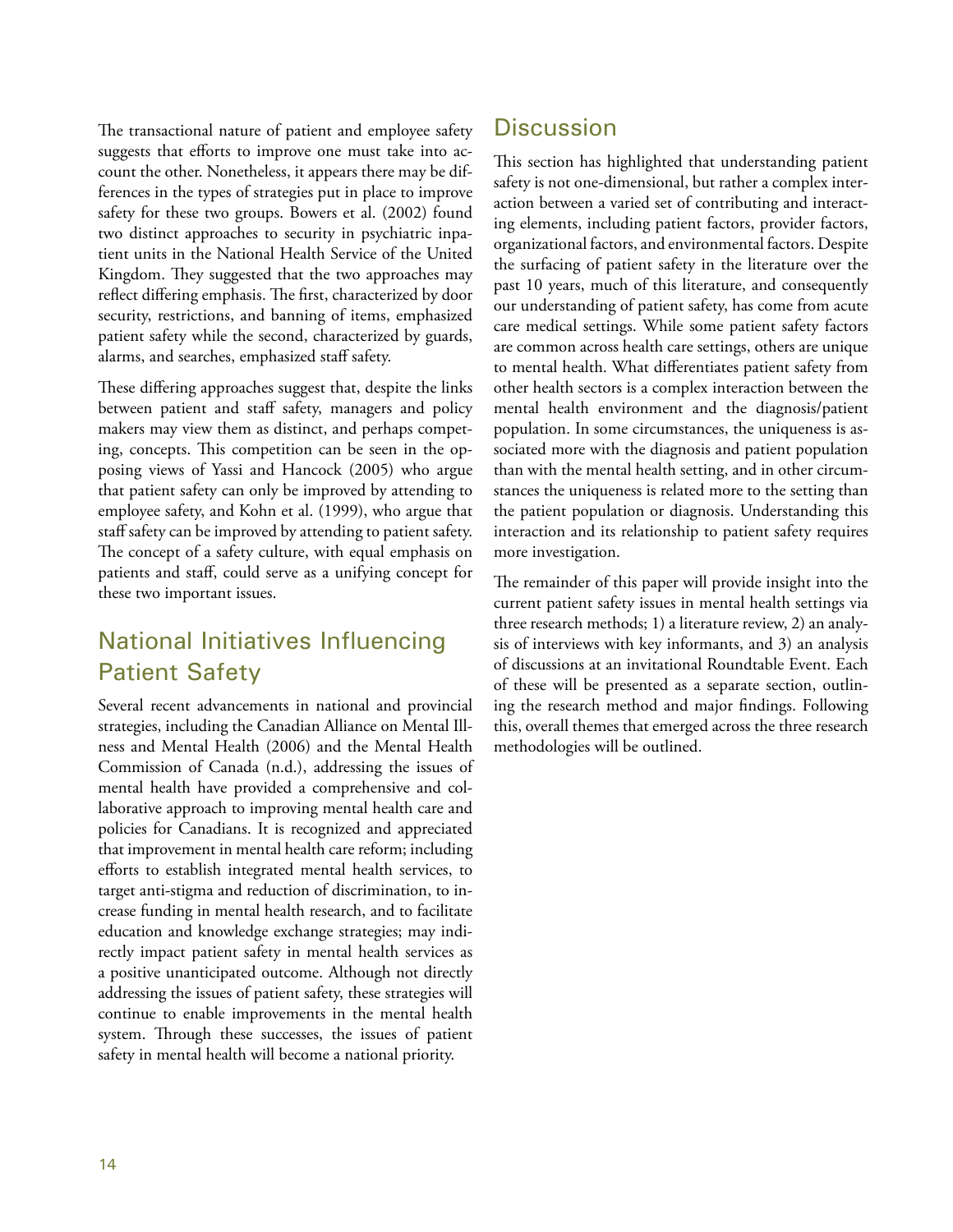# Literature Review

## **Background**

To provide an overview of significant literature on patient safety in mental health settings, and identify current trends and gaps, a comprehensive review of the grey and white literature was conducted. This forms the first of the three research methodologies.

# Included and Excluded Patient Safety Incidents

In consultation with OHA, CPSI, and the Advisory Committee, eight patient safety incidents were chosen to guide the literature review search strategy:

- 1. Violence and Aggression.
- 2. Patient Victimization.
- 3. Suicide and Self-Harm.
- 4. Seclusion and Restraint.
- 5. Falls and Other Patient Accidents.
- 6. Absconding and Missing Patients.
- 7. Adverse Medication Events.
- 8. Adverse Diagnostic Events.

In developing boundaries for the paper, the following five areas were considered to be out of scope:

- 1. Patient safety incidents in persons with mental illness receiving care outside of the mental health sector.
- 2. Privacy violations.
- 3. Documented adverse effects of specific medications.
- 4. Medical equipment failure not specific to mental health settings.
- 5. Infectious Disease.

Infection prevention and control and fire prevention and precautions were considered as patient safety incidents for inclusion in the report. A search of the literature on infection prevention and control revealed that the majority of the results were not unique to mental health settings (i.e., behaviour of healthcare providers pertaining to hand hygiene and infection control, patients with HIV/AIDS or tuberculosis). A search of the literature on fire prevention and precautions yielded results that also were not unique to mental health settings or relevant to the paper (i.e., mental health of firefighters, post-traumatic stress after fires, impact of fire disaster, children who set fires). As such, these were not identified as individual patient safety incidents to be reviewed.

## White Literature Search Strategy

Searches were conducted in four electronic databases; Medline, the Cumulative Index to Nursing and Allied Health Literature (CINAHL), Embase, and PsycINFO. A variation of Cochrane's Highly Sensitive Search Strategy was used to retrieve a greater proportion of high quality white literature results. Limits were applied to retrieve results in the English language, using human participants, and published in 1999 and thereafter. The year limit was determined by the publication of the report To Err is Human: Building a Safer Health System (Kohn et al., 1999) which is widely considered to mark the beginning of the patient safety movement. Nine hundred and seventy four white literature documents were retrieved for review. The four search strategies are attached as Appendix A.

## Grey Literature Search Strategy

Sixty-six websites were searched, including prominent Canadian and international patient safety, mental health, government health care, and health and/or government library websites. The websites are listed in Appendix B. For each website, key search terms (mental, psychiatry, psychiatric, psychiatrist, psychotic, psychotropic, and forensic) were entered into the main search box. If any of these terms returned less than 20 hits, these results were examined individually to see if they met basic elements for inclusion. If any of these terms returned more than 20 results, this term was combined with one of 32 keywords (safety, error, accident, quality, adverse, toxicity, reporting, incident, suicide, restraint, protective, isolation, seclusion, immobilization, runaway, confusion, security, elopement, wandering, rape, sexual, victim, violence, assault, aggression, diagnostic, misdiagnosis, under diagnosis, undiagnosed, co-morbidity, under treatment, and fall). Twenty-four percent of the websites were deemed "not searchable" (i.e. there was no search box, the search results were inconsistent, or the search results were too difficult to track and record), in which case the "publication" or "research" link was chosen and a visual scan was performed of the results listed. Two spreadsheets (attached as Appendix C with examples) were maintained to document the search process. Four hundred and three grey literature documents were retrieved for review.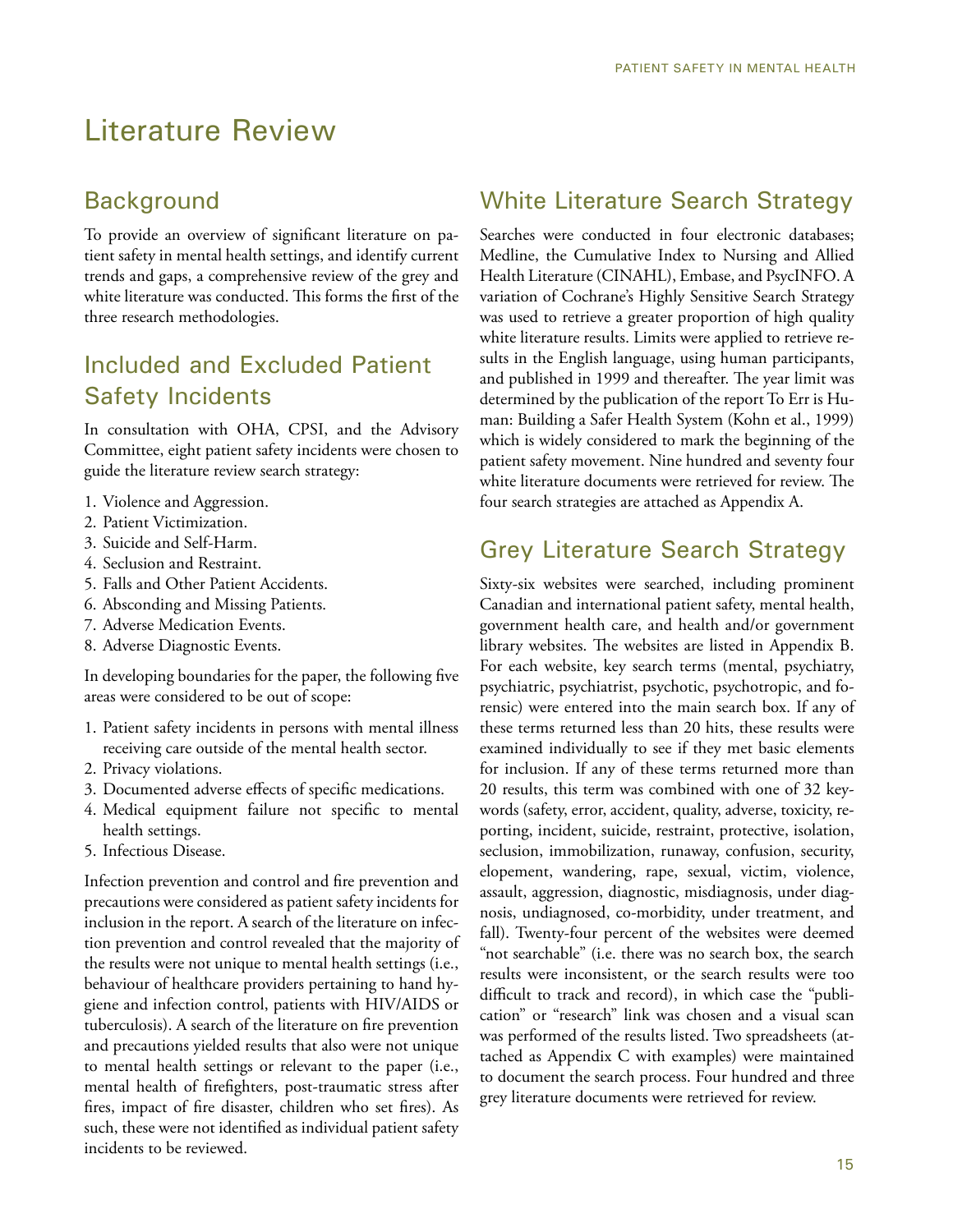Whist reviewing retrieved documents from both searches, approximately 110 additional papers were identified by the researchers from reference lists and retrieved as requested. The following will provide a brief background on each of the eight patient safety incidents and an overview of the research gaps that emerged during the review of the literature.

# Patient Safety Incidents Reviewed

#### **Violence and Aggression**

One aspect of patient safety in the mental health sector that has received considerable attention is violence and aggression. Mental health patients are a group particularly vulnerable to the harms associated with aggression and violence, as perpetrators, witnesses, and victims (NPSA, 2006). The terms aggression and violence often are used interchangeably, however, commentators in the field have attempted to tease apart these closely associated terms. The review of the literature demonstrates that there remains a gap in the agreed upon nomenclature, with no clear universal definition of what constitutes aggression or violence. This report uses the definitions in the MacArthur violence risk assessment study (Monahan et al., 2001; Steadman et al., 1998). Aggression refers to any behaviour in which the patient places their hands on another with the intention of causing harm. Violence is defined as threats with a weapon in hand, sexual assaults, and assaults resulting in injury.

Despite the fact that most individuals with mental illness do not present a risk of harm to others, there is a small but robust association between mental illness and the risk of violence confirmed by several large-scale studies of adults (see Hiday et al., 1997, as cited in Rocca, Villari, & Bogetto, 2006; Steadman et al., 1998; Swanson, Holzer, Ganju, & Jono, 1990). The review of the literature suggests that aggressive and violent assaults are one of the most common types of events leading to patient safety incident reports (NPSA, 2006). Based on their analysis of nearly 45,000 incidents from 116 organizations in England and Wales, the NPSA reported 10,467 incidents of disruptive and aggressive behaviour constituting 23.4% of reports. These incidents of aggressive and disruptive behaviour were second in frequency only to patient accidents (34.7%) in contributing to safety related reports.

The problem of violence and aggression has compounded in the inpatient setting where acute, tertiary, and forensic professionals are providing care to an increasingly concentrated population of individuals with severe illness and exceptional needs. Lanza concluded that violence perpetrated by nursing home residents and mentally ill patients is a pervasive, long standing, and under reported challenge in mental health settings (1992, as cited in Brickhouse, 1997). Dual diagnosis is an increasing challenge, particularly in acute mental health settings. Of note, substance misuse, in combination with mental illness, is an important predictor for violence and aggression (Flannery & Penk, 1999; Healthcare Commission, 2005; National Institute for Clinical Excellence, 2001; Steadman et al., 1998). Violence and aggression also are relevant to other important patient safety concerns. Research demonstrates that those individuals who engage in challenging behaviour such as aggression and violence, are more likely to have a history of other safety compromising behaviours and are at greater risk for involvement in a variety of challenging behaviours in the future, such as aggression, violence, absconding, self-harm and suicide, property damage, and substance misuse (Bowers, Simpson, & Alexander, 2003; NPSA, 2004a; Nicholls et al., 2006; Webster, Martin, Brink, Nicholls, & Middleton, 2004).

Violence is perhaps the most stigmatizing factor associated with mental illness; therefore, it is essential to be mindful that the majority of mental health patients are *not* aggressive (Rocca et al., 2006). A particularly common misperception is the proportion of societal violence that is attributed to individuals with mental health problems. Contrary to this belief, research shows that even among individuals detained in a forensic hospital specifically as a result of presenting a 'significant risk' to the community, many (40%) were never aggressive over a one-year followup period, and individuals who committed an aggressive act did so rarely and engaged in very minor forms of aggression (e.g., verbal threats) (Nicholls, Brink, Greaves, Lussier, & Verdun-Jones, 2009).

#### **Patient Victimization**

A mental health setting should contribute to feelings of safety and security, and care and support, essential characteristics of a therapeutic environment intended to foster recovery. Unfortunately, many mental health patients report they do not feel safe while in care (Mind, n.d.). Of concern is the rate at which people with mental illness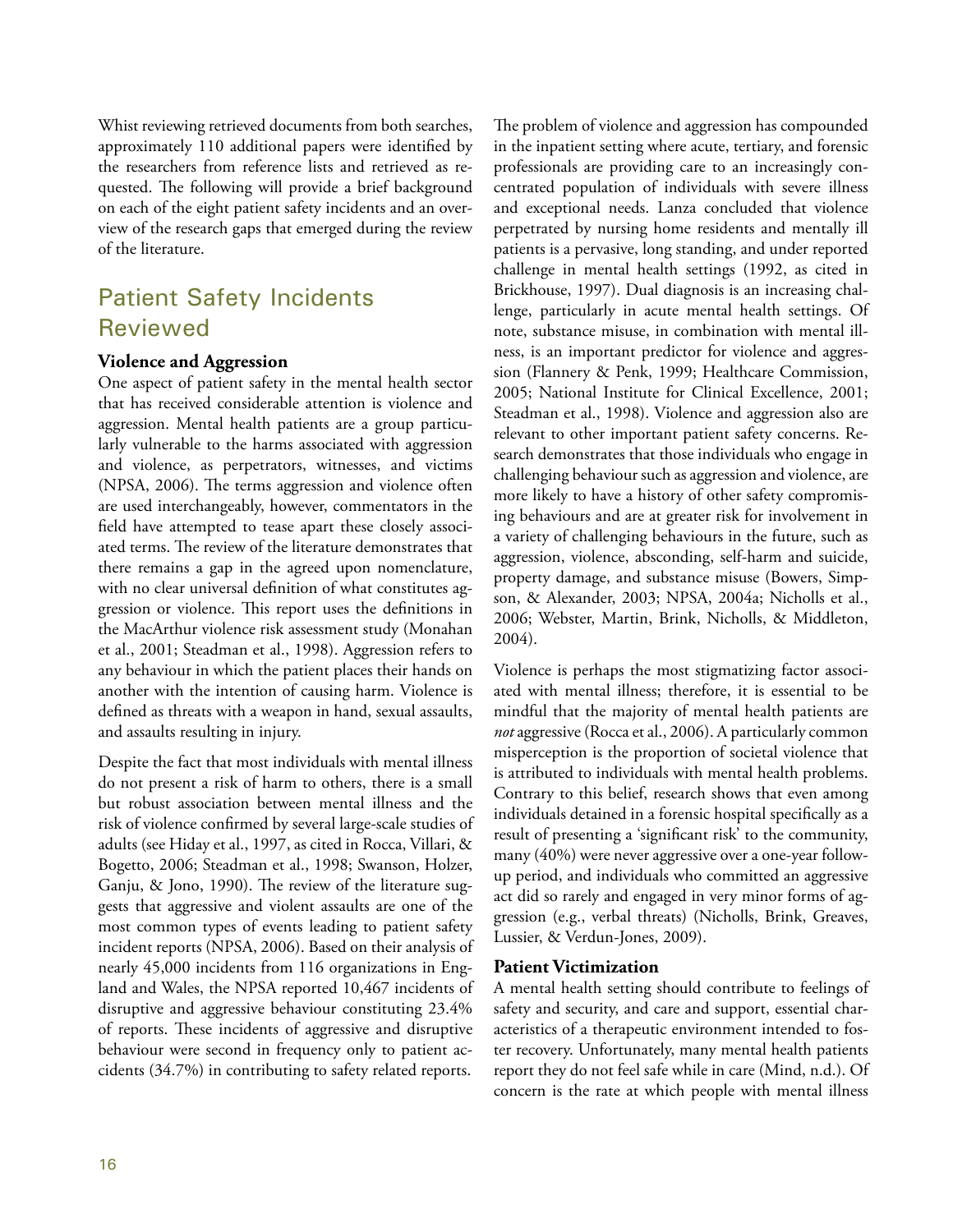experience victimization by others. Although it is widely recognized that persons living with mental illness are at a small but robust increased risk of perpetrating violence and aggression, generally less acknowledged is the fact that they also are at considerable risk of being victimized by others. In fact, quite contrary to the widely held notion that mental illness is highly predictive of crime and violence, mentally ill persons are more likely to be the victims of violence than they are to present a risk of violence to others.

A review of the literature reveals little discussion or agreement regarding the definition of victimization. Definitions and research tend to focus on the physical harm associated with victimization to the exclusion of psychological and emotional or otherwise (e.g., financial). For the purposes of this report, victimization is broadly defined to include verbal, psychological, physical, sexual, and financial abuse of the patient by others (Galpin & Parker, 2007; Webster et al., 2004).

The Royal College of Psychiatrists (n.d.) concluded that patients are generally satisfied with the way in which threatening and violent behaviour between patients is managed by healthcare staff (i.e. 75% think that staff deals with it well). However, satisfaction dropped to 63% when patients indicated whether they thought that staff deals well with threatening and violent behaviour towards patients by staff.

Investigations into the extent to which adequate policies and procedures are standard in mental health settings suggest remaining inadequacies. Although written policies are no assurance that appropriate care is in place it is, at a minimum, an indication that the issue is recognized and perhaps afforded some importance (Warner, Nicholas, Patal, Harris, & Ford, 2000). The Mental Health Act Commission (1998, cited in Copperman & Knowles, 2006) concluded that violence and harassment are common in inpatient settings and pointed to the lack of written policies and procedures in place as an important deficit. The Royal College of Psychiatrists (n.d.) similarly found that many facilities do not have policies and procedures related to the safety of women (range = 4%-54%). Reflecting on this data, the Royal College of Psychiatrists recommended that awareness and confidence among staff in reporting safety incidents needs to be promoted, and that healthcare organizations need to sharpen their systems for safeguarding vulnerable adults from abuse and continue to reduce the levels of violence in mental health settings.

Research in victimization and mental health appears to be very much in the early stages. There are now several studies to demonstrate that victimization rates remain a pressing concern but large-scale epidemiological and national studies are lacking. High quality studies, using validated measures, sufficient sample sizes to attain necessary statistical power, and prospective data collection procedures are needed. The base rate of incidents is difficult to ascertain given different reporting styles and an absence of information pertaining to how often allegations are determined to be founded. Moreover, the field has not advanced beyond descriptive qualitative studies exploring the frequency of abuse to ascertain the full picture of the extent of the impact of victimization on mental health patients.

#### **Suicide and Self-Harm**

Patient suicide and the associated behaviours of attempted suicide and self-harm are among the most concerning patient safety incidents in the mental health sector. Concern about patient suicide arises from both the frequency and severity of the behaviour; it is the mental health patient safety incident most likely to be associated with death (NPSA, 2006). It is also the most frequently identified reason for litigation against psychiatrists (Melonas, 2004). According to the Canadian Institute for Health Information (2005), there were over 14,500 hospital admissions in Canada in 2005 due to the intentional injuries of attempted suicide and self-inflicted injury. Suicide is of particular concern in mental health settings due to its high association with mental illness. Psychiatric patients are at increased risk for death by suicide, relative to patients receiving other types of medical care. Although suicide rates differ by diagnosis, increased risk for suicide is a feature of almost all psychiatric disorders<sup>1</sup> (Desai, 2003). Research from the United States suggests that 90% of suicides are committed by people with documented mental illness or substance use problems (Sullivan, Barron, Bezmen, Rivera, & Zapata-Vega, 2005; Yeager et al., 2005)

The term *suicide* is used in reference to deliberate selfinflicted bodily injury causing death. The bulk of the literature on suicide pertains to completed suicides; accordingly, in this report *attempted suicide* is considered separately from completed suicide and is defined as deliberate self-inflicted bodily injury committed with intent to die that did not result in the death of the patient. Finally, *self-harm* is defined as deliberate self-inflicted bodily injury undertaken in the absence of expressed intent to die (modified from O'Donovan, 2007).

<sup>&</sup>lt;sup>1</sup> The diagnosis of mental retardation is an exception to this association as it is not associated with an increased risk for suicide.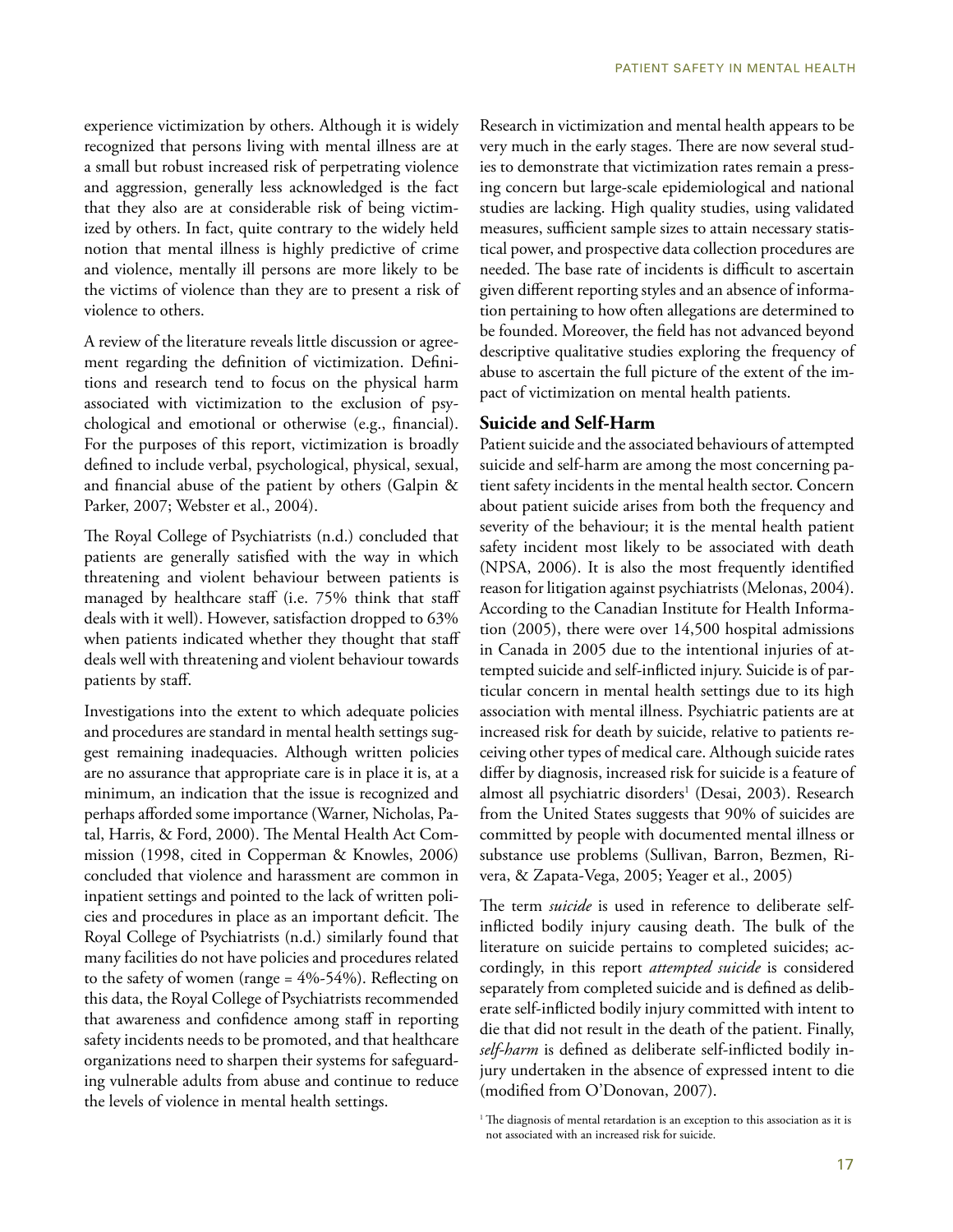The importance of suicide and self-harm as a strategic priority in the enhancement of patient safety is demonstrated by its prominence in the planning and priorities of prominent health organizations worldwide. As a requirement of accreditation surveys, starting in January 2009, Accreditation Canada (2008) will require assessment for suicide risk as a "Required Organizational Practice" for ensuring patient safety in mental health settings. APA (2003) recognized the prevention of suicides in inpatient and residential settings as one of four priority areas for psychiatric practice. In their recommendations for APA leadership and practitioners, they committed to continue to develop suicide assessment/intervention guidelines, promoting knowledge exchange in regard to suicide, encouraging the establishment of suicide registries to provide meaningful data on suicides in health care and promoting research on suicide. The Joint Commission (2008), also in the United States, selected reduction in patient suicide as one of their 2008 patient safety goals. Similarly, the Australian National Mental Health Working Group (2005) set the reduction of suicide and deliberate self-harm as a priority area for improving patient safety in Australia. They described suicide as "catastrophic system failures" that undermine confidence in the mental health care system.

#### **Seclusion and Restraint**

The use of seclusion and restraint as an intervention to manage acutely disruptive and violent behaviour among patients in the psychiatric context is a highly contentious issue perceived by some as an infringement of basic human rights and dignity, and by others as unavoidable in order to maintain safety and control to protect patients from harm (Fisher, 1994). Definitions of restraint vary widely in the literature and guidelines. There are many sources that provide guidance around the use of seclusion and restraint, from global political bodies (e.g., The United Nations), national guidelines (e.g., The Joint Commission), position statements (e.g., Canadian Psychiatric Association, International Society of Psychiatric-Mental Heath Nurses), and institutional policies.

In Canada, the use of restraint and seclusion is governed by the respective Mental Health Acts of the province and territories, common law, the Criminal Code, as well as policies belonging to individual health care facilities. Taking Ontario's Mental Health Act (1990) for example, the legal use of restraint on patients in psychiatric care is dictated by the legal status of the patient.

Certified involuntary patients as well as detainees under the Criminal Code placed in a psychiatric facility (i.e., patients found Not Criminally Responsible by Reason of Mental Disorder, Unfit to Stand Trial), and persons undergoing psychiatric assessment may be detained and restrained under the authority of the Mental Health Act. While Voluntary and Informal patients (i.e., admitted with consent of substitute decision-maker for treatment purposes) cannot be restrained or detained under the Mental Health Act; authority for the temporary restraint of these patients is possible under common law and other statutes (e.g., Criminal Code). Common law dictates that facilities may use reasonable and proportionate restraint in circumstances where it is necessary for a staff member to meet a duty of care in protecting the patient from imminent harm to themselves, or others (i.e., co-patients, staff, and visitors).

In this report, *restraint* is defined as the involuntary immobilization or restriction of a person's movement. There is a general consensus that restraints can be classified into three main categories:

1. *Environmental Restraint (Seclusion)*. The restriction of a person's mobility through physically confining the patient to a defined area. Seclusion has been defined as the temporary placement of a patient, alone, in a specially designed, unfurnished, and securely locked room (Sailas & Fenton, 2008).

2. *Physical/Mechanical Restraint*. The use of any technique or device to manually prevent, restrict or subdue the free physical movement of a person; or of a portion of the body (Registered Nurses Association of Northwest Territories and Nunuvut, n.d.). Physical restraint sometimes refers to the immobilization of a patient where one or more staff members make bodily contact (e.g. manual hold); however, physical restraint also has been commonly used as a synonym for mechanical restraint. Mechanical restraint involves the implementation of devices or appliances to restrain the patient (e.g., body vests, calming blankets, bed-side rails, multiple-point ligatures). Safety devices that can be removed by the patient without assistance (e.g., wheelchair belt) were not considered a restraint.

3. *Chemical Restraint*. The use of pharmaceuticals specifically administered for the sole purpose of temporary behaviour management or control. Medication prescribed as standard treatment of a patient's physical/medical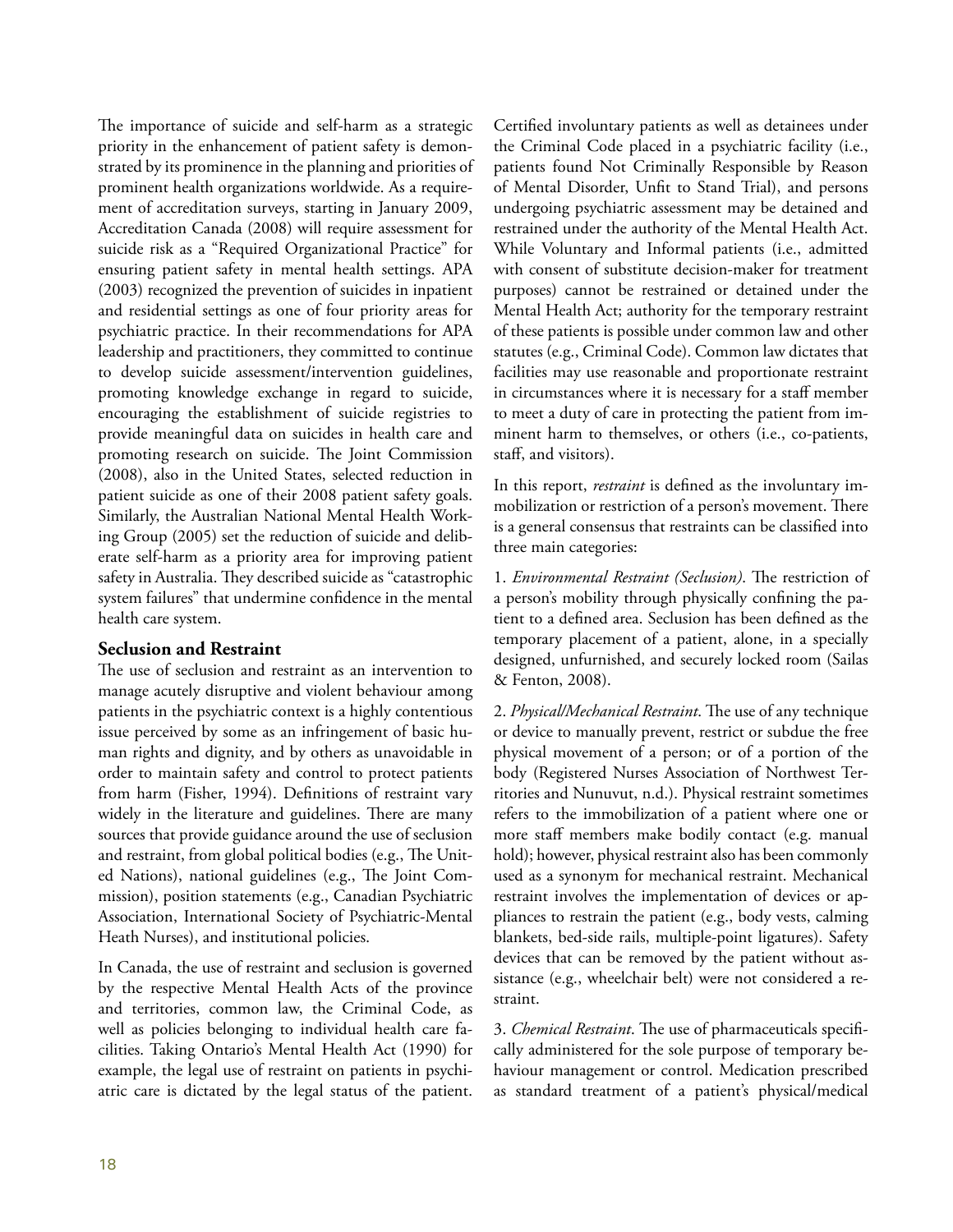condition or psychiatric disorders are excluded from this definition. Chemical restraint is sometimes called "rapid tranquilization" or "urgent sedation". Drugs commonly used as chemical restraints include benzodiazepines and antipsychotics (Macperson, Dix, & Morgan, 2005).

Mortality and physical injury can occur when a patient is being placed in seclusion or restraint and throughout the duration of the episode. The risk of harm tends to increase when physical restraint is applied in combination with other precipitating situational factors, such as rapid sedation (National Institute for Clinical Excellence, 2005). Although a rare outcome, death can occur during seclusion and restraint use. Causes of death include: asphyxia (the most common cause of restraint-based death, including strangulation, choking, smothering), aspiration, blunt trauma, Catecholamine Rush, rhabdomyolosis, thrombosis, other cardiac-related difficulties, pharmacological interactions and overdoses, fire/smoke inhalation, and dehydration (Mohr, Petti, & Mohr, 2003; Weiss, Altimari, Blint, & Megan, 1998). The use of restraints to prevent injury from falls, such as bedside rail entrapment and trunk restraint (commonly used among elderly psychiatric patients), contributes to muscle weakness, physical deconditioning, and balance and coordination impairment, which in turn increases the patients' risk of falling and sustaining related injuries. The use of seclusion and restraint has also been associated with increased psychological distress and aggression (Bonner, Lowe, Rawcliffe, & Wellman, 2002; Mohr, Mahon, & Noon, 1998; Mohr et al., 2003; National Mental Health Working Group, 2005).

#### **Falls and Other Patient Accidents**

The issue of patient accidents includes a range of incidents. Commonly reported examples in mental health settings include: slips and falls; burns from cooking, hazardous spills, smoking, or fires (as a result of smoking); injury while participating in recreational activities; vehicular accidents; stepping into traffic; cuts (from knives during food preparation or from therapeutic programming - woodworking, arts and crafts); collisions, and environmental factors (e.g., frostbite, drowning, or sunburn). Accidental falls are by far the most common patient accident and account for over 90% of reported accidents during hospitalization (Goodwin & Westbrook, 1993; NPSA, 2006). Falling becomes more of a risk with advanced age; about one third of community-dwelling people aged 65 years or older, fall each year, with the risk of falling rising

dramatically for those over the age of 75. Fall rates and fall-related injuries are generally higher among psychogeriatric populations, compared to elderly persons in the community or other health care settings (e.g., residential care). As such, patient accidents, and in particular accidental falls, are a serious safety concern for mental health service providers (Gillespie et al., 2008; Rubenstein, Josephson, & Robbins, 1994).

There is variability in the way that patient accidents and falls are defined in the literature. For this report, a patient accident is defined as "an unanticipated occurrence during which an individual sustains an injury or potential injury, direct or indirect" (Catchen, 1987, p.292). A fall is defined as "a sudden, uncontrolled, unintentional, downward displacement of the body to the ground or other object, excluding falls resulting from violent blows or other purposeful actions" (National Center for Patient Safety, 2004, p. 27). A near fall is a "sudden loss of balance that does not result in a fall or other injury. This [definition] can include a person who slips, stumbles or trips, but is able to regain control prior to falling." (National Center for Patient Safety, 2004, p. 27).

Given the high number of falls reported as patient accidents, research investigating patient accidents has largely focused on falling, with a particular focus on falls among patients diagnosed with dementia and cognitive disorders who reside in long-term care or nursing homes. There is little research available on other patient accidents, such as cuts, burns, or collisions. There also has been a strong research focus on intrinsic risk factors for falling (e.g., unsteady gait) as well as equipment failures (e.g., restraints, bed rails), with investigations of extrinsic antecedents (e.g., poor staff observation or environmental hazards) being less studied.

While most falls do not result in injury, falling in institutions has been associated with increased morbidity and mortality (Todd & Skelton, 2004). The literature suggests that most falls are predictable and preventable; however, it is important to acknowledge that fully extinguishing the incidence of falling may be impossible (McMurdo & Harper, 2004). Total fall prevention is challenging considering the irreversibility of many risk factors (e.g., advanced age), and the desirability of an institutional culture which fosters safe independent mobility. Indeed, a delicate balance must be struck between encouraging autonomous ambulation and restricting patients' mobility to protect them from harm.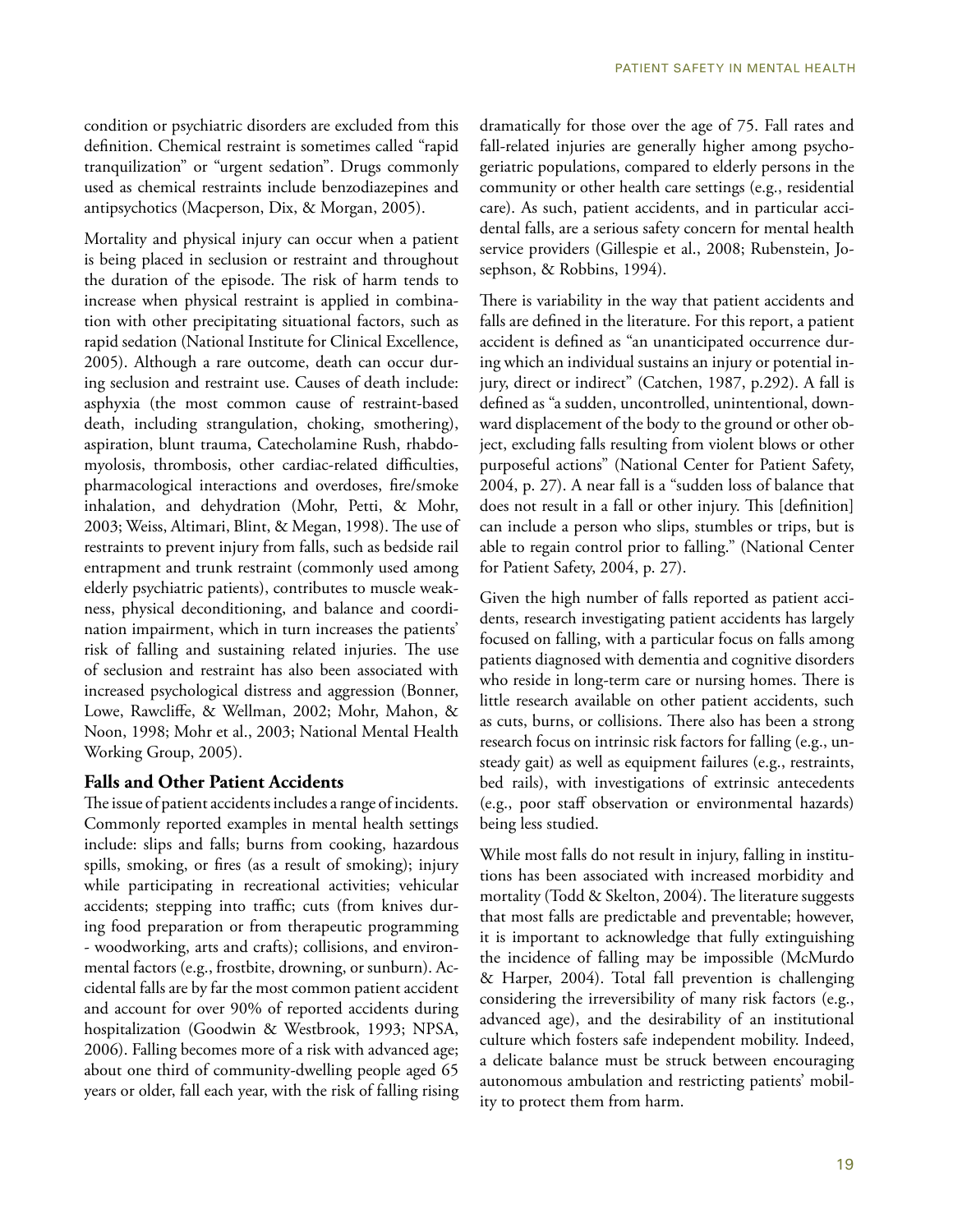#### **Absconding and Missing Patients**

Patients will abscond whether on a locked unit, from an open ward, or while on escorted leave. The issue of patients who go missing either from acute or long-term mental health settings is recognized as a significant patient safety concern, since these individuals can pose a danger to themselves or to others. The greatest perceived adverse outcome following an absconding or missing incident is the possibility that the patient will harm themselves or someone else. Four risk factors have been associated with absconding: 1) self-harm and suicide; 2) violence and aggression; 3) vulnerability for self-neglect or death; and 4) loss of confidence in the management and treatment provided by the hospital or organization (Bowers, Jarrett, & Clark, 1998). Despite recognition as a safety issue, relatively few research studies have focused on this behaviour. Of the research that has been conducted in this area, many studies focus on individual predictive factors, ignoring both provider and system factors, as well as the efficacy of preventative interventions (Bowers et al., 2003).

Various labels have been used to describe absconding behaviour and are used interchangeably in the literature, including elopement, absconding, and absent without leave (AWOL). For this report, the term absconding is used. In defining absconding, the NPSA (2006, p.46) states that "absconding applies to a patient … who leaves the ward without permission or breaches terms of leave…and [are] considered to be safety incidents because of the patient's vulnerability and the risk to themselves or others".

A type of absconding behaviour often studied separately is wandering. Wandering itself is frequently defined as locomotion by individuals who are cognitively impaired (affecting memory, judgment, and spatial disorientation) and whose behaviour may or may not be purposeful (Lai & Arthur, 2003). Wandering is not synonymous with being lost or missing and includes behaviour such as pacing or lapping. When wandering behaviour takes place within a confined setting (i.e., pacing hallways) without intent to leave or engaging in an unauthorized leave, it may not necessarily be a harmful behaviour and may even promote well-being through physical activity.

Recently, a subtype of wandering called exit-seeking wandering was recognized as a category separate from other types of wandering (Lai & Arthur, 2003; Lucero, 2002). Similar to wandering, exit-seeking wandering is characterized by cognitive impairment, but unlike wandering (yet similar to absconding) exit seeking wandering involves wilful intent to leave a secure ward or facility without permission (Aud, 2004; Lucero, 2002). Exit-seeking wanderers are highly-motivated and goal-directed, and have the ability to plan and carry out an intention to leave the facility (Lucero, 2002). As such, exit-seeking wandering poses the same danger to the patient and community as absconding (e.g., self-harm, suicide, violence, aggression, and self-neglect). Few studies have focused on exit-seeking wandering solely, therefore, relatively little is known about when or how exit-seeking wanderers abscond.

Another related concept is the notion of patients who go missing from the private sector or other community based services. These are generally referred to as "no shows" or "missed appointments". The literature revealed a dearth of research that had made the connection between "no shows" and patient safety implications in mental health. Instead, the focus of the literature was on issues such as providing interventions for reducing and responding to "no shows".

#### **Adverse Medication Events**

Psychotropic medications are the primary mode of treatment for the vast majority of individuals suffering from mental illnesses and are widely prescribed throughout Canada. According to IMS Health Canada (n.d.), a total of 422.6 million prescriptions were dispensed from Canadian retail pharmacies in 2007. Of these prescriptions, psychotropic medications accounted for 53 million (12.6%) and was surpassed only by cardiovascular agents with a volume of 65.7 million. The majority of psychotropic medications prescribed were for the treatment of depression and/or anxiety, which accounted for a total of 14.2 million visits to a physician's office. Physicians in general practice wrote the majority of all prescriptions (48%) followed by family medicine practitioners (25%). Interestingly, prescriptions written by psychiatrists accounted for only 3.2% of the total. The relatively small proportion of prescriptions written by psychiatrists, suggests that a significant proportion of psychotropic medications are prescribed by non-psychiatrists that may not be as familiar with these agents as their psychiatric colleagues.

Adverse medication events attributed to psychotropic medications are well-known (e.g., dispensing or prescribing mistakes, incorrect labelling) and, in most circumstances, are usually of minor clinical significance and consequence. However, serious adverse psychotropic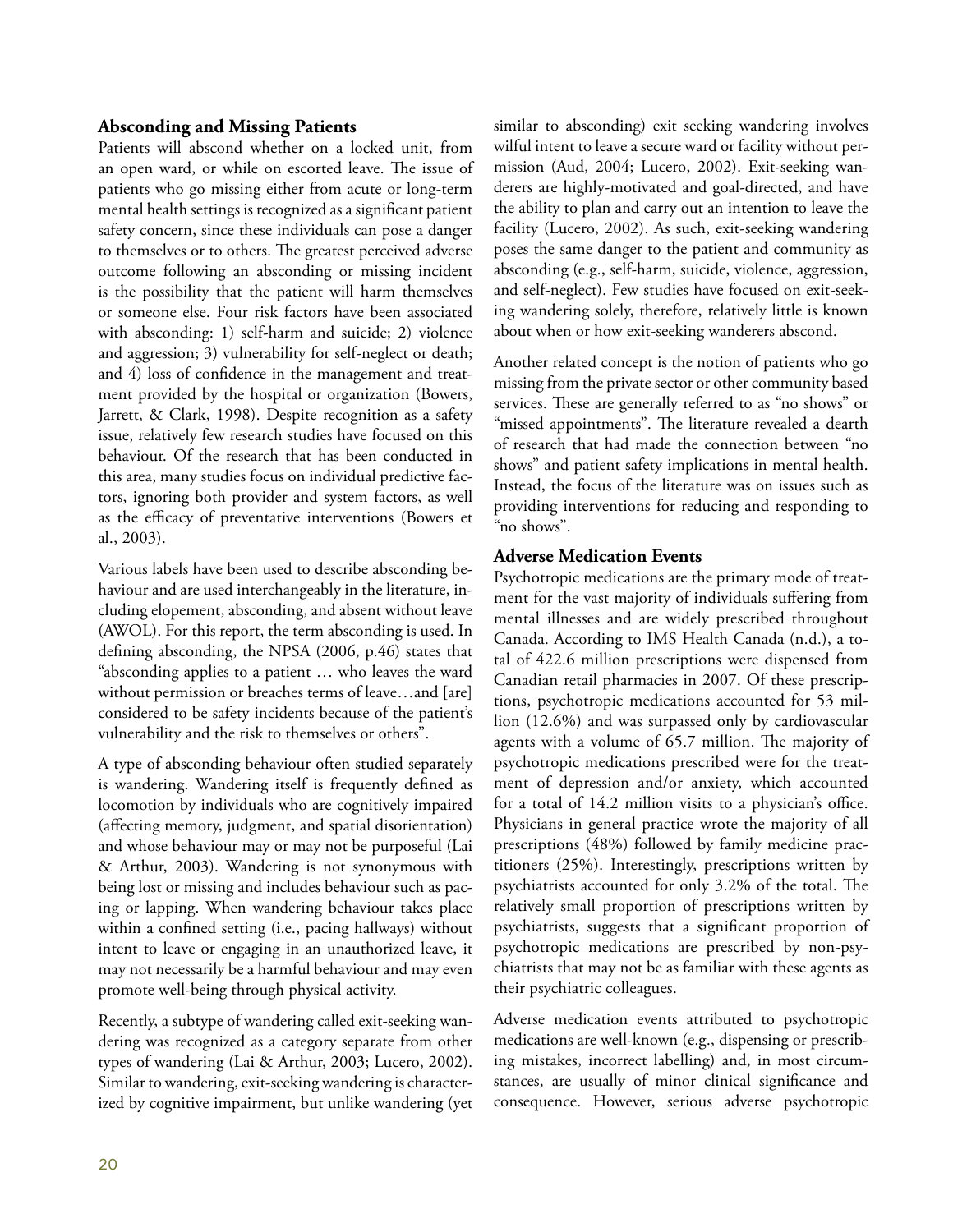medication events do occur and account for the majority of medication-related hospital admissions (Bhalla, Duggan, & Dhillon, 2003). An adverse medication event ("medication error" as reported on the website) refers to "any preventable event that may cause or lead to inappropriate medication use or patient harm while the medication is in the control of the health care professional, patient, or consumer. Such events may be related to professional practice, health care products, procedures, and systems, including prescribing; order communication; product labelling, packaging, and nomenclature; compounding; dispensing; distribution; administration; education; monitoring; and use" (National Coordinating Council for Medication Error Reporting & Prevention, n.d.).

Unlike medications used to treat medical/physical illnesses, the effectiveness of psychotropic medications requires that they enter into the central nervous system. Although their primary pharmacological targets are receptors located within the brain, psychotropic medications (like all other medications) will also act upon peripheral receptors and tissue. As a consequence of this lack of specificity for their intended targets, adverse events with psychotropic medications (e.g., prescribing or dispensing error) are associated with a wider range of adverse effects than most other medications.

#### **Adverse Diagnostic Events**

As with a chronic physical illness, the foundation for optimal short- and long-term management of a mental illness is an accurate understanding of the underlying diagnosis. Diagnosis informs not only acute treatment interventions but also guides long-term prognosis and management. An adverse diagnostic event is said to occur when there is a delay in formulating appropriate diagnoses, a failure to use appropriate techniques for making diagnoses, and a failure to act on the results of diagnostic tools, resulting in an inaccurate diagnosis (Nath & Marcus, 2006). An inaccurate diagnosis may lead to inadequate or inappropriate treatment of an illness or a failure to treat an underlying condition. The main consequence of an inaccurate mental health diagnosis is an incomplete management of the risk of morbidity associated with a particular mental illness, such as self-harm and suicide or acts of aggression and violence to others.

The key concepts related to diagnostic adverse events include misdiagnosis, underdiagnosis, and comorbidity. Misdiagnosis refers to assigning the wrong psychiatric diagnosis. For example, incorrectly assigning a diagnosis of unipolar depression when the correct diagnosis should have been bipolar depression. In this case the wrong treatment would be applied and potentially result in patient harm. Underdiagnosis refers to failure to detect coexisting psychiatric or medical conditions. An example would be assigning a correct diagnosis of recurrent major depression but missing a new co-existing diagnosis of hypothyroidism. In this case the correct treatment for depression would be applied but any depressive (and other) symptoms related to hypothyroidism would remain untreated. A related concept to underdiagnosis is missed diagnosis which refers to the total failure to detect a comorbid psychiatric condition. There would be an increased risk of a missed comorbid psychiatric diagnosis in treatment settings that are not primarily directed at mental health care. For example, a patient receives treatment for a minor physical ailment in an emergency department. This patient displays signs of disorganization and odd speech that are the harbinger of a psychotic relapse, but is discharged without any investigation or diagnosis of psychiatric pathology. In this case, the result may be a missed opportunity for a treatment referral and prevention of a full blown psychotic relapse and psychiatric hospitalization.

Obtaining a diagnostic formulation of a physical illness is traditionally based on a patient's history, physical examination, and laboratory investigations. The process of formulating a diagnosis of a mental illness is proportionately more reliant on historical information. Symptoms of a mental illness are elicited from the patient through direct examination and collateral informants; a differential diagnosis is formulated; and a diagnosis is made that conforms with criteria for a mental illness established in a diagnostic manual such as the DSM-IV-TR (APA, 1997) or the International Classification of Disorders, Tenth Edition (World Health Organization, 1992). Even when a thorough history is obtained, there are diagnostic limitations inherent in the field of mental health resulting in misdiagnosis and underdiagnosis of mental illnesses and other co-existing health problems. These include, limitations associated with the categorical constructs of illness presented in diagnostic manuals; multiple presenting problems that can be attributed to different diagnostic entities; cultural factors affecting the way in which a patient's history is interpreted; and psychiatric symptoms interfering with a patient's ability to accurately report both medical and mental health problems (Druss, 2007; Shear et al., 2000).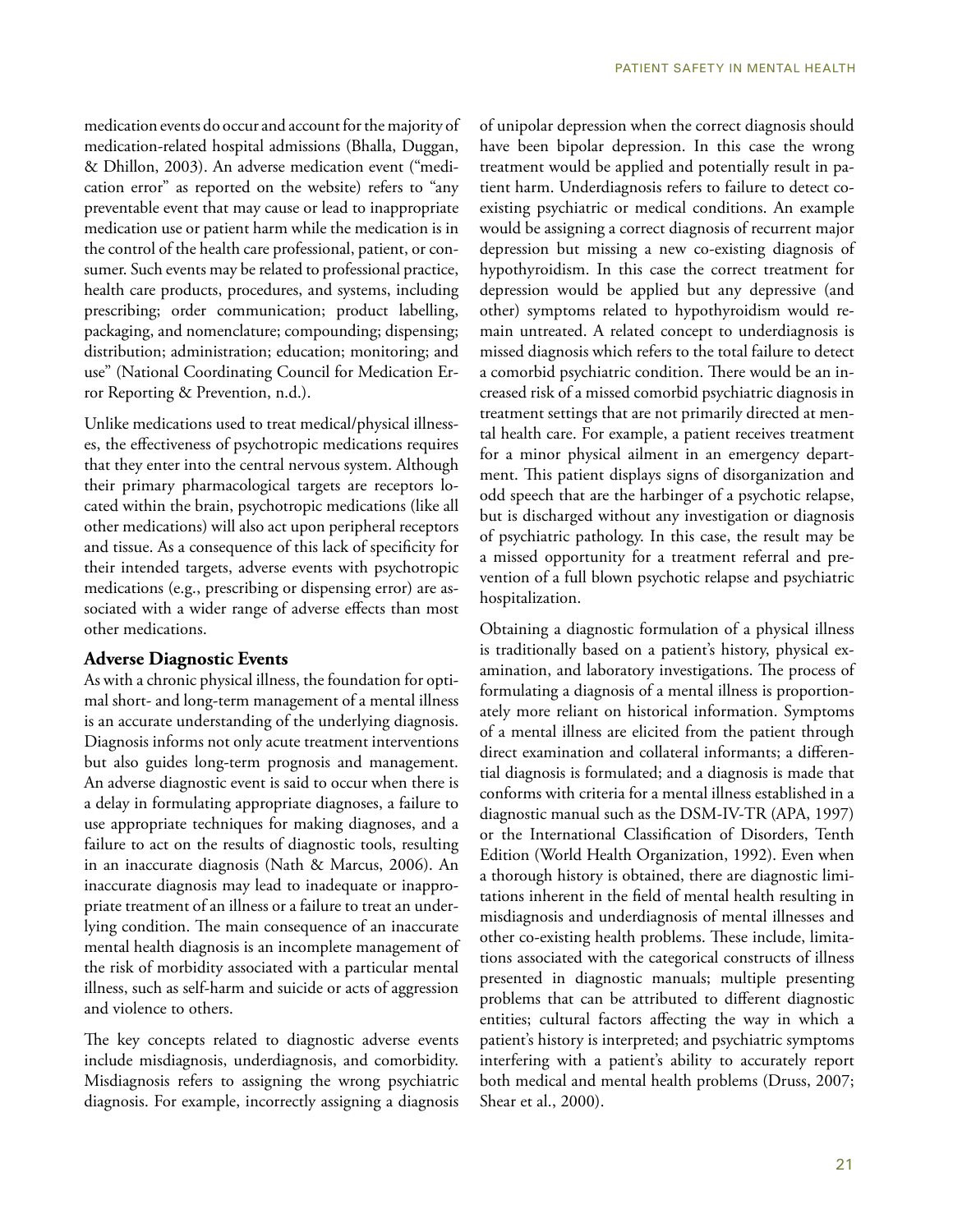# Gaps in the Literature

The review of the literature revealed that there were several common gaps in the literature across the eight patient safety incidents reviewed. These are outlined below.

#### **High Quality Research**

Among the literature searched for this paper, there was an absence of methodologically sophisticated research. In particular, the literature was lacking meta-analyses and randomized control trials. There was an absence of methodologically rigorous studies that employ prospective designs, well-defined dependent variables, large sample sizes, power analyses, validated measures, acceptable attrition rates, and clearly articulated pre-planned statistical analyses. Furthermore, many studies fail to report important variables (e.g., gender, age, substance misuse/abuse) and effect sizes.

#### **Canadian Perspective**

The bulk of the literature on patient safety in mental health comes from studies in other jurisdictions; in particular the United States, Australia, and the United Kingdom, with little data available within Canada. While some of the findings from other jurisdictions will likely apply to Canada, it is reasonable to anticipate that some findings will not be applicable and that some issues might be unique to the Canadian context. Differences between jurisdictions, such as health care, legal systems, and cultural and social norms, likely will result in findings that are unique to Canada. Until comprehensive studies in Canada have been conducted, attempts to improve patient safety in mental health in the Canadian system are only partially informed by research.

#### **Understudied Populations**

The search strategy employed in the present research yielded very few empirical or conceptual papers that looked at older adults (with the exception of the literature on accidental falls), adolescents, or children using mental health services, with the focus of the literature largely on adults. Given the value of primary interventions to prevent adverse events and manage the risk of increasing severity over the life-course, it seems particularly important to address patient safety among young people with mental illness. At the other end of the spectrum, developing a knowledge base to inform practice with elderly patients should be a priority given the aging Canadian population.

Cross-cultural research and experiences of racism and discrimination of cultural, ethnic, and religious minority patients is another understudied patient safety area in mental health. Understanding issues of cultural, ethnic, and religious diversity and institutional racism is an area for future research consideration.

#### **Understudied Mental Health Sectors**

While efforts have been made to identify and rectify root causes of patient safety events among patients, these studies have focused on government regulated systems of health care such as the Veterans Affairs system in the United States or the National Health Trust in the United Kingdom; likely due to the convenience of sampling in these settings. A few studies included mental health professionals in private practice, but by and large, information on patient safety in the private sector or communitybased mental health services is missing.

#### **Patient's Perspective**

Most of the research reviewed for this report was from the perspective of the staff with a lack of research reflecting the patient's or their family's and caregiver's perspective on safety incidents. Understanding patient safety from the perspective of the patient, their family, and their caregivers could provide valuable insight into understanding the causes of patient safety incidents, risk assessment, and patient care management.

#### **Psychological and Emotional Harm**

Harm associated with patient safety generally is regarded as physical harm, with minimal attention having been paid to investigating emotional or psychological experiences among patients following an adverse event (e.g., witnessing or being the direct victim of violence, losing a patient or co-patient to suicide, feelings of powerlessness or a lack of safety following an aggressive event).

#### **Risk Assessment, Training, and Intervention**

The literature review suggests there is a lack of empirically validated risk assessment tools, training programs, and interventions for preventing and reducing patient safety incidents specific to mental health. Little research has focused on establishing well-validated and consistently accepted risk assessment tools, with sound psychometric properties (validity and reliability) and clinical outcome statistics (sensitivity, specificity, and positive and negative predictive power), to assist clinicians in identifying "high risk" patients (i.e., patients at risk for suicide, violence, absconding etc). Further, there is virtually a complete absence of high quality research (such as randomized control trials) focused on evaluating the efficacy of patient safety training programs and interventions.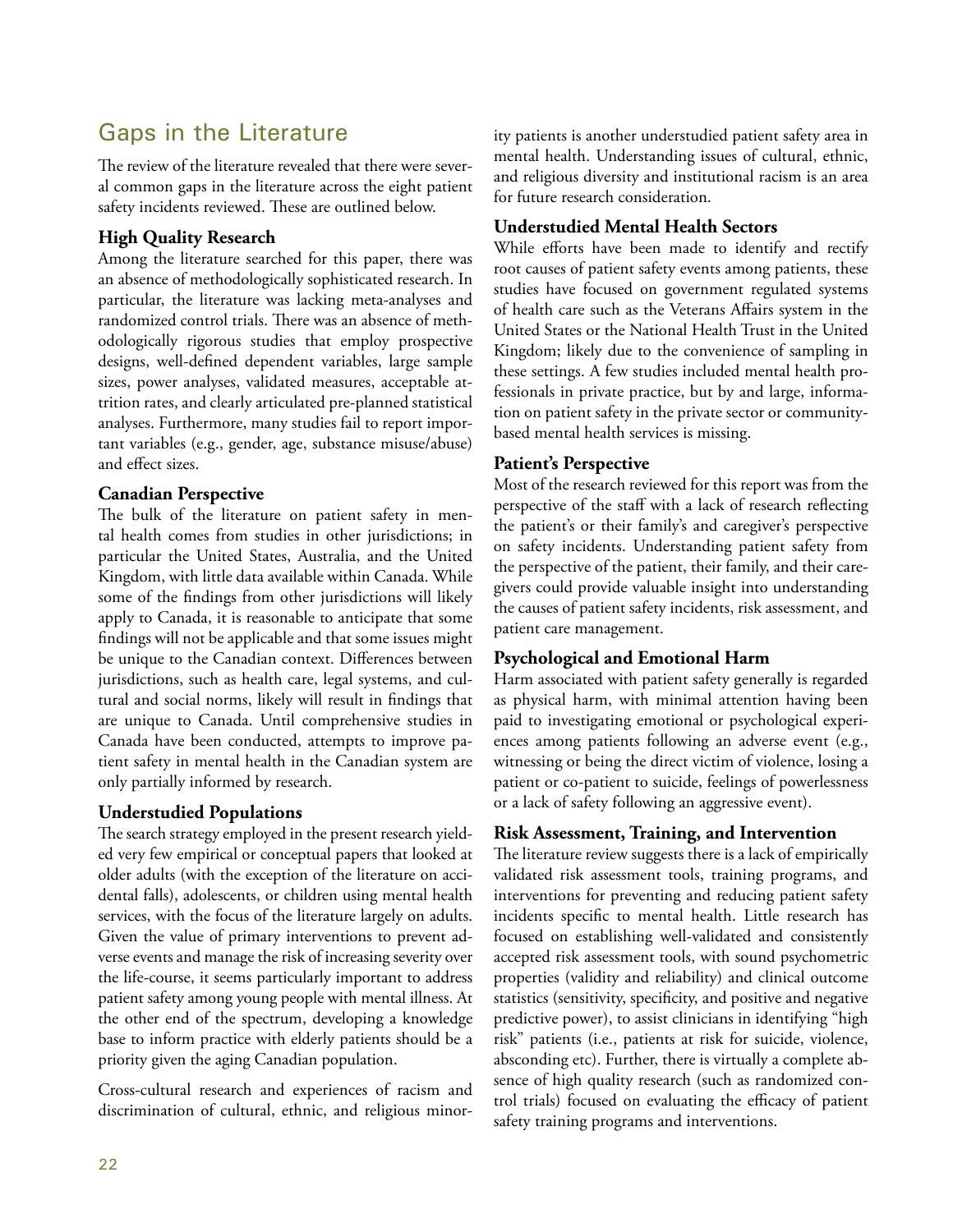## **Discussion**

Eight patient safety incidents were used to guide an indepth review of the white and grey literature including: violence and aggression; patient victimization; suicide and self-harm; seclusion and restraint; falls and other patient accidents; absconding and missing patients; adverse medication events; and adverse diagnostic events. The review of the literature revealed several areas for future research to focus on. Greater attention is required to methodological rigour, including prospective longitudinal studies, validated measures, consistency in the measurement of key terms, and a sufficient number of participants to obtain necessary statistical power. There is a need for Canadian-based patient safety research in mental health settings, particularly research on older adults and child/adolescent populations; different cultural, ethnic, and religious groups; and patients from the private sector, rural settings, and other community-based mental health care services. The emotional and psychological outcomes associated with patient safety incidents is also an area for future research consideration. Missing from the literature is research reflecting the patient's and their family/caregiver's perspective on safety incidents. Finally, empirically validating risk assessment tools, training programs, and interventions for preventing and reducing patient safety incidents in mental health is recommended for future research.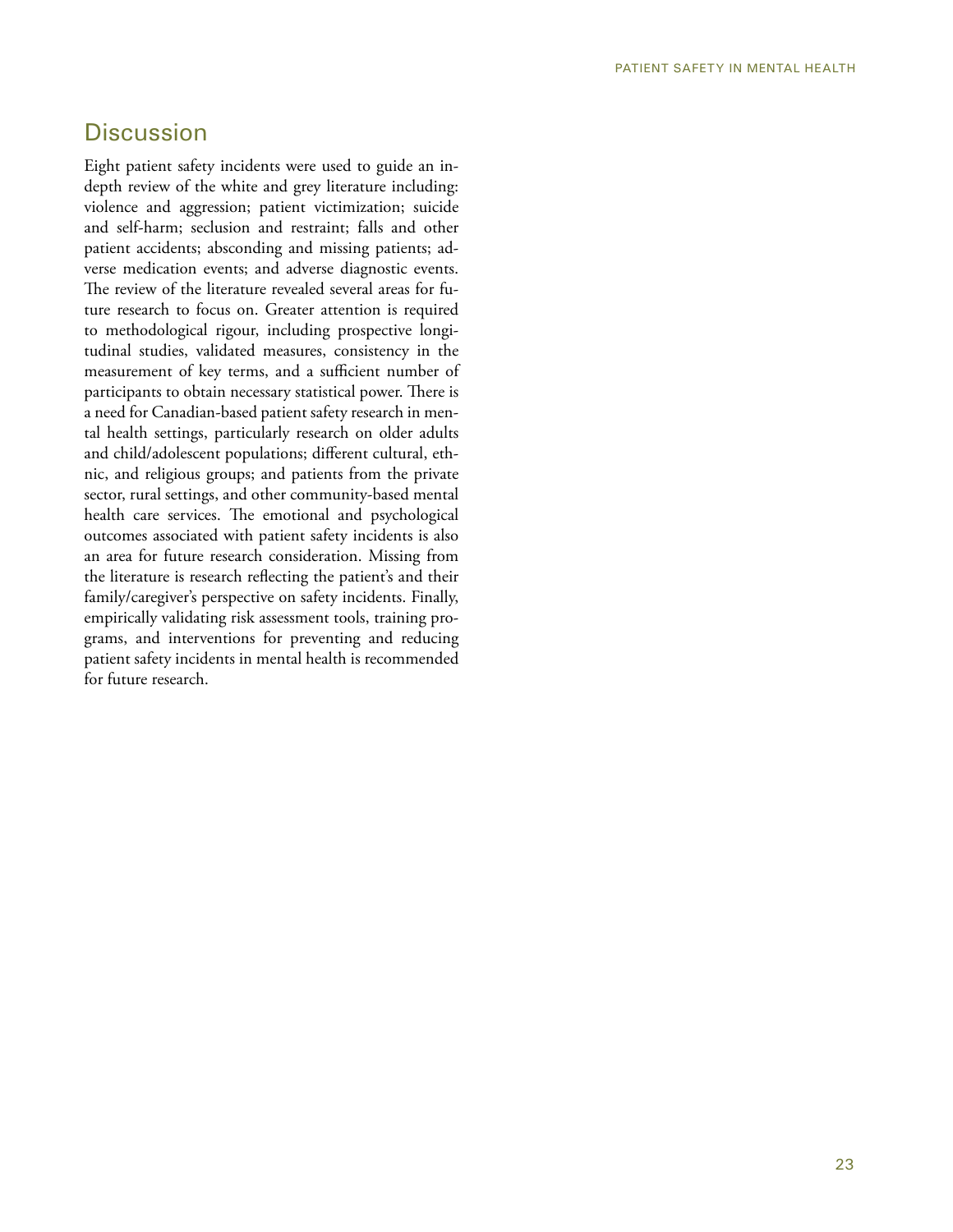# Key Informant Interviews

# **Background**

Persons with expertise in patient safety in mental health are a source of information on current practices, upcoming initiatives, and issues that may not be available in white or grey literature. Forming the basis of the second research methodology, 19 interviews were carried out with Canadian and international leaders and stakeholders in the areas of patient safety and/or mental health.

## Method

Interviewees were selected by the Advisory Committee, OHA, and CPSI, and identified as candidates because of their knowledge and expertise in patient safety and/or mental health. The majority of the key informants interviewed were from Canada (78.9%). Four international experts were interviewed: one from Australia, one from the United Kingdom, and two from the United States. Canadian key informants were drawn from different regions across Canada (see Table 1)2 . Twelve interviewees held management or administrative positions, nine held academic positions, seven held clinical positions, five worked as advisors or consultants, three held leadership positions with a national patient safety organization, and two were identified as patient advocates (See Table 1). One interview participant was a judge with experience in forensic mental health and another worked in health insurance as a risk assessor.

<sup>2</sup> It is noted that seven participants were national representatives; two from Alberta and five from Ontario. However, only two adopted a national perspective, either because what they said was not location specific or they made numerous mention to Canadian-wide issues. All interviews were carried out over the phone by a single interviewer. The interviews were qualitative, structured interviews and designed to seek information on current initiatives and research; strategies for improving patient safety; emerging issues; gaps in current knowledge and practice; and barriers to improving patient safety. See Appendix D for a copy of the interview guide. The interviews ranged in length from 30 to 75 minutes. All interviews were audio recorded and transcribed. Prior to each interview, the interview guide was sent to the interviewee to allow them time to familiarize themselves with the questions. At the beginning of each interview, interviewees were assured of the anonymity of their responses and verbal consent was sought to continue with and record the interview.

## Analysis

The analysis involved a two-step process. The first step involved coding each interview on issues that were easily categorized and that could provide some basic quantitative data, such as how often a particular adverse event was mentioned. This process assists in organizing the interview data in a more easily manageable and accessible format. During the second step, larger themes emerging from the data were identified. These themes were not restricted to responses to individual interview questions and often spanned a variety of questions. Themes were identified, in part, through the initial coding and categorization process as well as by reading and re-reading the interview transcripts.

| Location                                                  | Frequency (%)  |     | <b>Workplace Setting</b>  | Frequency (%)a |     |
|-----------------------------------------------------------|----------------|-----|---------------------------|----------------|-----|
| Canada                                                    | 15             | 79% | Academia                  | 9              | 47% |
| $\cdot$ BC                                                |                | 5%  | Clinical                  | 7              | 37% |
| • Alberta                                                 | $\overline{2}$ | 11% | <b>Patient Safety</b>     | 3              | 16% |
| • Ontario                                                 | 9              | 47% | Patient Advocacy          | 2              | 11% |
| $\cdot$ Quebec                                            |                | 5%  | Advisor/Consultant        | 5              | 26% |
| • Nova Scotia                                             | $\overline{2}$ | 11% | Management/Administration | 12             | 63% |
| Australia                                                 |                | 5%  | Legal/Risk Management     | 2              | 11% |
| United Kingdom                                            |                | 5%  |                           |                |     |
| <b>United States</b>                                      | 2              | 11% |                           |                |     |
| <b>Total Number of Interview Participants</b><br>$N = 19$ |                |     |                           |                |     |

#### **Table 1—Key Informant's Region and Work Place Setting.**

a Some interviewees held more than one position.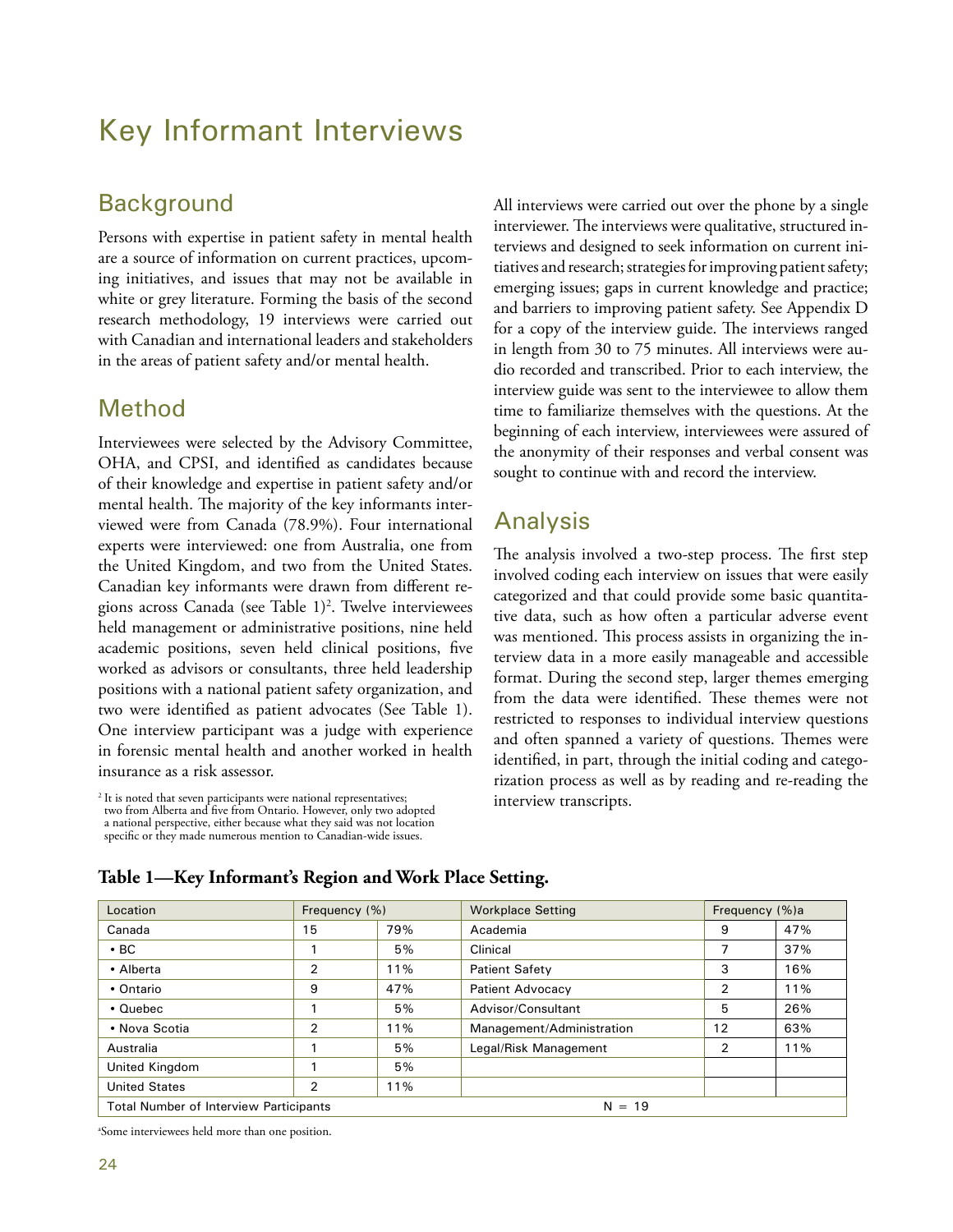## **Results**

#### **Defining the Issue, Recognizing Unique Barriers, and Setting Priorities**

As the review of the literature demonstrated, concerns about patient safety in mental health are an emerging issue that has only recently received attention from the health sector and other interested parties. The 'newness' of the issue is linked to the most basic finding; a diversity of perspectives on patient safety in mental health exists and there is little agreement on how patient safety should be defined in this context and what should be the associated priorities. Patient safety in mental health can be defined narrowly or broadly. Both perspectives are present in the data used for this analysis. Some interviewees conceptualized patient safety as a collection of specific adverse events such as suicide, medication errors, or harm resulting from the use of seclusion and restraints. Others adopted a wider definition that included issues such as quality of care provided, adequacy of available services, and the impact of ongoing stigmatization of mental illness.

Patient safety is not an issue that can be considered on its own, independent from other concerns involved in the treatment of mental health. According to 32% of the interview participants, patient safety concerns need to be balanced with patient rights and autonomy. Furthermore, patient safety in mental health is context dependent and issues around patient safety in mental health vary by the service setting.

A significant issue that pervaded many of the responses provided by interview participants was the impact of stigma surrounding mental illness. Approximately 42% of participants felt that stigma and discrimination impacted the care that patients received in mental health settings, in acute care settings, and in emergency departments, thereby compromising the safety of patients. Stigma and discrimination against mental illness has also created the situation where mental health services are under funded and undervalued.

#### **Priority Issues – Adverse Events, Service Availability, and Quality of Care**

As was mentioned in the previous section, setting priorities is necessary for shaping an effective response to safety concerns in mental health. Medication safety (78.9%), suicide (63.2%), slips and falls (47.3%), and aggression/ violence (47.3%) were the most frequently mentioned adverse events when interview participants were asked what they considered to be the primary issues related to patient safety. Similarly, medication safety concerns

(21.1%), aggression/violence (21.1%), and substance use related harms (15.8%) were commonly identified as emerging issues. Interestingly, the adverse events that were most frequently referred to as primary issues of concern vary somewhat from the adverse events interviewees reported experiencing in their organization. Suicides were reported by 68.4% of the interview participants. Other adverse events that were commonly mentioned included medication safety concerns (44.4%), aggression/violence (31.6%), slips and falls (15.8%), and patient absconding/eloping (15.8%).

In addition to adverse events, interview participants identified service availability and quality of care as issues. Concern about mental health services being offered (or not offered) has a number of different manifestations in the context of patient safety. To begin with, there is a general concern that the demand for services outstrips the supply of available services. This creates a situation where patients requiring care in inpatient settings are having to wait for long periods of time to get treatment or are not getting treatment at all. Alternatively, once treatment is initiated it may not be delivered at the appropriate level. Service availability is a particularly acute concern in the community; for both health care and social services. There has been a switch to community care but the services have not followed. Other quality of care concerns centred on staff attitudes and assessment skills, particularly physical health assessment skills.

#### **Responding to Patient Safety – Current Practices and Initiatives**

As the previous discussion indicates, there are many concerns linked to patient safety in mental health, in hospitals as well as in the community. This raises the question; what is currently being undertaken to respond to patient safety concerns? Interview participants were not overly confident in how their organization managed patient safety. Some participants suggested that systems were in place to assess risk, report and analyze incidents, and provide feedback. They also reported increased awareness and changes in staff attitudes towards patient safety. However, they pointed out that these were new developments and further change was needed, particularly with regard to attitudes and ensuring that policies were fully implemented. Insufficient resources were also mentioned as hindering an organization's ability to respond to safety concerns. Other shortcomings mentioned included staff complacency and resistance to change, a failure to translate good intentions and policies into practice, and a lack of services and staff, combined with heightened patient acuity.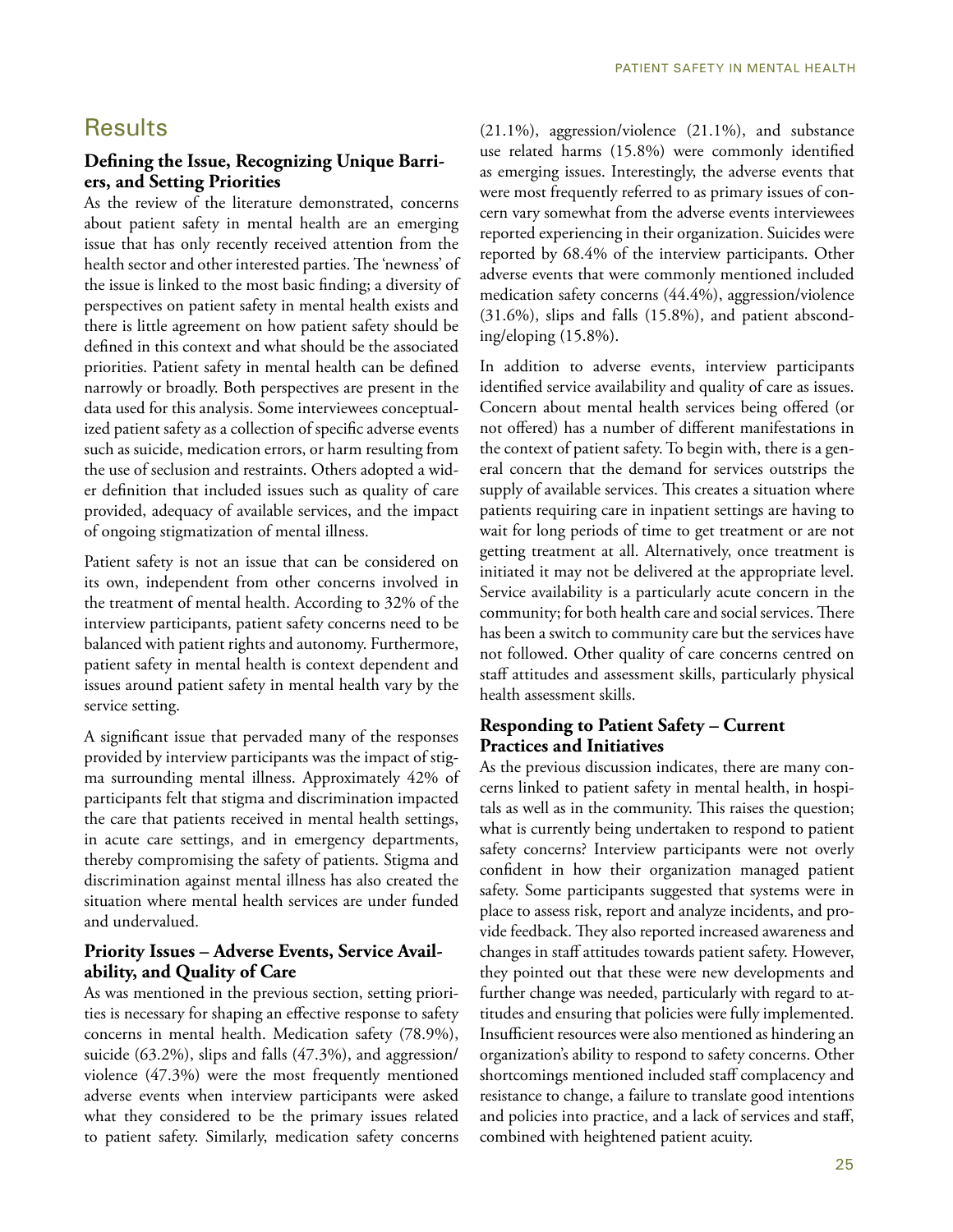Interviewees were asked more specifically about how their organizations respond to adverse events. A variety of different strategies were employed, ranging from no response at all to complex systems for reporting and analyzing incidents. A common response was to have a review committee in place that reviewed serious adverse events. Review committees might examine the root causes of the incident or make suggestions for how to improve risk management strategies, as well as other policies and practices. Other responses mentioned were incident-reporting processes and protocols for responding to specific adverse events. Improvements to facility design, documentation practices, and education and training were also mentioned as responses to adverse events.

Responses to patient safety concerns are not necessarily driven by reactions to adverse events and can include more proactive initiatives. Interview participants were asked about what initiatives or research their organization was participating in or were being carried out elsewhere. Many of the initiatives mentioned essentially involved adjustments to an organization's internal policies and practices. Internal committees often lead these initiatives but outside agencies, such as patient advocates, could also provide advice. Other initiatives were more broadbased and not limited to a single organization. Examples provided included the creation of standards of practice around medication safety, organization accreditation systems, conferences on patient safety, and the creation of committees, commissions, and task forces.

#### **Knowledge Transfer from Other Health Care Settings**

Strategies for promoting patient safety need not come directly from mental health. The delivery of safe patient care is a priority across all health care settings. Other fields have developed best practice models and tools to prevent safety concerns. Interview participants were asked to rate how relevant patient safety findings from other health care settings were to mental health. The majority (61.1%) felt that information from other settings was very relevant or extremely relevant to mental health. A further 33.3% felt they were quite relevant and only one interviewee suggested that they were only somewhat relevant. The majority of interview participants (73.7%) suggested that findings and practices from other health care settings were relevant to mental health because some issues and concerns, such as slips and falls or medication errors, are universal. Many interviewees (42.1%) also made the point that there are concerns unique to mental health such as suicide, self-harm, restraint and seclusion, and the stigma

associated with mental illness. These differences can be a barrier to applying findings and practices from other health care settings to mental health. However, even if particular practices or tools are not directly transferable to mental health, the principles and concepts employed in other fields are applicable.

#### **Improvements, Barriers, and Challenges**

Clearly there is no single response to patient safety issues in mental health. The interview participants made a variety of suggestions for how patient safety could be improved including the following:

- Education and awareness for the public, police, mental health care workers, and health care professionals in general.
- Staff training.
- Greater acknowledgement /awareness of physical health concerns.
- More information sharing and research.
- Greater communication and cooperation between organizations and across jurisdictions.
- More practical tools and actionable solutions.
- Improvements to facility design.
- Improved documentation practices.
- More systematic patient monitoring and community follow-up.
- More effective discharge planning and improved handover/handoff strategies.
- Better reporting procedures or mandatory incident reporting.
- Improvements in service availability and quality of care.
- Improvements in staff attitudes and changes to institutional cultures.
- Breaking down professional silos.
- Independent patient advocate.

In addition to discussing strategies for improving patient safety, the interview participants also acknowledged some of the barriers or challenges to creating safer environments for mental health patients. Many of the barriers are simply the converse of the suggestions provided for improving patient safety and include:

- Insufficient resources (funding and workforce).
- Staff attitudes and institutional culture.
- Ignorance and a lack of awareness of patient safety issues and mental illness in general.
- The low priority often assigned to patient safety.
- Silos in the health care system which limit inter-professional collaboration.
- The stigma associated with mental illness and corresponding marginalization of mental health patients.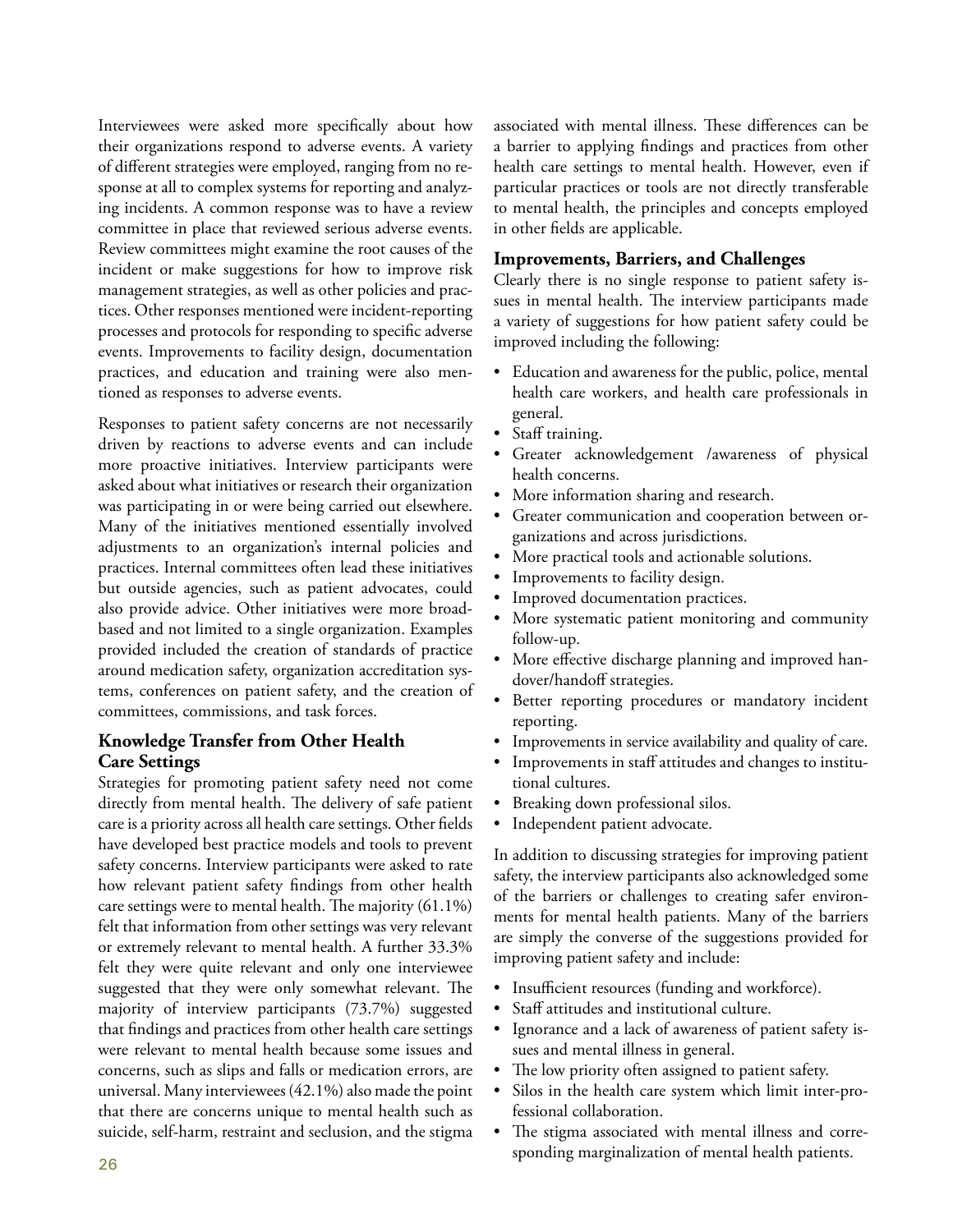## **Discussion**

The key informant interviews provide a wealth of information to consider regarding patient safety in mental health as well as potential responses to deal with the unique issues. The interviews highlighted that patient safety in mental health is an emerging concern in health care, and as such, there is a lack of awareness of the issues as well as a shortage of research and information on the topic in general. More work needs to be done to establish a clear definition, set priorities, and develop strategies for responding to patient safety concerns.

Coming to a relative consensus on what falls under the purview of patient safety in mental health is a daunting but necessary task. It is a necessary task because a clear understanding of what patient safety in mental health entails is needed to develop concise, workable solutions with clear objectives. Arriving at a clear definition and consensus on patient safety priorities is a daunting task because it involves making a decision on whether a narrow definition of patient safety, which focuses on the prevention of a collection of adverse events, or a broad definition, which includes issues around service availability, quality of care, and the stigma associated with mental health, is most appropriate. The following questions need to be considered. Should a patient safety mandate include addressing service shortages, quality of care issues, and stigma, or, would taking on these issues dilute a patient safety mandate to the extent that it is no longer focused or productive? Alternatively, would a decision not to actively pursue improvements in patient care and actions to reduce the stigma associated with mental illness undermine the effectiveness of any patient safety initiatives?

What is clearly demonstrated here is a link between patient safety and service availability, quality of care, and mental illness stigma. The stigma associated with mental illness can undermine the quality of care patients receive at a systems and an individual level. At a systems level, the marginalized status of mentally ill persons has resulted in mental health services being considered a low priority with regard to health funding and resources. At an individual level, practitioner biases can result in the urgency of mental health crisis being underestimated or patient concerns and complaints being disregarded. As such, stigma against the mentally ill can result in patient safety being given a low priority. The lack of available services and resource shortages can result in patients not receiving treatment, patients not being monitored and care not being properly planned, as well as insufficient staff development and training.

A recent shift in the delivery of psychiatric care from institutional settings to community mental health centres, combined with resource shortages, has made understanding patient safety issues pertaining to community care settings an urgent issue. Up until this point patient safety in mental health has largely been conceptualized as safety within an in-patient setting. Community patient safety is an issue that needs to be included in any efforts to frame the scope and nature of patient safety in mental health.

Although the scope of patient safety in mental health is not agreed upon, it is safe to conclude its principal goal is to prevent harm to patients. Within an organization, preventing harm to patients is a multi-level undertaking. At a broad level, this involves establishing a 'culture of patient safety'. This requires commitment from staff and administrators as well as open reporting and open communication. Staff attitudes have an important role to play in this because it is unlikely that policies will be translated into practice if staff does not actively support the principals behind the policies. Comprehensive and accountable incident review processes, which include reporting and feedback mechanisms, are also important. Incident review processes need to focus on a systems analysis looking at the root causes rather than individual causes of the incident.

It is clear from the results of this research that addressing patient safety concerns must include action beyond individual organizations. The demand for standardization of practice and the need for collaboration and cooperation between organizations are evidence of this. The call for increased awareness, greater information sharing, and additional research is an indication that the nature and scope of patient safety in mental health needs to be considered at a regional, national, and even international level. Furthermore, mental health professionals need to look to other healthcare settings for new and potentially useful information as well as potential allies in promoting the issue and developing awareness.

This research has found that there is widespread acceptance among the key informants interviewed here that greater action is required to improve patient safety but there are significant challenges to doing this. Barriers such as resource shortages, staff attitudes and institutional cultures, a lack of awareness, and the low priority given to patient safety in mental health are not insurmountable. Time and the work of energetic, dedicated advocates can make patient safety a high priority and reduce the harms to patients in hospitals as well as communities.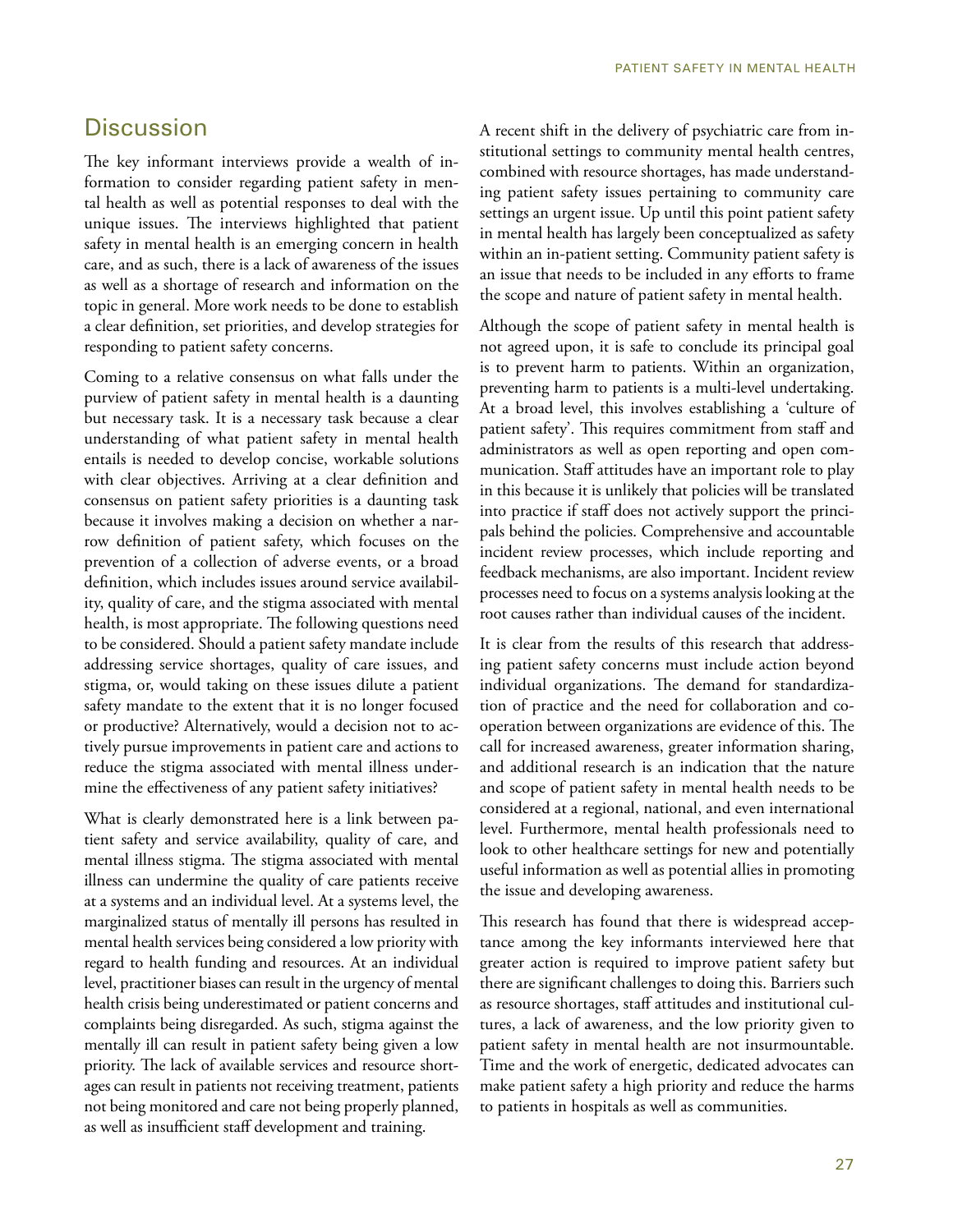# Roundtable Event

# **Background**

As the third and final research methodology, an invitational Roundtable Event was held in September 2008 in Toronto, Ontario, to discuss the preliminary findings from the literature review and key informant interviews, as well as the issue of patient safety in mental health more generally. Seventy two professionals with expertise in patient safety and mental health participated in the Roundtable Event.

# Method

Akin to the key informants, the Roundtable Event participants were selected by the Advisory Committee, OHA, and CPSI, and identified as participants because of their knowledge and expertise in patient safety and/or mental health. Seventy one participants were from Canada and one from the United Kingdom (guest speaker for the Roundtable Event). Two participants departed after the first small group discussion. As highlighted in Table 2, the participants were drawn from different regions across Canada. The majority were from Ontario (55.6%) and British Columbia (26.4%), and worked in management/administration (30.6%) or academia/research (25%) settings. Signed consent was obtained from each participant.

The Roundtable Event was coordinated by a professional facilitator. Each participant was provided in advance with a summary paper outlining the preliminary findings from the literature review and key informant interview analysis. On the day of the Roundtable Event, an overview of

the preliminary findings was presented. Following this, the participants divided into nine separate breakout discussion groups, and were asked to discuss and provide their perspectives on three topics (attached as Appendix E). The breakout groups were designed to consist of a mix of participants with various professional roles (i.e., administration, clinical, research etc) and geographic representation across Canada. Each group was assigned a small group facilitator (Advisory Committee Member) who guided the discussion, and a scribe (research team member or Advisory Committee Member) who took notes on flip charts. After each topic was discussed in the small groups, a representative from each table presented the main themes of their discussion to the larger group. At the conclusion of the Roundtable Event, the scribe notes were collected. The data generated from the small group discussions were analyzed and are summarized below.

# Analysis

The analysis of the data collected from the Roundtable Event involved identifying common themes from each discussion topic and providing a detailed discussion of each of these themes. Themes were identified by reading and re-reading the notes from each of the nine discussion groups. Once the themes were identified the information from each group was organized or categorized under each of these themes. This information was then used to provide a more detailed discussion of the theme. When available, examples which illustrated the intent of the theme or a specific detail were included.

| Location                                                  | <b>Number</b>  |       | <b>Workplace Setting</b>  |    |       | <b>Number</b> |  |
|-----------------------------------------------------------|----------------|-------|---------------------------|----|-------|---------------|--|
| Canada                                                    | 71             | 98.6% | Academia/Research         | 18 | 25.0% |               |  |
| BC.                                                       | 19             | 26.4% | Clinical                  | 16 | 22.2% |               |  |
| Alberta                                                   | 6              | 8.3%  | <b>Patient Safety</b>     | 12 | 16.7% |               |  |
| Ontario                                                   | 40             | 55.6% | <b>Patient Advocacy</b>   | 2  | 2.8%  |               |  |
| Quebec                                                    |                | 1.4%  | Management/Administration | 22 | 30.6% |               |  |
| Nova Scotia                                               | 3              | 4.2%  | Legal/Risk Management     | 2  | 2.8%  |               |  |
| Manitoba                                                  | $\overline{2}$ | 2.8%  |                           |    |       |               |  |
| United Kingdom                                            |                | 1.4%  |                           |    |       |               |  |
| <b>Total Number of Interview Participants</b><br>$N = 72$ |                |       |                           |    |       |               |  |

**Table 2—Roundtable Participants' Region and Work Place Setting.**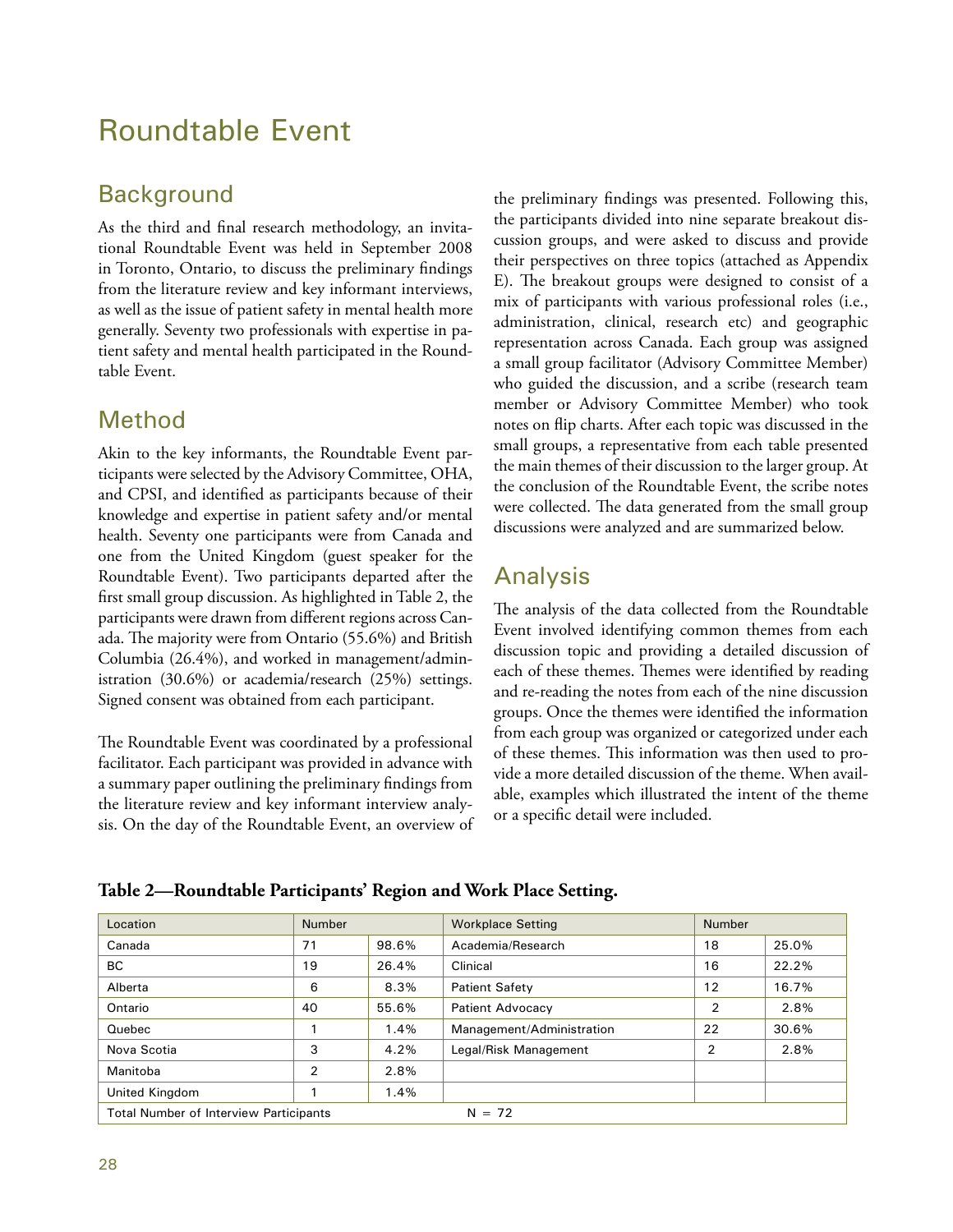## **Results**

*Discussion Topic 1: 'What are the themes, priority issues, and actions for patient safety in mental health?'* 

#### **Stigma**

The stigma associated with mental illness and its ramifications for patient safety was a principal theme arising from this discussion. All but one table brought it forward as an issue of concern. Participants suggested that stigma creates a cascade of negative effects that thread through a variety of settings including the mental health care system and the larger health care system.

Stigma among staff, health care professionals, and the larger health care system is particularly important to patient safety because it directly influences an individual's ability to access care and the quality of care they receive. For example, some practitioners refuse to treat persons with mental health concerns or patients may be denied mental health treatment because of active addictions. In emergency rooms, mental health concerns are often assigned a low priority, which can result in patients leaving without treatment or not receiving the type of treatment they need. Physical health concerns of mental health patients are often under-treated because they may be assumed to be a symptom of the patient's psychiatric illness. Stigma can also lead to the situation where patients are reluctant to disclose a psychiatric diagnosis and treatment, which can result in insufficient psychiatric care or impact care for other medical conditions. At a systems level, stigma can also influence access to care and quality of care. Mental health services are often considered less worthy of resources then other areas of medicine or are considered a low priority. As such, there is a shortage of services and resources for mental health patients.

Strategies for overcoming the stigma of mental illness are integral to improving patient safety in mental health. Suggested approaches to overcoming stigma included:

• Increasing awareness through education: Providing education to health care providers and the public in general to increase awareness that stigma influences health care practices and system-wide responses to mental illness<sup>3</sup>.

- Patient perspective: Listening to a patient's experiences with stigma could provide valuable insight and information into overcoming stigma.
- Tool development: Developing an intervention or checklist tool that is designed to identify stigma.

#### **Access to Care**

Access to care was identified as a patient safety issue. There are a variety of obstacles to accessing care including: stigma (as was mentioned above), geographic distance, exclusion or admission criteria, a shortage of services in general, a shortage of specialized services, and a shortage of trained professionals.

Special populations including children/youth, seniors, and individuals residing in rural areas were identified as populations facing increased barriers to accessing services. It was recognized that mental health patients should have the same right to timely assessment and treatment as persons with physical health concerns.

#### **Patient Voice or Involvement**

Seven of the nine tables identified the need to consider safety issues from the perspective of patients and caregivers/family, and not just staff or health care professionals. Patients and their caregivers/family can provide valuable information on safety concerns, strategies for preventing incidents or responding to incidents when they do occur, and an overall better understanding of how patients experience the mental health care system. Likewise, including patients and their caregivers/family in the development of care plans could reduce patient safety incidents by ensuring patients and their families understand and agree to the plan.

The need for a framework or strategy for eliciting patient input as well as fully incorporating that input in initiatives to improve patient safety was identified. Some suggestions for soliciting patient input were:

- Including at least two patients on review boards.
- Creating groups (e.g., Patients for Patient Safety Canada) where patients have a forum for voicing their experiences and concerns, and are able to contribute to patient safety programs and improvement initiatives.
- Ensuring that patient input is received from all levels, commencing from the bedside or clinicians office to local advisory committees to provincial and national initiatives.

<sup>&</sup>lt;sup>3</sup> It is noted that one table questioned whether large scale anti-stigma campaigns had any effect on discriminatory behaviours and attitudes and thought that a targeted approach might produce better results (e.g., targeting specific health care providers, such as those working in emergency rooms).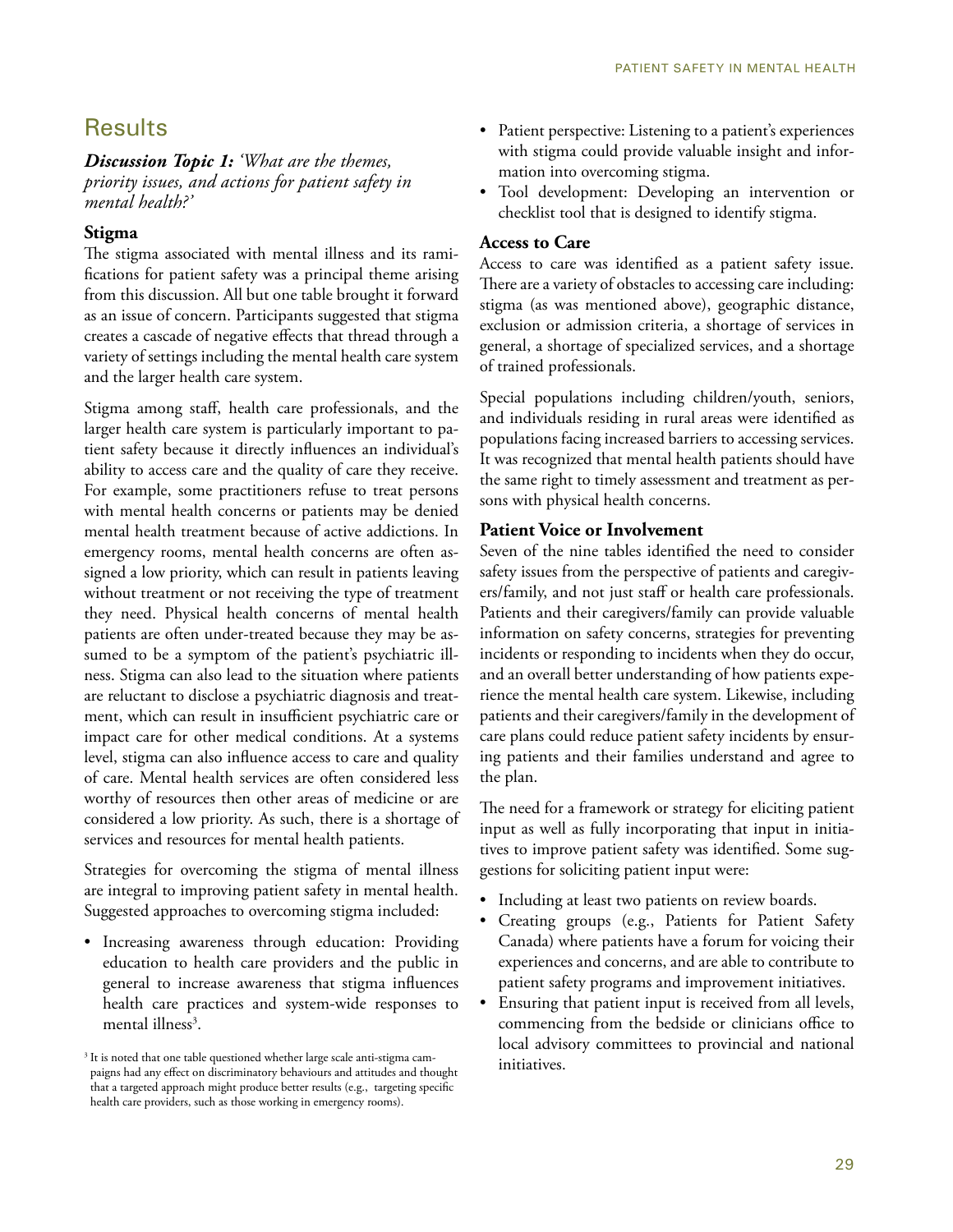#### **Standardization of Definitions, Nomenclature, Measurement, and Practice**

All nine tables identified the need for standardization of language (i.e., standardization of patient safety definitions and terminology) and practice across all mental health settings (i.e., hospitals, corrections, community mental health, and private care). There is also a need to establish the limits of the patient population under consideration (i.e., Would this include only persons 'in service' or also persons in need of service?). Without clear, agreed upon definitions and nomenclature it is difficult to develop meaningful responses or initiatives that are based on the best available research or information.

There is also the need to identify and standardize best practices across organizations, health regions, and provinces/ territories. Patient safety incident and close call reporting was identified as one area of practice that could benefit from standardization; reporting procedures can vary between hospitals as well as health authorities and geographic regions. Professional practice guidelines and standardized training for health professionals were also suggested as a way of ensuring comparable standards of care both within and between provinces as well as between care settings. Similarly, it was suggested that standardized assessment tools were needed to avoid misdiagnosis and improve risk assessment. The need for further research to ensure practices and tools are evidenced based was acknowledged.

#### **Communication, Service Integration, and Inter-Professional Collaboration**

Five tables suggested that improving communication, service integration, or inter-professional collaboration would improve patient safety. Patient safety concerns often arise during handovers and transitions of care, including transitions within facilities (e.g., between wards/units), between facilities (e.g., general to psychiatric hospitals) and between health-care systems (e.g., emergency to mental health care, hospital to community services, child to adult services). The comment was made that there are too many silos and communication problems between different health care providers. Collaborative or coordinated care plans were suggested as a specific tool to improve cooperation between care settings or organizations.

#### **Promoting a Patient Safety Culture**

Some participants indicated that mental health care providers require a cultural shift in understanding patient safety; policies and decisions contribute to a culture of complacency, blame, and lack accountability, instead of promoting a patient safety culture. Participants felt that

adverse events were under reported and that little use was made of information garnered from close calls. A number of suggestions were made on how to promote a culture of patient safety:

- Exploring the root causes of an incident.
- Shifting the focus from individual factors or behaviours to system factors.
- Encouraging openness and transparency in reporting and learning from adverse events.
- Improving skills for responding to potential incidents through training and education.

Some roundtable participants were sceptical about how far the idea of a blame free culture could go and whether this could actually be achieved in practice.

#### **Adverse Events and the Growing Complexity of Mental Health Patients**

Comorbidity and the growing complexity of mental health patients were raised as issues because they can create additional safety risks. Addiction and the interaction between illicit drugs and anti-psychotic medications were identified as increasing areas of concern. Other concerns were raised around specific adverse events such as aggression; the misuse of seclusion and restraints; medication errors; and misdiagnosis or under-diagnosis. There was a call for more information on how to manage and prevent these more effectively. On the other hand, it was also suggested that mental health service providers do well at managing medications and preventing medication errors, and that this was an area where there was Canada-wide action on preventing errors.

#### *Discussion Topic 2: 'What best practices, tools, programs and initiatives are currently being utilized to optimize patient safety for patients receiving mental health services?'*

Participants were able to identify many patient safety tools and practices for mental health settings, yet also noted that it was difficult to know what tools/practices were available. There was also concern that the tools/ practices that were available were not standardized across different groups or care settings and were not necessarily evidenced based. Similarly, there was concern that tools/ practices were not being implemented correctly or applied in a consistent fashion, and due to time constraints, often abandoned in favour of more efficient methods. Further research and evaluation were suggested, along with the creation of an inventory of available patient safety tools and practices for mental health settings.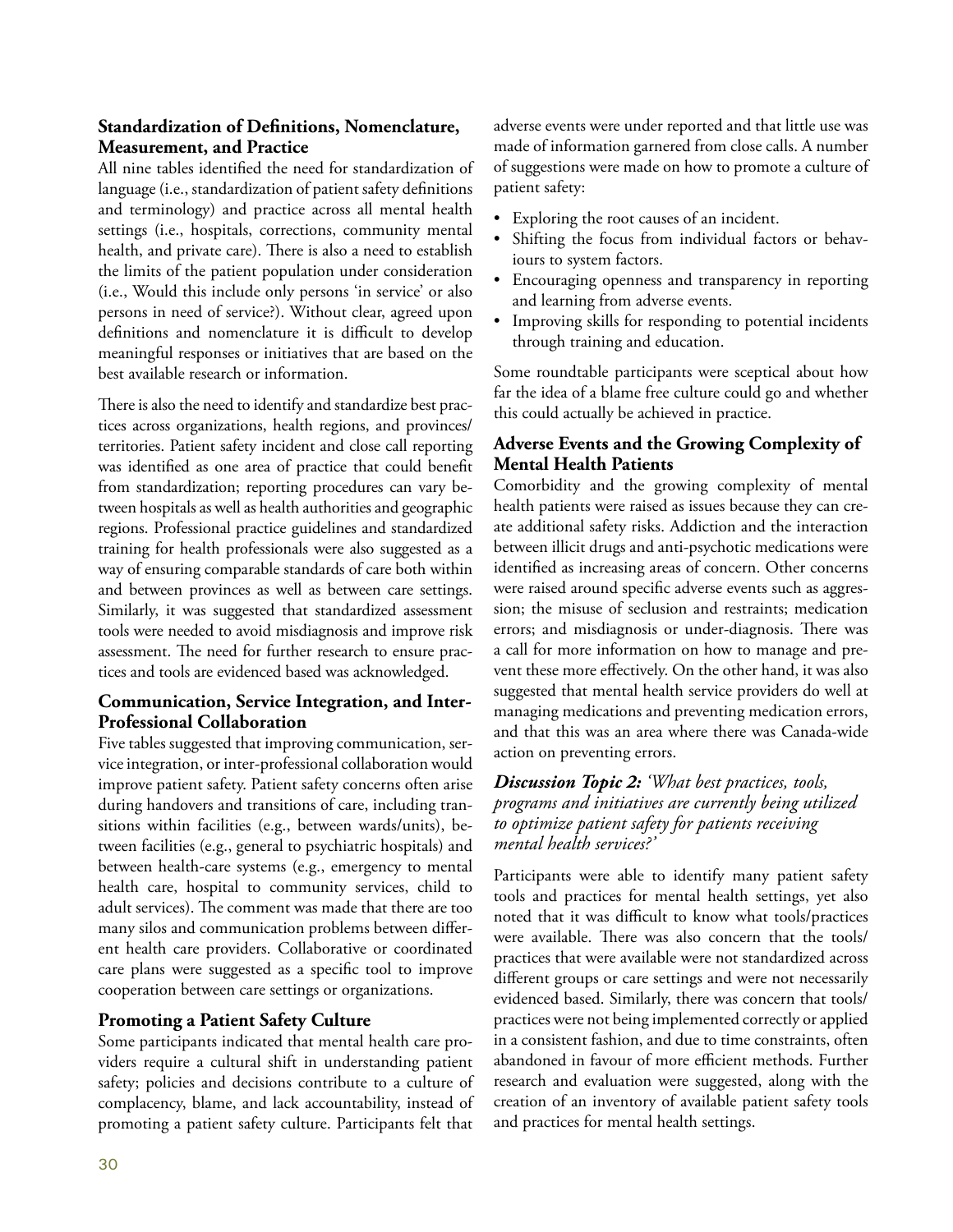Specific gaps in available tools and practices were identified. For instance, it was suggested that there was a need for mental health assessment tools that could be used in acute or continuing care settings, which would identify patients with specific co-morbidities who might have unique safety risks. There is also a need to better integrate hospital and community resources and to develop effective, safe practices for transitions of care and handovers. Tools and practices for children and older adult populations were identified as needing improvement and further development. Another suggestion was to focus attention on the development and implementation of preventative or proactive tools and practices, such as the development of risk assessment tools, safety checklists, and implementing safety protocols, rather than solely reactive tools/practices (responding after an event).

*Discussion Topic 3: 'What are the next steps/future directions for patient safety in mental health?'*

#### **Action at the National Level**

There seemed to be agreement among the roundtable participants that national action was required to promote patient safety in mental health settings, such as the development of a national framework for action or patient safety strategy. It was suggested that such a strategy be longterm (i.e., 10 years) and include provisions for getting information and tools to frontline workers. Participants also suggested that inter-professional guidelines, practice standards, core-competencies, evaluation frameworks, and common definitions and nomenclature need to be created at the national level to ensure standardization. One group recommended identifying one best practice which could be implemented in various settings across Canada as a trial for uniform national action; suicide risk assessment was identified as a good place to start. Another suggestion was to develop a national adverse event reporting and learning system, similar to the system in the United Kingdom. Each province would voluntarily collect information on critical incidents and adverse events but this information would be available at the national level. Likewise, there appeared to be significant interest in creating national health records or electronic records that were standardized and could be shared between jurisdictions. A number of tables also recommended the creation of a national clearinghouse or vetting agency for information on patient safety specific to mental health.

#### **Leadership**

Paired with the idea of national action on patient safety, was the view that leadership was needed to champion the cause. The Mental Health Commission of Canada and CPSI were identified as two agencies that could provide this leadership. For instance, it was suggested that CPSI could engage experts, evaluate any progress made on patient safety in mental health, act as a hub for information and standards of practice, and facilitate discussion and action. Similarly, the Mental Health Commission of Canada could set national priorities, encourage reliable science, create practice standards and common definitions, and include a patient safety section in the Commission's knowledge exchange centre. Cooperation between these two agencies, as well as other national agencies, was emphasized. Collaboration with Accreditation Canada to further the patient safety agenda and ensure patient safety initiatives or standards were implemented was also recommended.

#### **Research and Evaluation**

A common suggestion from this discussion was that additional research would help develop our understanding of patient safety concerns and assess where we are at in terms of promoting safe practice or creating safe care settings. Further research is needed to determine priorities in patient safety and mental health as well as to evaluate existing tools and practices. For instance, one table suggested that an auditing system be developed which contained structure, process, and evaluation outcomes to measure our current successes in implementing patient safety practices. This information could then be used to help determine what the next steps would be in promoting patient safety. Another suggestion was to apply knowledge from other health care sectors to mental health settings and knowledge from other countries to Canada. In all, there was a call to truly integrate clinical practice, research, and knowledge transfer to ensure that change actually occurred.

#### **Patient and Family Involvement**

The position, that input from patients and their families is required, was revisited in this discussion (see discussion topic one). It was suggested that input from patients and their caregivers/family should be sought before proceeding with any initiatives or further action on patient safety and that their input should be integrated in a meaningful fashion in future initiatives.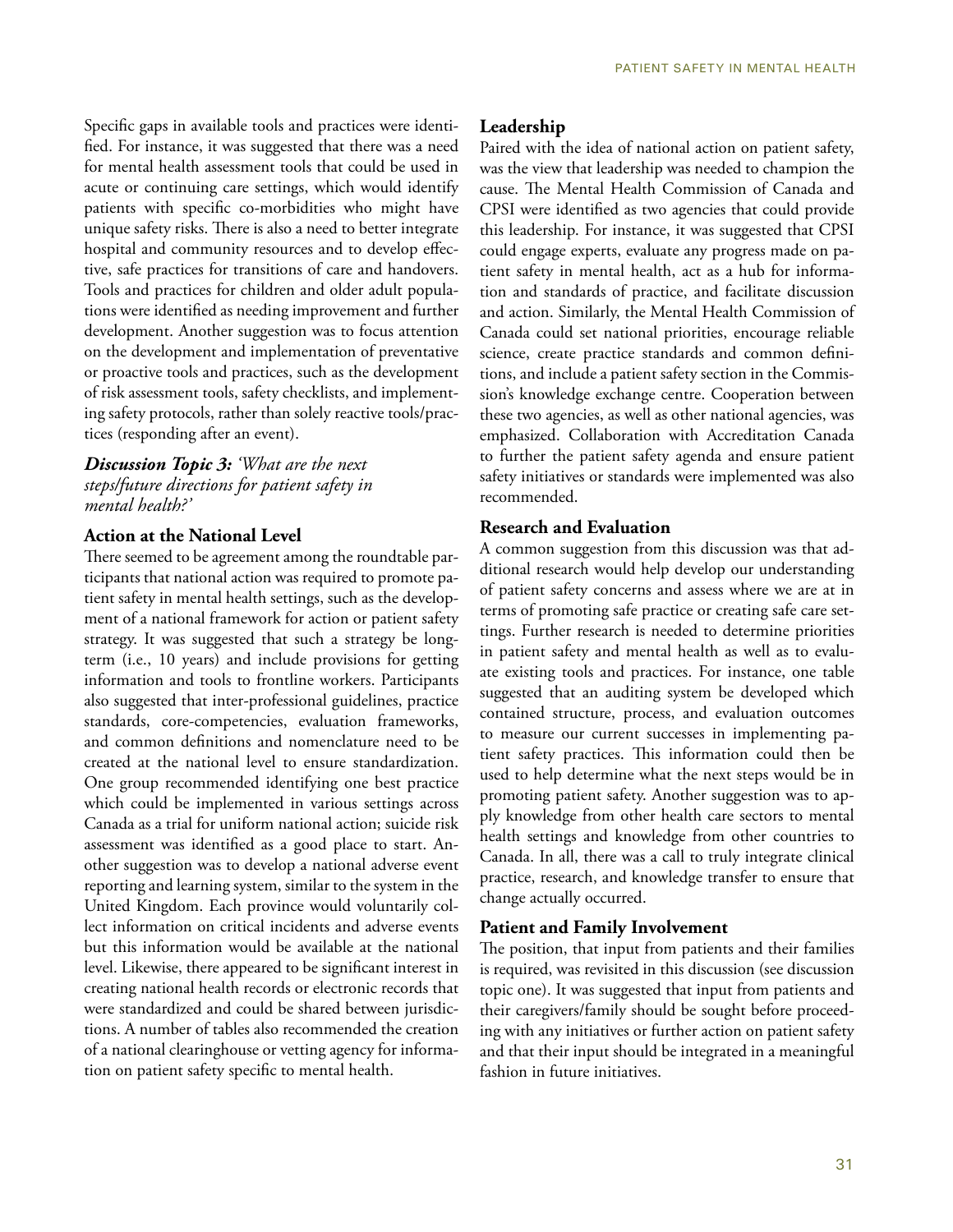#### **Education**

Education was presented as a key area for improving patient safety. Further, education is critical to breaking down the stigma around mental illness, both in the public and the health care system itself. It is also critical to achieving standardization of core-competencies and safe practices. As such, educating new health care providers involved in mental health care was presented as an important step in promoting patient safety.

#### **Funding**

Participants acknowledged that funding for patient safety initiatives was critical to their success. It was suggested that funding should be provided at a national level and that funding needed to be dedicated to research, implementing policies and practices, and to mental health care in general. Funding and resource allocation needs to be proportional to the amount of skill and care required to help mental health patients. Specific funding suggestions included funding patient safety and quality representatives in mental health facilities and directing targeted funding to the accreditation process within health regions and hospitals.

#### **Expanding the Breadth of Patient Safety**

Participants identified that many patient safety initiatives and tools focus on adult populations in inpatient settings. A next step in promoting patient safety is to move beyond this setting and population, to include community care as well as concerns specific to children and youth, older adults, cultural groups, and rural areas. In this regard, there is a need for tools and practices specifically designed for target populations and generalizable across settings.

## **Discussion**

The findings from the Roundtable Event indicate concerted effort is needed to include the voice and perspective of patients and their caregivers/family in patient safety initiatives. It is also necessary to assess what tools and best practices are currently available, and to develop a common patient safety language. Expanding existent knowledge of patient safety in community care settings and recognizing the unique safety concerns of special populations such as children and youth, older adults, and Aboriginal people is also an area requiring attention.

The need for a common standardized approach to patient safety in mental health settings across Canada was strongly voiced by the participants at the Roundtable Event. Developing a national patient safety strategy and standardizing practices, core-competencies, and training will ensure comparable standards of care across Canada and promote patient safety. However, there are significant challenges unique to mental health that must be overcome. Stigma and access to care (or the lack of access) are two systemic issues that potentially negatively impact patient safety for persons with mental illness which need to be addressed through a comprehensive strategy.

Increasing our understanding of patient safety in mental health and improving available tools through research and knowledge translation are also important avenues for improving patient safety, as is promoting a culture of patient safety and inter-professional collaboration and communication. Reaching frontline workers and equipping them with the knowledge, attitudes, and tools to prevent adverse events is necessary for achieving safe care and safe environments for mental health patients.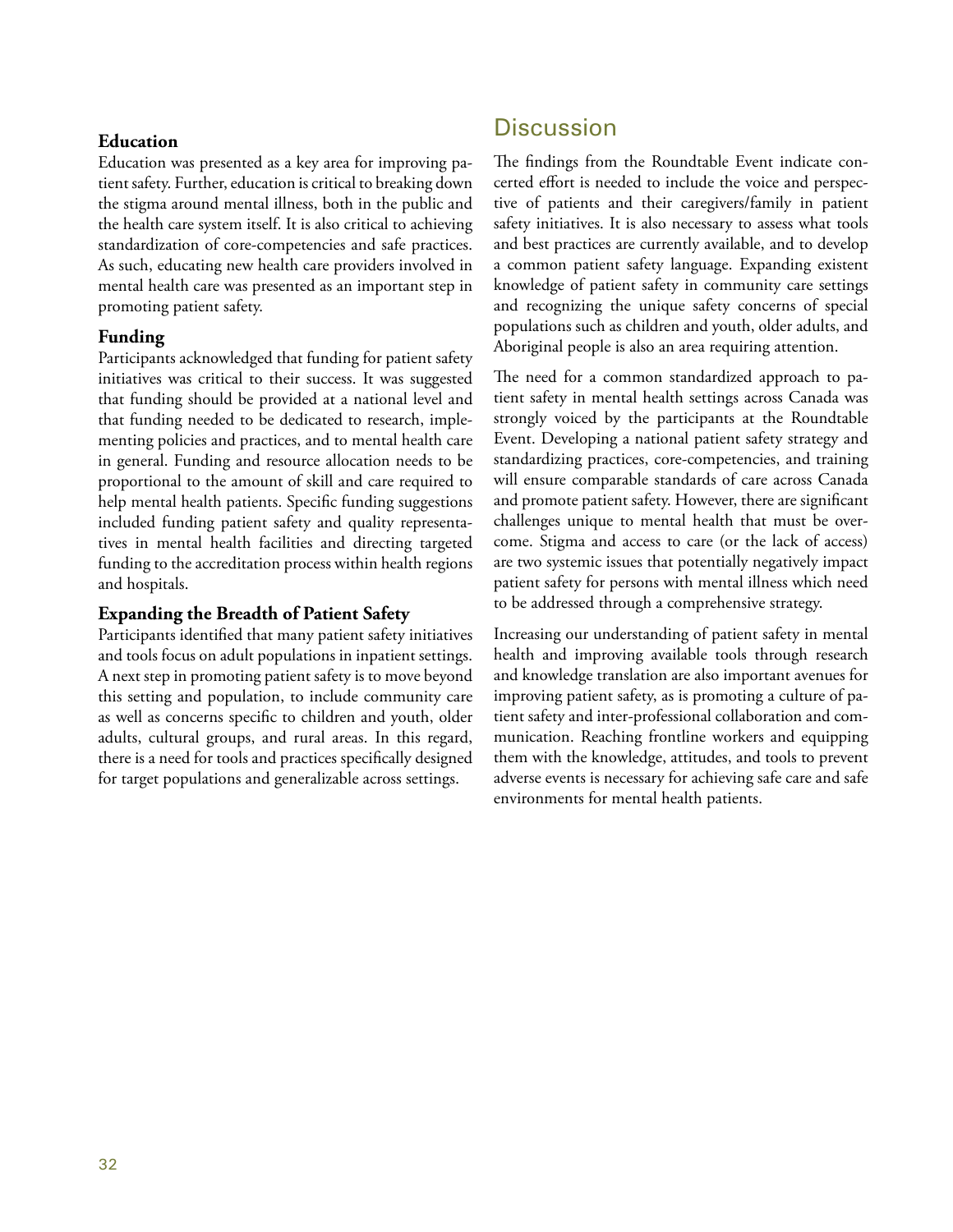# Findings and Emerging Themes

An examination of common barriers to improving patient safety in mental health settings and gaps in knowledge, research, and practice across the three methodologies, revealed the emergence of several themes and priority areas. These are presented below.

# Planning and Policy

- There is an identified gap for an agency or agencies to provide leadership and advocacy for patient safety in mental health. For example; CPSI, *Safer Healthcare Now!,* Accreditation Canada or the Mental Health Commission of Canada, could take the lead on different activities through other initiatives and communities of practice. There is also a need for a standardized national patient safety framework specific to mental health settings. This framework could consider four areas:
	- I. Standardization of patient care practices across mental health settings; including the implementation of evidence-based practice guidelines and interventions which have demonstrated measurable effects on improved patient outcomes and safer care (e.g. suicide risk assessment).
	- II. Implementation of the Safety Competencies Framework (Frank & Brien, 2008) into education and professional development for all health care providers in mental health settings.
	- III. A common language regarding patient safety terminology specific to mental health. For example, defining adverse events, close calls, and patient safety incidents as they apply to mental health.
	- IV. A structured classification system for categorizing mental health patient safety incidents, including: a) the type of incident (e.g., slips/falls, absconding/elopement, aggression, self-harm and suicide, including emotional/psychological harms); b) the incident severity (close call, no harm, physical/psychological harm, and death); c) the setting (e.g., community mental health centres, residential homes, outpatient departments, private clinics, emergency departments, and general and psychiatric hospitals); and d) the population/s (e.g., adult, geriatric, forensic, child and adolescent, mental health rehabilitation, and substance abuse).
- There is considerable variation between provinces in incident reporting legislation and procedures for reporting and managing safety incidents in mental health settings. Lacking is a consistent reporting and learning structure to facilitate the collection and analysis of critical patient safety incidents between jurisdictions across Canada. An interesting CPSI initiative currently in progress is the development of a national reporting and learning system (the Canadian Adverse Event Reporting and Learning System, CAERLS). CAERLS will allow for information about critical incidents to be reported, sorted, integrated, evaluated and acted upon in a highly coordinated and timely manner, whilst maintaining a system-based emphasis on seeking and understanding the lessons that can be learned from event analysis.
- There has been a cultural shift in understanding patient safety incidents from one that focuses on accountability at the human level (identifying who committed the incident) to the organizational responsibility at the systems level (identifying what and why it happened in a just and fair environment, and how the system can prevent it from happening again).

## **Practice**

- The deinstitutionalization movement, combined with improvements in community care, has seen a change in acute, tertiary, and forensic mental health care; compared to other mental health settings. These settings are disproportionately populated with severely mentally ill individuals. As the complexity of care increases on inpatient units, so too does the likelihood of patient safety incidents.
- Poor communication, service integration, and interprofessional collaboration during transitions of care may place a patient's safety at risk. Improving standards of care during handovers or handoffs between health care providers and during transitions within and between health care settings will ultimately improve patient safety and quality of care.
- The patient's social network is an under-utilized resource in helping to either prevent or minimize the impact of safety incidents in mental health. Patients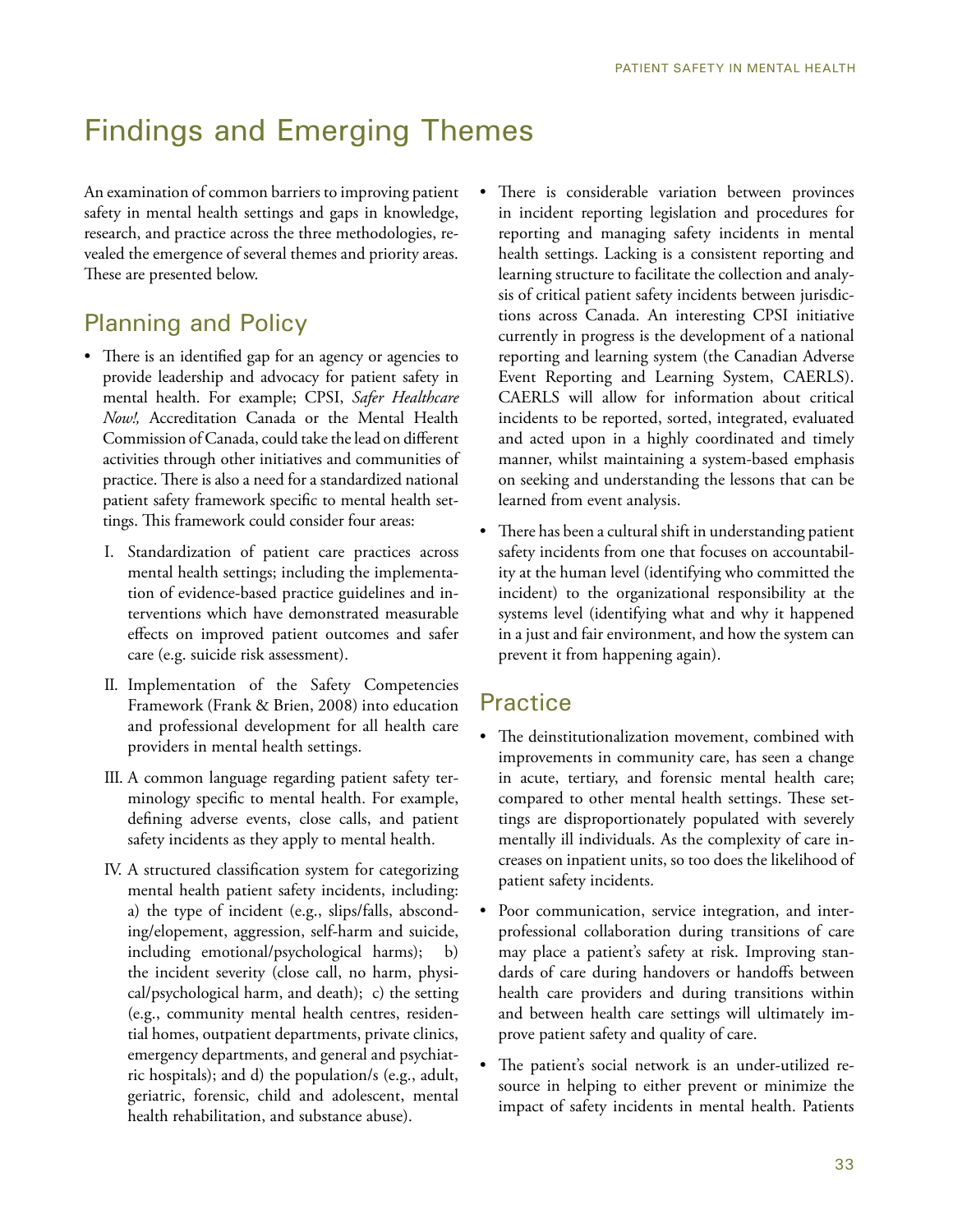(and their family and caregivers) could play a more active role in their safety, such as greater participation in decision making, delivery and monitoring processes around medications, or identifying and reporting unsafe acts or infrastructure in their environments.

- Patient safety risk assessment in mental health is a proactive approach to reducing safety incidents and as important as reactive approaches, such as critical incident analysis. Often lacking in risk assessment is the translation of findings from research into evidencebased, structured, risk assessment tools (e.g. suicide, aggression, restraint use) for use in clinical settings. There is confusion among practitioners and decision makers as to what risk assessment tools are available, and among the tests that are available, how to determine the quality of the test, competently implement it and interpret the test data. The need to identify and evaluate existing risk assessment tools and create some sort of compendium was identified. Such a resource would include: a) an outline of concepts relating to risk assessment, b) issues to consider when critically evaluating tools for clinical use; and c) a description of the tests that are available including information on how the test items were derived; the reliability, validity, clinical utility, measurement error, and stability of the test; normative data; and information on how to administer the test and interpret the data. The identification and implementation of a standardized suicide risk assessment tool was put forth as a priority and good place to start, which would coincide with Accreditation Canada's requirement of suicide risk assessment starting January 2009.
- Essential to improving patient safety in mental health settlings is the provision of staff training and education programs on policies and procedures, incident prevention and response, and safe care practices. This training and education needs to be organizational/professional development propriety, ongoing, and updated on a regular basis.
- Discrimination and stigma is a pervasive factor experienced by people living with mental illness. Stigma, although not a focus of patient safety per se, undermines the quality of patient care and contributes to patient safety incidents. Identifying national organizations already involved in addressing discrimination

and stigma related to mental illness (e.g., the Mental Health Commission of Canada and the Canadian Mental Health Association) and working with them to raise awareness about how stigma in the healthcare setting negatively impacts patient safety could be an important avenue to explore for future targeted stigma campaigns.

## Research

- Overall, patient safety in mental health is still an emerging field. As such, the existent literature is largely in the early stages; most findings studied to date reflect smallscale, retrospective, descriptive findings. The advancement of the field will require a move to more rigorous methodologies including prospective longitudinal studies, validated indicators and measures, consistency in terminology, and a sufficient number of participants to obtain necessary statistical power.
- Canadian research on patient safety in mental health is sparse leaving our understanding of the area to come from international research (in particular, United States, the United Kingdom, and Australia) and ultimately overlooking factors that are unique to Canada. In order for research to occur in Canada and to attract high quality researchers and research, funding for patient safety research in mental health settings needs to be a priority.
- Certain populations and settings are under-researched; in particular, older adults and child/adolescent populations; different cultural, ethnic, and religious groups; aboriginal populations, and patients from the private sector, rural settings, and other community-based mental health care services.
- There is a lack of research reflecting the patient's, their family, and caregiver's perspectives on mental health safety incidents (most of the research is from the perspective of the staff). Understanding patient safety from the perspective of the patient and their family/ caregivers could provide valuable insight into patient safety in mental health settings.
- Harm associated with patient safety is generally regarded as physical harm. Little research has looked at the emotional and psychological outcomes associated with patient safety events.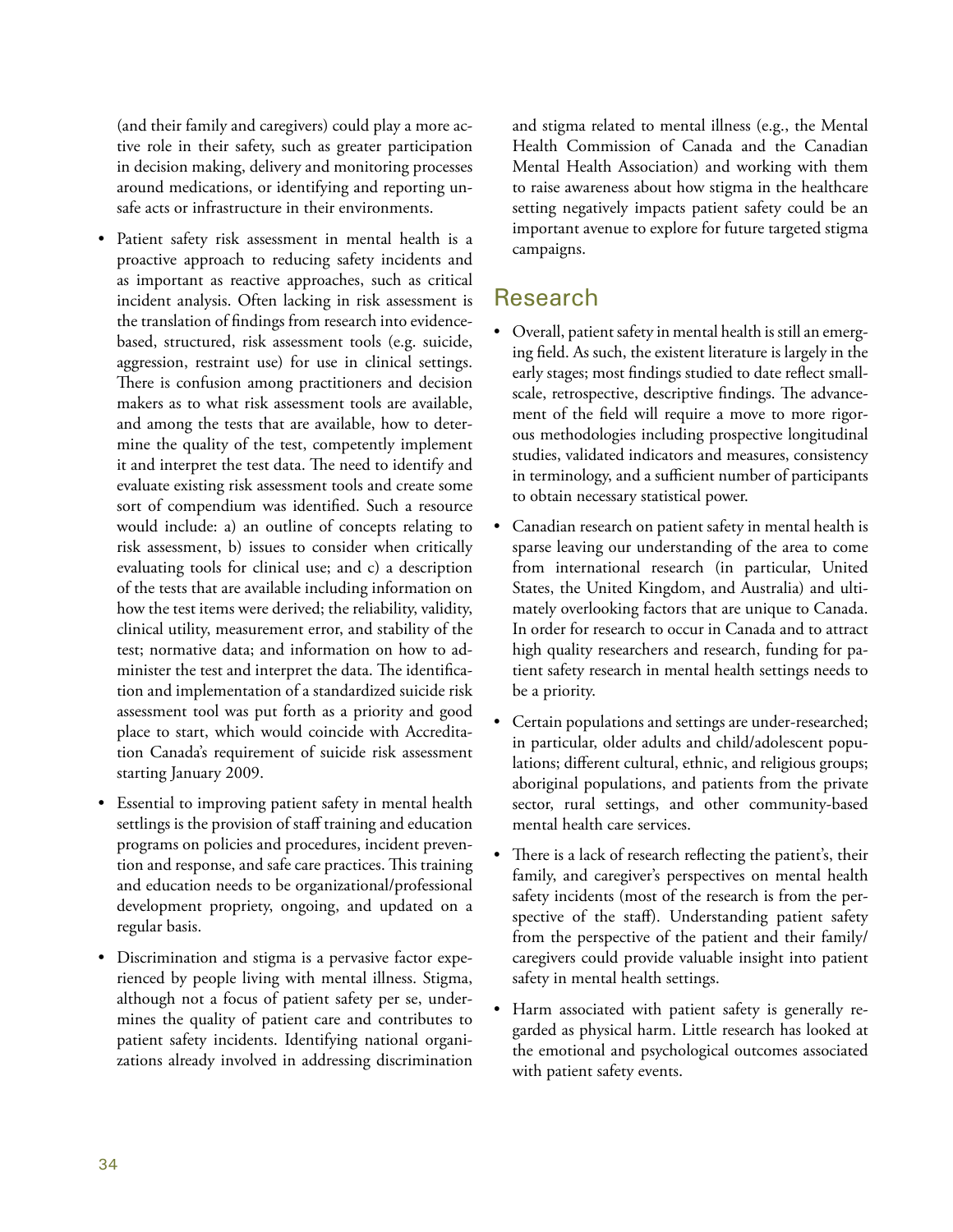# Conclusion

In the past, due to a lack of literature specific to patient safety in mental health settings, it has been acceptable to apply patient safety principles from acute medical care to mental health. While some of the patient safety issues across health care settings are common and interrelated, mental health has unique patient safety issues that warrant further consideration. In some circumstances, the uniqueness is associated more with the diagnosis and patient population than with the mental health setting, and in other circumstances the uniqueness is related more to the setting than the patient population or diagnosis. This research paper identifies several potentially important future directions for improving patient safety in mental health settings.

As highlighted by the key informants and roundtable participants, there is a need for some form of national leadership and advocacy for patient safety in mental health settings across Canada. Paired with the notion of leadership and advocacy is a framework or patient safety strategy which considers the unique concerns related to mental health care, including the standardization of patient safety terminology and nomenclature, practices, reporting mechanisms, and policies.

This research clearly highlights that in order for patient safety in mental health settings to improve, a culture of safety needs to be embedded within all levels of an organization. In a safety culture, patient safety is viewed as an organizational priority and reporting of unsafe acts and adverse events is promoted as an important organizational responsibility. The concept of using close calls and adverse events as unique opportunities to learn is vital to implementing change to improve the safety and quality of care of all patients. Adopting a systems level approach and including staff in the examination of patient safety incidents is imperative for learning and improvement initiatives. Most importantly, staff and patients (including family and caregivers) feel confident that the organization will support them in reporting incidents and foster a nonpunitive environment. Interrelated to this is recognition that information from patients and their family/caregivers can provide valuable insight into identifying and understanding unsafe acts and infrastructure within the environment. Allowing patients and their family/caregivers to play a more active role in decision making, patient care, and risk assessment, could play a large role in improving safety for mental health patients.

Also contributing to a just culture is acceptance that discrimination and marginalization of people with mental illness undermines access to care, quality and safety of care, and health outcomes. The stigma associated with mental illness and its ramifications for patient safety was strongly voiced among key informants and roundtable participants. It is critical to address the impact of discrimination and stigma against people with mental illness to improve patient safety and quality of care.

To reduce the risk of adverse event occurrences in mental health settings, effective communication, service integration, and inter-professional collaboration; especially during transitions of care; is required. This also requires the development and implementation of evidence-based care and interventions which utilize well-validated and consistently accepted risk assessment tools and training programs. In order to create and strengthen this evidence, research funds need to be available to attract high quality researchers who can develop and implement rigorous research methodologies. Patient safety research within Canadian mental health settings is particularly sparse. Certain populations and settings are also under-researched including older adults and child/adolescent populations; different cultural, ethnic, and religious groups; Aboriginal populations; and patients from the private sector, rural settings, and other community-based mental health care services. Finally, research looking at the physical, emotional, and psychological harm associated with patient safety events is required.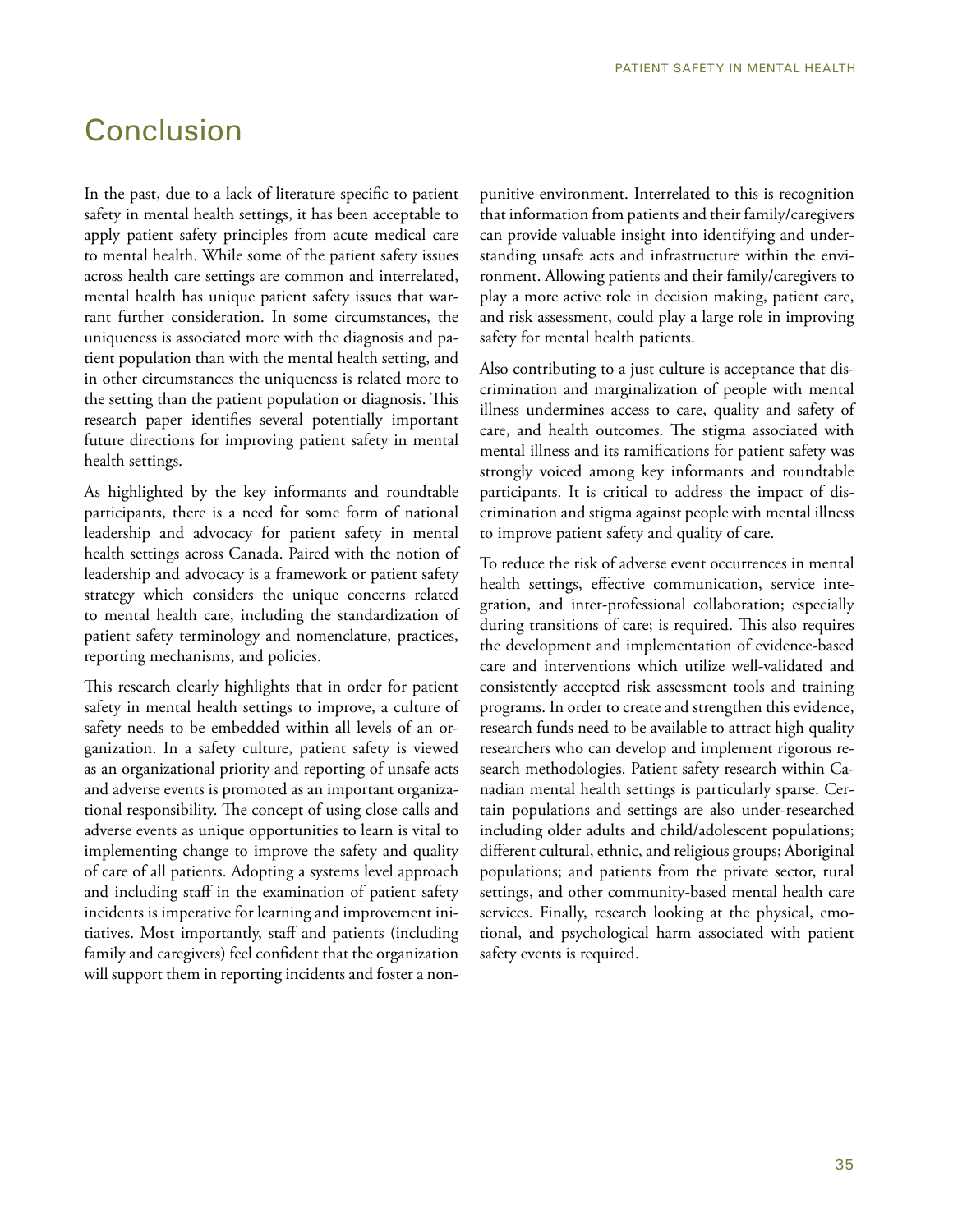# Appendix A: White Literature Search Strategy

## *Orvie Dingwall, Canadian Patient Safety Institute, May 2008*

#### **Mental Health and Patient Safety Search Results**

Medline Search Strategy (April 9, 2008), n=2,561 PsycINFO Search Strategy (April 21, 2008), n=972 Embase Search Strategy (May 4, 2008), n=1,643 CINAHL Search Strategy (May 14, 2008), n=1,057

#### **Mental Health and Patient Safety Search Results**

| Database      | Initial Search | After De-Dup | Level 1 Screening |
|---------------|----------------|--------------|-------------------|
| Medline       | 2,561          | 2,484        | 362               |
| PsycINFO      | 972            | 846          | 188               |
| Embase        | 1.643          | 1,385        | 371               |
| <b>CINAHL</b> | 1,057          | 876          |                   |
| <b>Total</b>  |                | 5,612        |                   |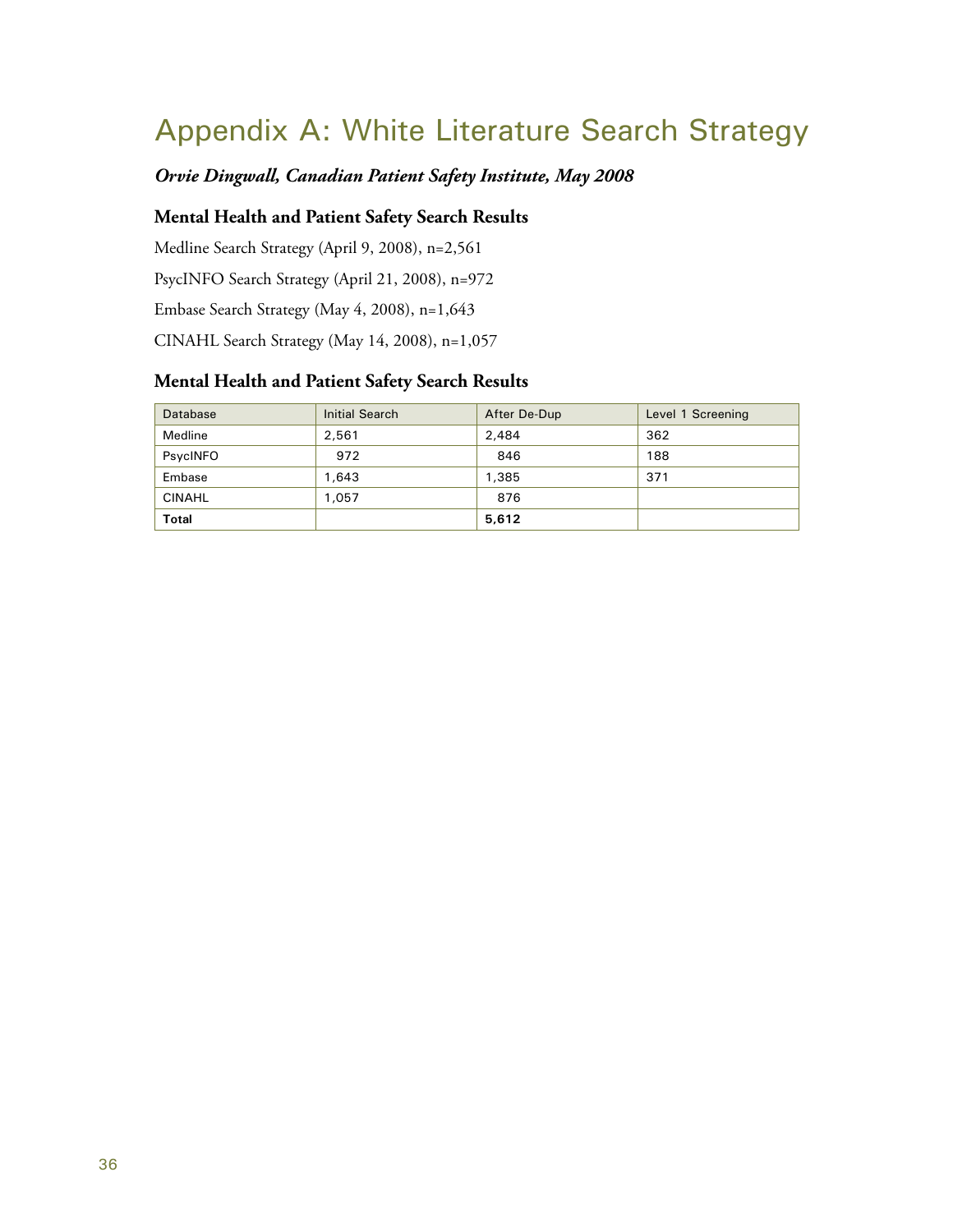# Medline Search Strategy (April 9, 2008), n=2,561

| #  | <b>Searches</b>                                             | Results |
|----|-------------------------------------------------------------|---------|
| 1  | *Mental health/                                             | 8170    |
| 2  | exp *Mental health services/                                | 35870   |
| 3  | *Community mental health centers/                           | 1550    |
| 4  | (mental\$ adj4 health\$).tw.                                | 45285   |
| 5  | *mental disorders/                                          | 70257   |
| 6  | exp *anxiety disorders/                                     | 34848   |
| 7  | *Delirium/                                                  | 2502    |
| 8  | *dementia/                                                  | 19966   |
| 9  | exp *Dissociative Disorders/                                | 1872    |
| 10 | exp *Factitious Disorders/                                  | 1711    |
| 11 | exp *Impulse Control Disorders/                             | 2638    |
| 12 | exp *Mental Disorders Diagnosed in Childhood/               | 81836   |
| 13 | *mood disorders/                                            | 4409    |
| 14 | *Affective Disorders, Psychotic/                            | 1205    |
| 15 | *Depressive Disorder/                                       | 33504   |
| 16 | *neurotic disorders/                                        | 8393    |
| 17 | exp *personality disorders/                                 | 15081   |
| 18 | exp *"Schizophrenia and Disorders with Psychotic Features"/ | 71477   |
| 19 | exp *Somatoform Disorders/                                  | 6357    |
| 20 | *"Substance-Related Disorders"/                             | 44505   |
| 21 | exp *psychiatry/                                            | 50744   |
| 22 | *"Diagnosis, dual (psychiatry)"/                            | 122     |
| 23 | *Hospitals, psychiatric/                                    | 11051   |
| 24 | *Psychiatric department, hospital/                          | 2661    |
| 25 | *Psychiatric nursing/                                       | 9928    |
| 26 | *Emergency services, psychiatric/                           | 1318    |
| 27 | *Community psychiatry/                                      | 874     |
| 28 | *Forensic psychiatry/                                       | 4763    |
| 29 | *Forensic nursing/                                          | 44      |
| 30 | Psychiat\$.tw.                                              | 124459  |
| 31 | exp *impulsive behavior/                                    | 3516    |
| 32 | *suicide/                                                   | 16586   |
| 33 | *Suicide, attempted/                                        | 5880    |
| 34 | Suicid\$.tw.                                                | 34986   |
| 35 | *Electroconvulsive therapy/                                 | 5830    |
| 36 | *Restraint, physical/                                       | 2473    |
| 37 | *Behavior control/                                          | 492     |
| 38 | Restrain\$.tw.                                              | 19871   |
| 39 | Seclusion\$.tw.                                             | 597     |
| 40 | or/1-39                                                     | 556964  |
| 41 | *safety management/                                         | 5682    |
| 42 | (safe\$ adj3 manage\$).tw.                                  | 2469    |
| 43 | *medical errors/                                            | 4985    |
| 44 | *medication errors/                                         | 4378    |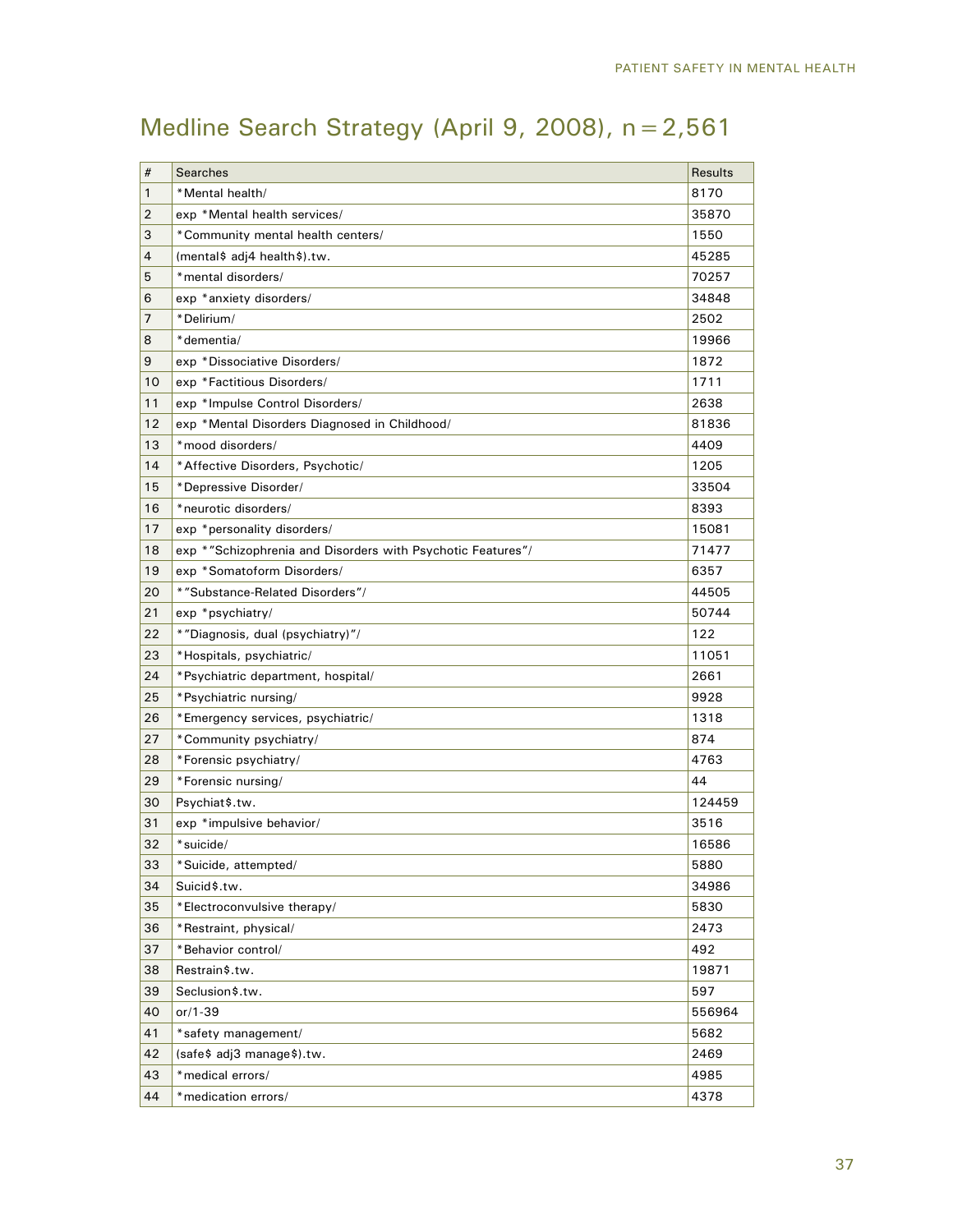| 45 | (medica\$ adj3 error\$).tw.                                                    | 3666   |
|----|--------------------------------------------------------------------------------|--------|
| 46 | (patient\$ adj3 safe\$).tw.                                                    | 14093  |
| 47 | patient safety.jw.                                                             | 292    |
| 48 | (adverse\$ adj3 event\$).tw.                                                   | 37333  |
| 49 | (health care adj3 error\$).tw.                                                 | 137    |
| 50 | (healthcare adj3 error\$).tw.                                                  | 47     |
| 51 | (sentinel adj3 event\$).tw.                                                    | 412    |
| 52 | *diagnostic errors/                                                            | 4324   |
| 53 | (diagnos\$ adj3 error\$).mp.                                                   | 26829  |
| 54 | failure to diagnos\$.tw.                                                       | 438    |
| 55 | failure of diagnos\$.tw.                                                       | 39     |
| 56 | lack of diagnos\$.tw.                                                          | 238    |
| 57 | underdiagnos\$.tw.                                                             | 2975   |
| 58 | under diagnos\$.tw.                                                            | 891    |
| 59 | misdiagnos\$.tw.                                                               | 11369  |
| 60 | (miss\$ adj1 diagnos\$).tw.                                                    | 878    |
| 61 | (nurs\$ adj3 error\$).tw.                                                      | 233    |
| 62 | (physician\$ adj3 error\$).tw.                                                 | 276    |
| 63 | (patient care adj3 error\$).tw.                                                | 53     |
| 64 | (surg\$ adj3 error\$).tw.                                                      | 687    |
| 65 | (safe\$ adj3 cultur\$).tw.                                                     | 616    |
| 66 | (safe\$ adj3 climate\$).tw.                                                    | 125    |
| 67 | near\$ miss\$2.tw.                                                             | 667    |
| 68 | (critical\$ adj3 incident\$).tw.                                               | 1004   |
| 69 | (critical\$ adj3 outcome\$).tw.                                                | 1396   |
| 70 | (adverse\$ adj3 outcome\$).tw.                                                 | 12390  |
| 71 | (unanticipated adj4 outcome\$).tw.                                             | 54     |
| 72 | *accidental falls/                                                             | 4506   |
| 73 | (fall or falls or falling).tw.                                                 | 86032  |
| 74 | Elope\$.tw.                                                                    | 60     |
| 75 | Wander\$.tw.                                                                   | 1823   |
| 76 | *Runaway behavior/                                                             | 164    |
| 77 | Abscond\$.tw.                                                                  | 135    |
| 78 | or/41-77                                                                       | 207089 |
| 79 | RANDOMIZED CONTROLLED TRIAL.pt.                                                | 252479 |
| 80 | CONTROLLED CLINICAL TRIAL.pt.                                                  | 77565  |
| 81 | RANDOMIZED CONTROLLED TRIALS/                                                  | 53318  |
| 82 | RANDOM ALLOCATION/                                                             | 60583  |
| 83 | DOUBLE BLIND METHOD/                                                           | 96360  |
| 84 | SINGLE BLIND METHOD/                                                           | 11843  |
| 85 | CLINICAL TRIAL.pt.                                                             | 446937 |
| 86 | exp clinical trial/                                                            | 533979 |
| 87 | (clin\$ adj25 trial\$).ti,ab.                                                  | 143136 |
| 88 | ((singl\$ or doubl\$ or trebl\$ or tripl\$) adj25 (blind\$ or mask\$)) ti, ab. | 95683  |
| 89 | PLACEBOS.sh.                                                                   | 27035  |
| 90 | placebo\$.ti,ab.                                                               | 108617 |
| 91 | <b>RESEARCH DESIGN/</b>                                                        | 51838  |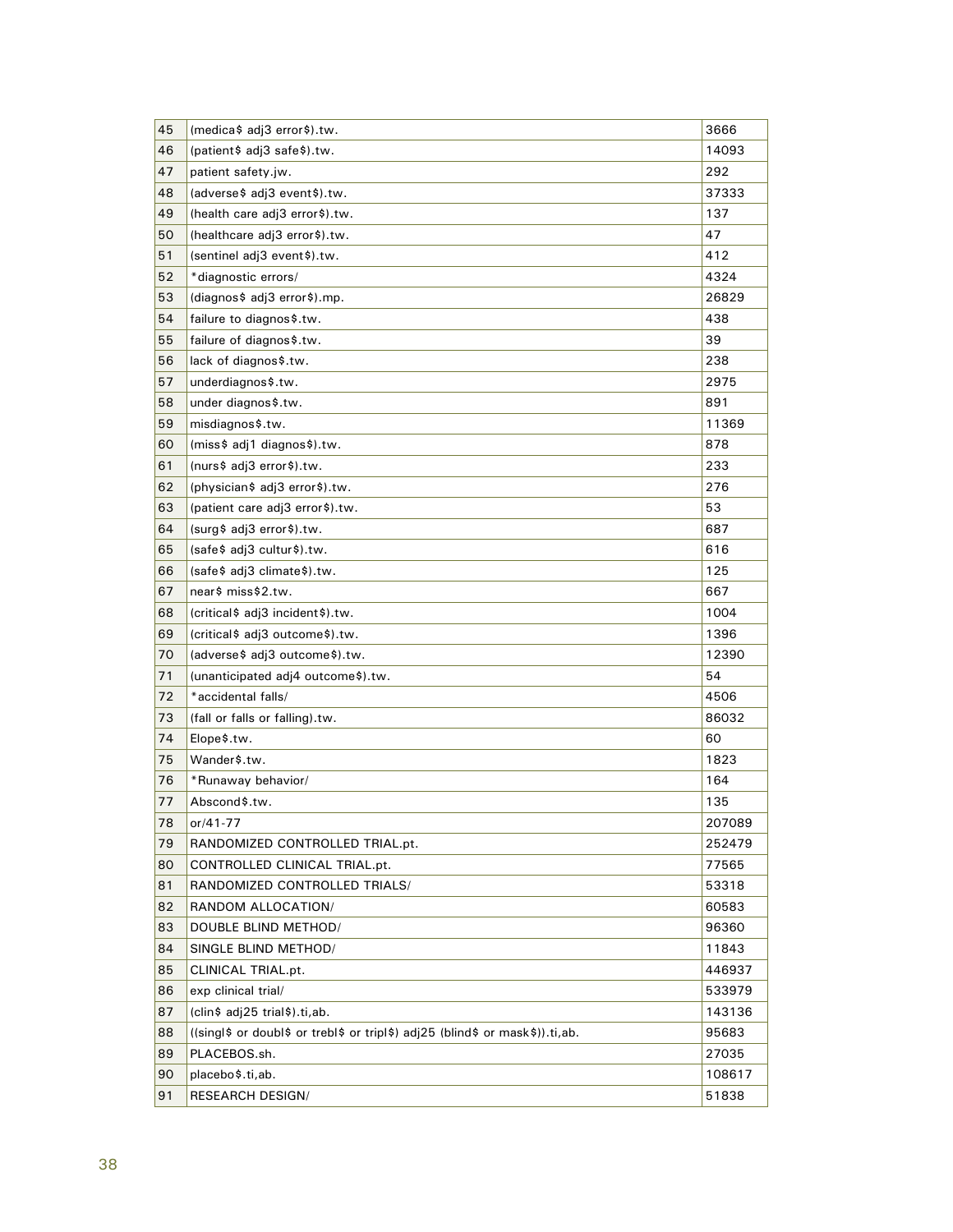| 92  | comparative study.pt.                                      | 1389869 |
|-----|------------------------------------------------------------|---------|
| 93  | exp EVALUATION STUDIES/                                    | 100912  |
| 94  | FOLLOW UP STUDIES/                                         | 363370  |
| 95  | PROSPECTIVE STUDIES/                                       | 240379  |
| 96  | (control\$ or prospectiv\$ or volunteer\$).ti,ab.          | 1909868 |
| 97  | qualitative research/                                      | 5566    |
| 98  | focus groups/                                              | 7729    |
| 99  | qualit\$ improve\$.tw.                                     | 8092    |
| 100 | $or / 79 - 99$                                             | 3702041 |
| 101 | limit 100 to animals                                       | 1060395 |
| 102 | limit 101 to humans                                        | 238425  |
| 103 | 100 not (101 not 102)                                      | 2880071 |
| 104 | and/40,78,103                                              | 3978    |
| 105 | limit 104 to english language                              | 3690    |
| 106 | Mental health/                                             | 13390   |
| 107 | exp Mental health services/                                | 57391   |
| 108 | Community mental health centers/                           | 2234    |
| 109 | (mental\$ adj4 health\$).tw.                               | 45285   |
| 110 | mental disorders/                                          | 94348   |
| 111 | adjustment disorders/                                      | 3546    |
| 112 | exp anxiety disorders/                                     | 45333   |
| 113 | delirium/                                                  | 3563    |
| 114 | dementia/                                                  | 26413   |
| 115 | exp Dissociative Disorders/                                | 2629    |
| 116 | exp eating disorders/                                      | 16366   |
| 117 | exp Factitious Disorders/                                  | 2059    |
| 118 | exp Impulse Control Disorders/                             | 3398    |
| 119 | exp Mental Disorders Diagnosed in Childhood/               | 108665  |
| 120 | mood disorders/                                            | 7342    |
| 121 | Affective Disorders, Psychotic/                            | 1928    |
| 122 | Depressive Disorder/                                       | 45856   |
| 123 | neurotic disorders/                                        | 14659   |
| 124 | exp personality disorders/                                 | 25265   |
| 125 | exp "Schizophrenia and Disorders with Psychotic Features"/ | 91478   |
| 126 | exp sleep disorders/                                       | 39173   |
| 127 | exp Somatoform Disorders/                                  | 10172   |
| 128 | "Substance-Related Disorders"/                             | 61386   |
| 129 | exp psychiatry/                                            | 72532   |
| 130 | "Diagnosis, dual (psychiatry)"/                            | 2008    |
| 131 | Hospitals, psychiatric/                                    | 20013   |
| 132 | Psychiatric department, hospital/                          | 5269    |
| 133 | Psychiatric nursing/                                       | 13362   |
| 134 | Emergency services, psychiatric/                           | 1721    |
| 135 | Community psychiatry/                                      | 1457    |
| 136 | Forensic psychiatry/                                       | 6592    |
| 137 | Forensic nursing/                                          | 68      |
| 138 | Psychiat\$.tw.                                             | 124459  |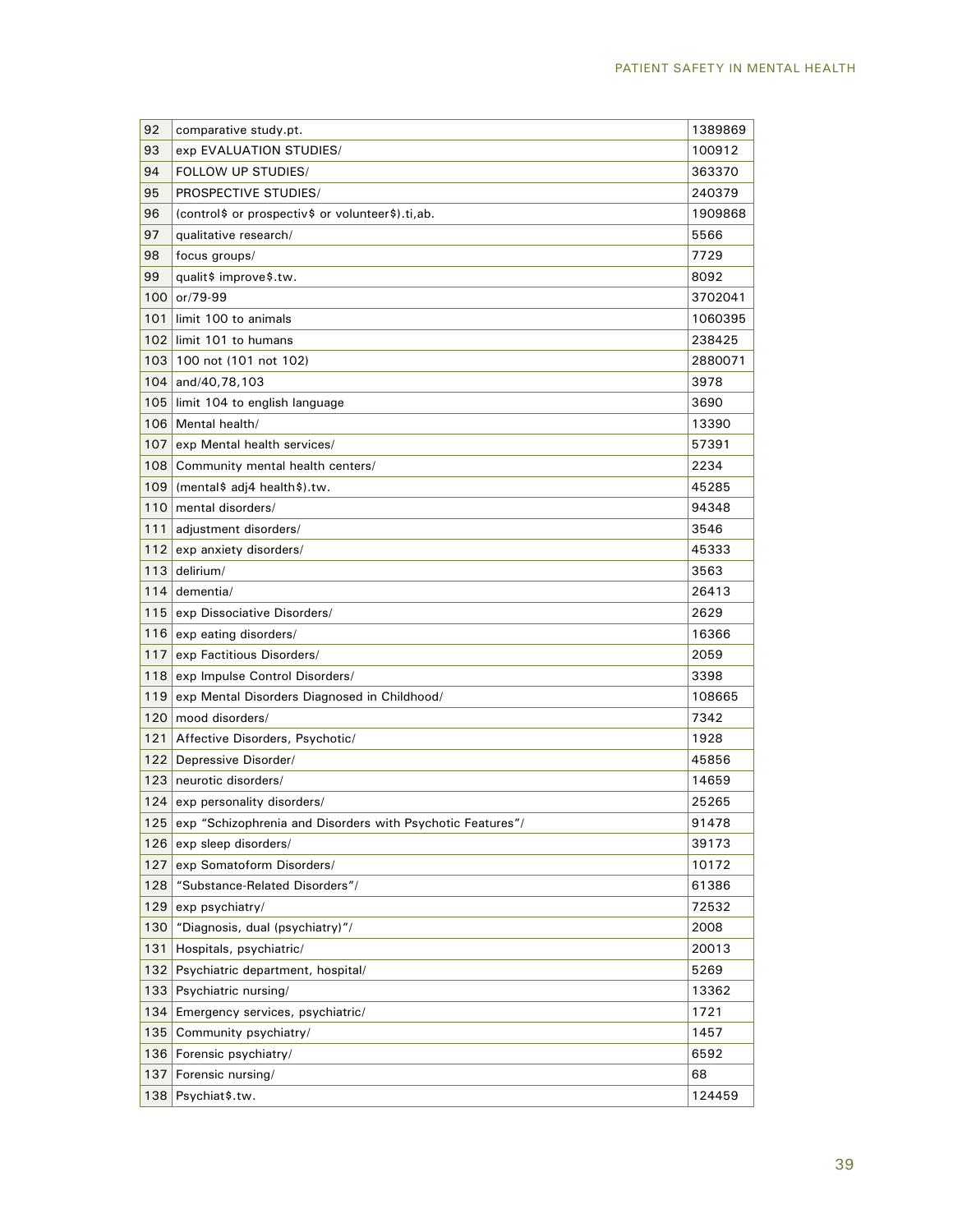| 139 | exp impulsive behavior/            | 6186   |
|-----|------------------------------------|--------|
| 140 | suicide/                           | 24255  |
| 141 | Suicide, attempted/                | 11056  |
| 142 | Suicid\$.tw.                       | 34986  |
| 143 | Electroconvulsive therapy/         | 7995   |
| 144 | Restraint, physical/               | 7778   |
| 145 | Behavior control/                  | 991    |
| 146 | Restrain\$.tw.                     | 19871  |
| 147 | Seclusion\$.tw.                    | 597    |
| 148 | or/106-147                         | 712874 |
| 149 | safety management/                 | 8736   |
| 150 | (safe\$ adj3 manage\$).tw.         | 2469   |
| 151 | medical errors/                    | 7032   |
| 152 | medication errors/                 | 6824   |
| 153 | (medica\$ adj3 error\$).tw.        | 3666   |
| 154 | (patient\$ adj3 safe\$).tw.        | 14093  |
| 155 | patient safety.jw.                 | 292    |
| 156 | (adverse\$ adj3 event\$).tw.       | 37333  |
| 157 | (health care adj3 error\$).tw.     | 137    |
| 158 | (healthcare adj3 error\$).tw.      | 47     |
| 159 | (sentinel adj3 event\$).tw.        | 412    |
| 160 | diagnostic errors/                 | 24603  |
| 161 | (diagnos\$ adj3 error\$).mp.       | 26829  |
| 162 | failure to diagnos\$.tw.           | 438    |
| 163 | failure of diagnos\$.tw.           | 39     |
| 164 | lack of diagnos\$.tw.              | 238    |
| 165 | underdiagnos\$.tw.                 | 2975   |
| 166 | under diagnos\$.tw.                | 891    |
| 167 | misdiagnos\$.tw.                   | 11369  |
| 168 | (miss\$ adj1 diagnos\$).tw.        | 878    |
| 169 | (nurs\$ adj3 error\$).tw.          | 233    |
| 170 | (physician\$ adj3 error\$).tw.     | 276    |
| 171 | (patient care adj3 error\$).tw.    | 53     |
| 172 | (surg\$ adj3 error\$).tw.          | 687    |
| 173 | (safe\$ adj3 cultur\$).tw.         | 616    |
| 174 | (safe\$ adj3 climate\$).tw.        | 125    |
| 175 | near\$ miss\$2.tw.                 | 667    |
| 176 | (critical\$ adj3 incident\$).tw.   | 1004   |
| 177 | (critical\$ adj3 outcome\$).tw.    | 1396   |
| 178 | (adverse\$ adj3 outcome\$).tw.     | 12390  |
| 179 | (unanticipated adj4 outcome\$).tw. | 54     |
| 180 | accidental falls/                  | 8478   |
| 181 | (fall or falls or falling).tw.     | 86032  |
| 182 | Elope\$.tw.                        | 60     |
| 183 | Wander\$.tw.                       | 1823   |
| 184 | Runaway behavior/                  | 287    |
| 185 | Abscond\$.tw.                      | 135    |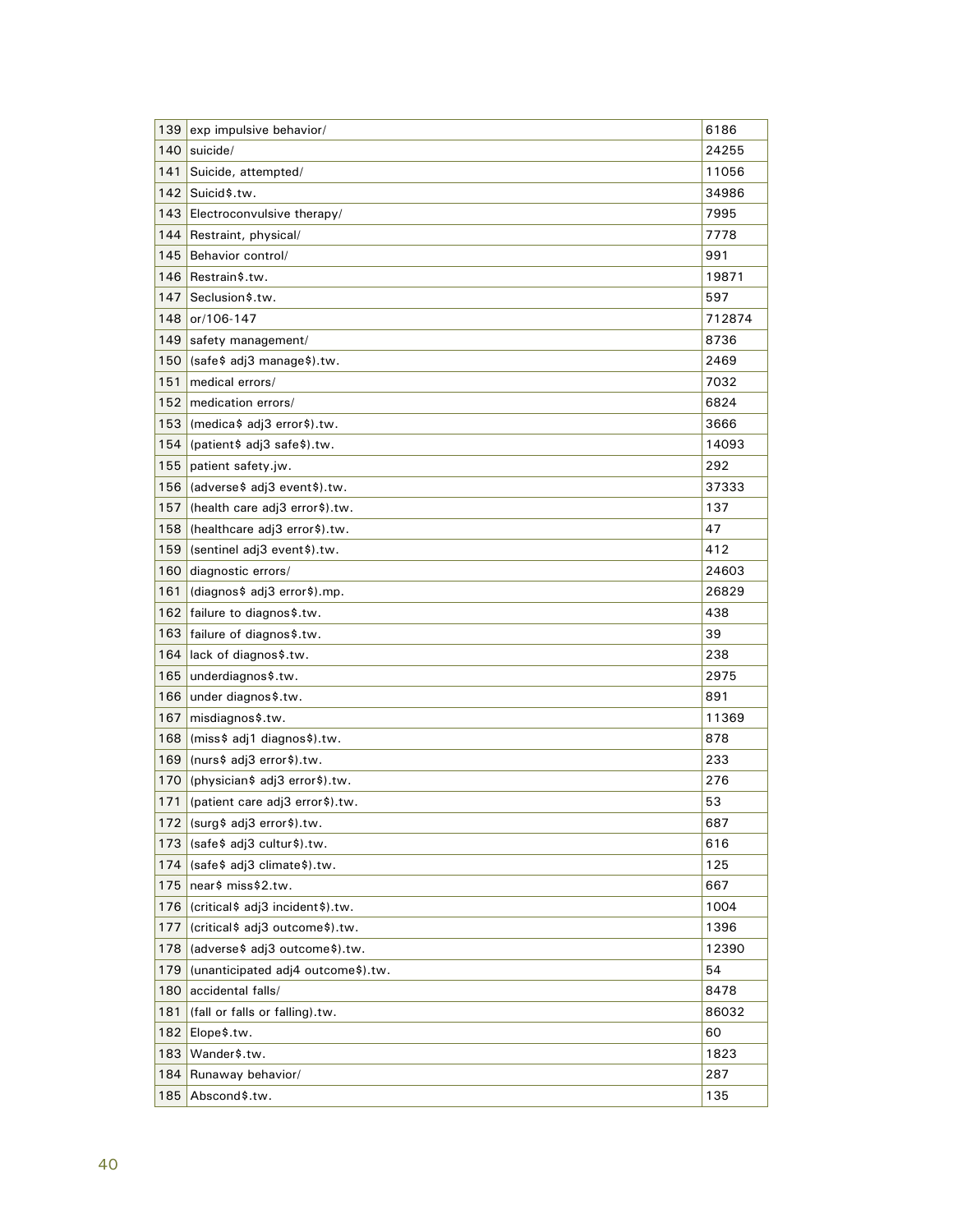| 186 | or/149-185                                                                    | 214766  |
|-----|-------------------------------------------------------------------------------|---------|
| 187 | 148 and 186                                                                   | 13346   |
| 188 | limit 187 to english language                                                 | 11850   |
| 189 | RANDOMIZED CONTROLLED TRIAL.pt.                                               | 252479  |
| 190 | CONTROLLED CLINICAL TRIAL.pt.                                                 | 77565   |
| 191 | RANDOMIZED CONTROLLED TRIALS/                                                 | 53318   |
| 192 | RANDOM ALLOCATION/                                                            | 60583   |
| 193 | DOUBLE BLIND METHOD/                                                          | 96360   |
| 194 | SINGLE BLIND METHOD/                                                          | 11843   |
| 195 | CLINICAL TRIAL.pt.                                                            | 446937  |
| 196 | exp clinical trial/                                                           | 533979  |
| 197 | (clin\$ adj25 trial\$).ti,ab.                                                 | 143136  |
| 198 | ((singl\$ or doubl\$ or trebl\$ or tripl\$) adj25 (blind\$ or mask\$)).ti,ab. | 95683   |
| 199 | PLACEBOS.sh.                                                                  | 27035   |
| 200 | placebo\$.ti,ab.                                                              | 108617  |
| 201 | <b>RESEARCH DESIGN/</b>                                                       | 51838   |
| 202 | comparative study.pt.                                                         | 1389869 |
| 203 | exp EVALUATION STUDIES/                                                       | 100912  |
| 204 | <b>FOLLOW UP STUDIES/</b>                                                     | 363370  |
| 205 | <b>PROSPECTIVE STUDIES/</b>                                                   | 240379  |
| 206 | (control\$ or prospectiv\$ or volunteer\$).ti,ab.                             | 1909868 |
| 207 | qualitative research/                                                         | 5566    |
| 208 | focus groups/                                                                 | 7729    |
| 209 | qualit\$ improve\$.tw.                                                        | 8092    |
| 210 | or/189-209                                                                    | 3702041 |
| 211 | limit 210 to animals                                                          | 1060395 |
| 212 | limit 211 to humans                                                           | 238425  |
| 213 | 210 not (211 not 212)                                                         | 2880071 |
| 214 | 187 and 213                                                                   | 5484    |
| 215 | aggression/                                                                   | 20451   |
| 216 | violence/                                                                     | 17331   |
| 217 | sex\$ assault\$.tw.                                                           | 1835    |
| 218 | physical\$ assault\$.tw.                                                      | 452     |
| 219 | patient acceptance of health care/                                            | 19455   |
| 220 | *psychotropic drugs/                                                          | 8824    |
| 221 | or/215-220                                                                    | 65623   |
| 222 | 214 and 221                                                                   | 202     |
| 223 | 222 or 105                                                                    | 3735    |
| 224 | limit 223 to $yr = 1999 - 2008$                                               | 2561    |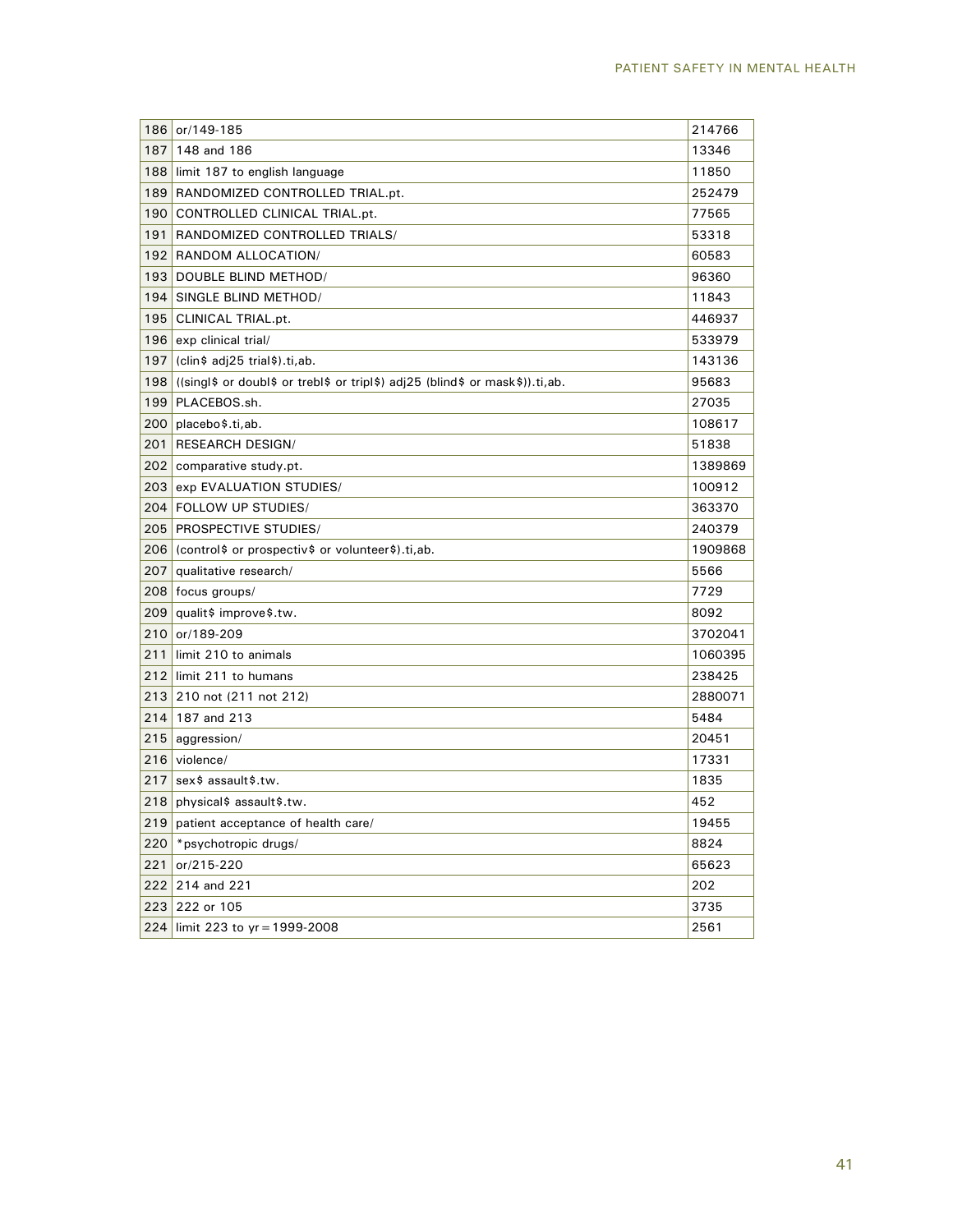# PsycINFO Search Strategy (April 21, 2008), n=972

| #  | <b>Searches</b>                  | <b>Results</b> |
|----|----------------------------------|----------------|
| 1  | exp mental health/               | 19830          |
| 2  | exp mental health services/      | 21802          |
| 3  | community mental health centers/ | 1129           |
| 4  | (mental\$ adj4 health\$).tw.     | 67695          |
| 5  | Mental health programs/          | 2388           |
| 6  | crisis intervention services/    | 892            |
| 7  | suicide prevention centers/      | 65             |
| 8  | exp mental health personnel/     | 26247          |
| 9  | mental disorders/                | 38243          |
| 10 | adjustment disorders/            | 338            |
| 11 | anxiety disorders/               | 9260           |
| 12 | exp chronic mental illness/      | 1074           |
| 13 | delirium/                        | 1322           |
| 14 | dementia/                        | 15126          |
| 15 | exp dissociative disorders/      | 3673           |
| 16 | exp factitious disorders/        | 481            |
| 17 | exp impulse control disorders/   | 352            |
| 18 | affective disorders/             | 7824           |
| 19 | exp neurosis/                    | 3568           |
| 20 | exp personality disorders/       | 14151          |
| 21 | psychosis/                       | 10531          |
| 22 | exp somatoform disorders/        | 6446           |
| 23 | exp psychiatry/                  | 21809          |
| 24 | dual diagnosis/                  | 1345           |
| 25 | exp psychiatric hospitalization/ | 5734           |
| 26 | psychiatric patients/            | 17056          |
| 27 | psychiatric hospitals/           | 3519           |
| 28 | impulsiveness/                   | 2989           |
| 29 | suicide/                         | 12379          |
| 30 | behavior disorders/              | 5590           |
| 31 | electroconvulsive shock therapy/ | 3285           |
| 32 | physical restraint/              | 1297           |
| 33 | restrain\$.tw.                   | 6254           |
| 34 | patient seclusion/               | 208            |
| 35 | seclusion\$.tw.                  | 579            |

| 36 | patient violence/                  | 804    |
|----|------------------------------------|--------|
| 37 | $or/1-36$                          | 237925 |
| 38 | (safe\$ adj3 manage\$).tw.         | 422    |
| 39 | Errors/                            | 4728   |
| 40 | (medica\$ adj3 error\$).tw.        | 338    |
| 41 | (patient\$ adj3 safe\$).tw.        | 951    |
| 42 | (health care adj3 error\$).tw.     | 19     |
| 43 | (healthcare adj3 error\$).tw.      | 10     |
| 44 | (sentinel adj3 event\$).tw.        | 32     |
| 45 | misdiagnosis/                      | 222    |
| 46 | (diagnos\$ adj3 error\$).mp.       | 223    |
| 47 | failure to diagnos\$.tw.           | 41     |
| 48 | failure of diagnos\$.tw.           | 2      |
| 49 | lack of diagnos\$.tw.              | 50     |
| 50 | underdiagnos\$.tw.                 | 567    |
| 51 | under diagnos\$.tw.                | 156    |
| 52 | (nurs\$ adj3 error\$).tw.          | 40     |
| 53 | (physician\$ adj3 error\$).tw.     | 25     |
| 54 | (patient care adj3 error\$).tw.    | 3      |
| 55 | (surg\$ adj3 error\$).tw.          | 10     |
| 56 | (safe\$ adj3 cultur\$).tw.         | 243    |
| 57 | (safe\$ adj3 climate\$).tw.        | 222    |
| 58 | near\$ miss\$2.tw.                 | 143    |
| 59 | (critical\$ adj3 incident\$).tw.   | 1499   |
| 60 | (critical\$ adj3 outcome\$).tw.    | 281    |
| 61 | (unanticipated adj4 outcome\$).tw. | 45     |
| 62 | Falls/                             | 456    |
| 63 | Elope\$.tw.                        | 56     |
| 64 | Wandering behavior/                | 110    |
| 65 | Runaway behavior/                  | 439    |
| 66 | Abscond\$.tw.                      | 75     |
| 67 | Accident prevention/               | 665    |
| 68 | or/38-67                           | 11293  |
| 69 | limit 68 to english language       | 10818  |
| 70 | limit 69 to yr = 1999-2008         | 6412   |
| 71 | 37 and 70                          | 972    |
|    |                                    |        |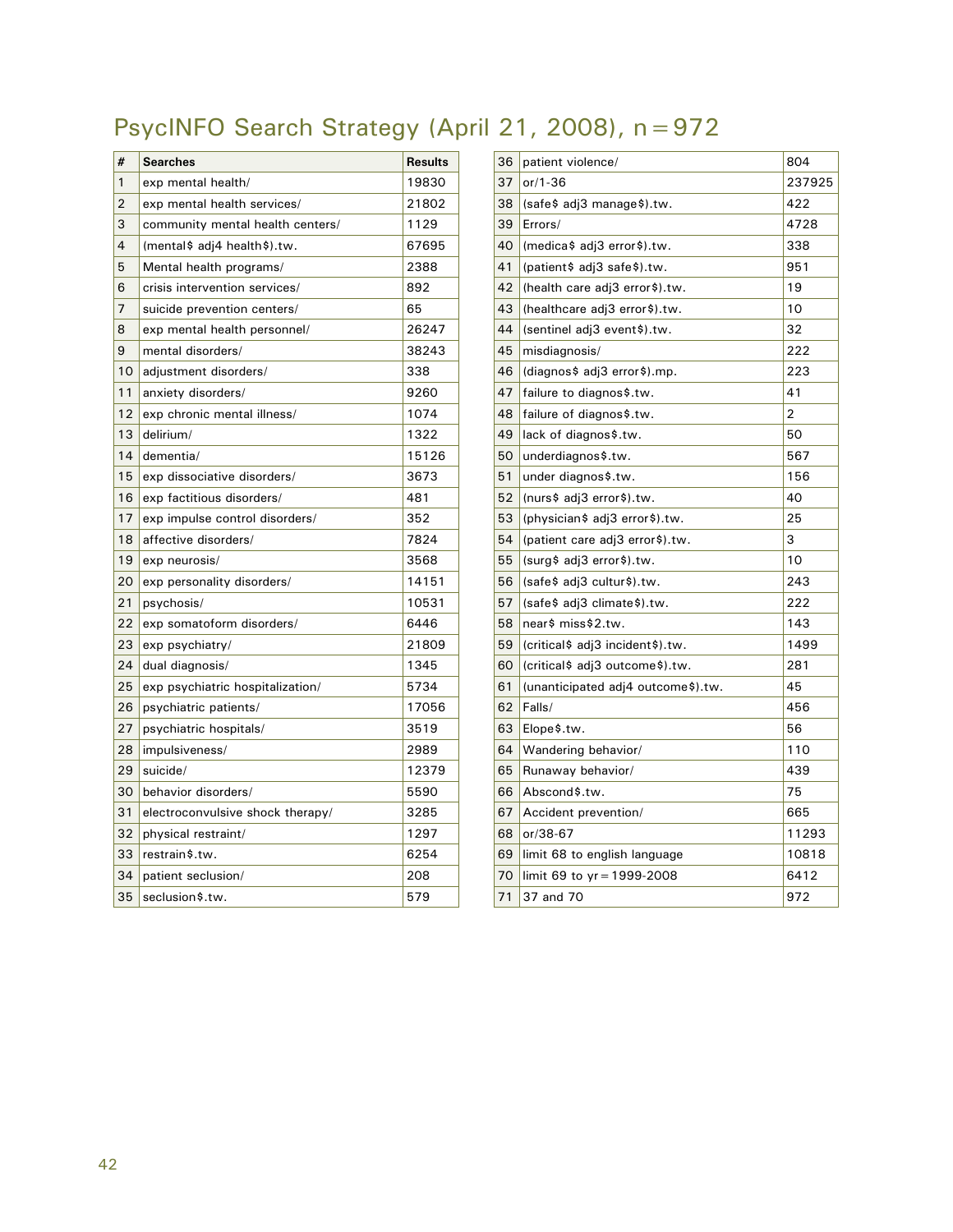# Embase Search Strategy (May 4, 2008), n=1,643

| 1              | Mental health/                     | 24507  |
|----------------|------------------------------------|--------|
| 2              | Community mental health/           | 1476   |
| 3              | exp Mental health care/            | 30568  |
| $\overline{4}$ | Mental health center/              | 982    |
| 5              | Community mental health center/    | 367    |
| 6              | (mental\$ adj4 health\$).tw.       | 31303  |
| 7              | *Mental disease/                   | 24215  |
| 8              | exp *anxiety disorder/             | 33145  |
| 9              | delirium/                          | 5679   |
| 10             | Dementia/                          | 30935  |
| 11             | exp dissociative disorder/         | 2418   |
| 12             | exp Psychosomatic Disorder/        | 10825  |
| 13             | exp *mood disorder/                | 72829  |
| 14             | exp neurosis/                      | 25846  |
| 15             | Personality disorder/              | 10509  |
| 16             | exp schizophrenia/                 | 52614  |
| 17             | exp addiction/                     | 70460  |
| 18             | exp psychiatry/                    | 28961  |
| 19             | psychiatric department/            | 1271   |
| 20             | Social psychiatry/                 | 1234   |
| 21             | Forensic psychiatry/               | 3259   |
| 22             | Forensic nursing/                  | 2      |
| 23             | Impulsiveness/                     | 4136   |
| 24             | exp suicidal behavior/             | 25168  |
| 25             | Suicide\$.tw.                      | 19616  |
| 26             | exp *psychiatric treatment/        | 41954  |
| 27             | Behavior control/                  | 475    |
| 28             | Restrain\$.tw.                     | 13749  |
| 29             | Seclusion\$.tw.                    | 312    |
| 30             | $or/1-29$                          | 394000 |
| 31             | (safe\$ adj3 manage\$).mp.         | 2359   |
| 32             | exp medical error/                 | 25695  |
| 33             | (medica\$ adj3 error\$).mp.        | 7329   |
| 34             | patient safety/                    | 8271   |
| 35             | (patient\$ adj3 safe\$).mp.        | 23054  |
| 36             | Adverse event/                     | 9      |
| 37             | (health care adj3 error\$).mp.     | 152    |
| 38             | (healthcare adj3 error\$).mp.      | 27     |
| 39             | Sentinel event/                    | 23     |
| 40             | (sentinel adj3 event\$).tw.<br>214 |        |
| 41             | (diagnos\$ adj3 error\$).mp.       | 18616  |
| 42             | failure to diagnos\$.tw.           | 281    |
| 43             | failure of diagnos\$.tw.           | 18     |
| 44             | lack of diagnos\$.tw.              | 175    |
| 45             | under diagnos\$.tw.                | 871    |
|                |                                    |        |

| 47 | misdiagnos\$.tw.                                                                 | 8905    |
|----|----------------------------------------------------------------------------------|---------|
| 48 | (miss\$ adj1 diagnos\$).tw.                                                      | 654     |
| 49 | (nurs\$ adj3 error\$).mp.                                                        | 202     |
| 50 | (physician\$ adj3 error\$).mp.                                                   | 372     |
| 51 | (patient care adj3 error\$).mp.                                                  | 237     |
| 52 | (surg\$ adj3 error\$).mp.                                                        | 949     |
| 53 | (safe\$ adj3 cultur\$).tw.                                                       | 398     |
| 54 | (safe\$ adj3 climate\$).tw.                                                      | 105     |
| 55 | near\$ miss\$2.tw.                                                               | 428     |
| 56 | (critical\$ adj3 incident\$).mp.                                                 | 640     |
| 57 | (critical \$ adj3 outcome \$).mp.                                                | 1915    |
| 58 | Adverse outcome/                                                                 | 705     |
| 59 | (unanticipated adj4 outcome\$).tw.                                               | 31      |
| 60 | *Falling/                                                                        | 2761    |
| 61 | Elope\$.tw.                                                                      | 52      |
| 62 | Wandering behavior/                                                              | 50      |
| 63 | Runaway behavior/                                                                | 62      |
| 64 | Abscond\$.tw.                                                                    | 82      |
| 65 | $or/31 - 64$                                                                     | 68863   |
| 66 | RANDOMIZED CONTROLLED TRIAL/                                                     | 148355  |
| 67 | <b>CONTROLLED CLINICAL TRIAL/</b>                                                | 45027   |
| 68 | RANDOM ALLOCATION/                                                               | 25359   |
| 69 | DOUBLE BLIND METHOD/                                                             | 64572   |
| 70 | SINGLE BLIND METHOD/                                                             | 7496    |
| 71 | exp CLINICAL TRIALS/                                                             | 493232  |
| 72 | (clin\$ adj25 trial\$).ti,ab.                                                    | 126424  |
| 73 | ((singl\$ or doubl\$ or trebl\$ or tripl\$) adj25<br>(blind\$ or mask\$)).ti,ab. | 76751   |
| 74 | PLACEBOS/                                                                        | 87291   |
| 75 | placebo\$.ti,ab.                                                                 | 90891   |
| 76 | <b>RESEARCH DESIGN/</b>                                                          | 196197  |
| 77 | <b>COMPARATIVE STUDY/</b>                                                        | 105553  |
| 78 | exp EVALUATION STUDIES/                                                          | 51997   |
|    | 79 FOLLOW UP STUDIES/                                                            | 252114  |
| 80 | PROSPECTIVE STUDIES/                                                             | 73445   |
| 81 | (control\$ or prospectiv\$ or volunteer\$).<br>ti,ab.                            | 1439200 |
| 82 | qualitative research/                                                            | 2535    |
| 83 | qualit\$ improve\$.tw.                                                           | 5075    |
| 84 | exp methodology/                                                                 | 1004322 |
| 85 | or/66-84                                                                         | 2656604 |
| 86 | and/30,65,85                                                                     | 2093    |
| 87 | limit 86 to $yr = 1999 - 2008$                                                   | 1787    |
| 88 | limit 87 to english language                                                     | 1646    |
| 89 | limit 88 to animals                                                              | 3       |
| 90 | limit 89 to humans                                                               | 0       |
| 91 | 88 not (89 not 90)                                                               | 1643    |
|    |                                                                                  |         |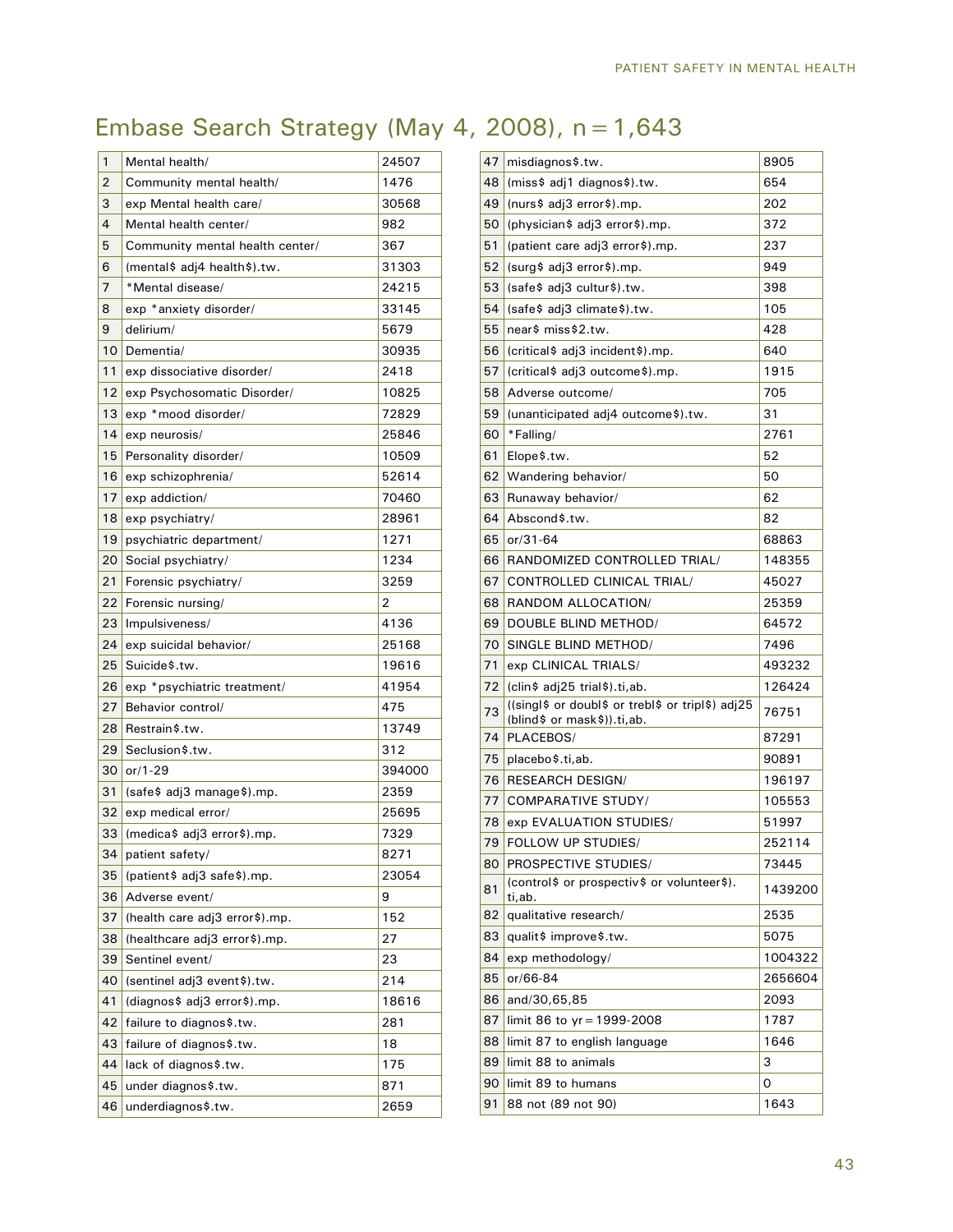# CINAHL Search Strategy (May 14, 2008), n=1,057

|                 |                                                                                                                                                                                                                                                             | (1,057)      |  |  |
|-----------------|-------------------------------------------------------------------------------------------------------------------------------------------------------------------------------------------------------------------------------------------------------------|--------------|--|--|
|                 | S93 S90 and S92                                                                                                                                                                                                                                             |              |  |  |
|                 | S92 S91 - Limiters: Publication Year from: 1999-2008; Language; English                                                                                                                                                                                     |              |  |  |
|                 | S91 S29 and S65                                                                                                                                                                                                                                             |              |  |  |
| S90             | S89 or S88 or S87 or S86 or S85 or S84 or S83 or S82 or S81 or S80 or S79 or S78 or S77 or<br>S76 or S75 or S74 or S73 or S72 or S71 or S70 or S69 or S68 or S67 or S66                                                                                     | (536239)     |  |  |
|                 | S89 MH Research Methodology +                                                                                                                                                                                                                               | 440738)      |  |  |
| S88             | MH Quality Improvement +                                                                                                                                                                                                                                    | (13134)      |  |  |
| S87             | MH Qualitative Studies +                                                                                                                                                                                                                                    | (34983)      |  |  |
| S86             | (TI Control* or prospective* or volunteer*) OR (AB Control* or prospective* or volunteer*)                                                                                                                                                                  | (209328)     |  |  |
| S85             | MH Prospective Studies +                                                                                                                                                                                                                                    | (79922)      |  |  |
| S84             | MH experimental studies                                                                                                                                                                                                                                     | (7847)       |  |  |
| S83             | MH study design +                                                                                                                                                                                                                                           | 267712)      |  |  |
|                 | $S82$ MH Evaluation Research +                                                                                                                                                                                                                              | (12378)      |  |  |
| S81             | <b>MH Community trials</b>                                                                                                                                                                                                                                  | (64)         |  |  |
| S80             | MH comparative studies                                                                                                                                                                                                                                      | (45877)      |  |  |
| S79             | MH Research Methodology +                                                                                                                                                                                                                                   | 440738)      |  |  |
|                 | S78 Tl placebo* OR AB placebo*                                                                                                                                                                                                                              | (13125)      |  |  |
| S77 l           | <b>MH Placebos</b>                                                                                                                                                                                                                                          | (4591)       |  |  |
| S76             | (TI singl* or doubl* or trebl* or tripl* N25 blind* or mask*) OR (AB singl* or doubl* or trebl* or<br>tripl* N25 blind* or mask*)                                                                                                                           | (51395)      |  |  |
|                 | S75 TI clin* N25 trial* or AB clin*N25 trial*                                                                                                                                                                                                               | (5369)       |  |  |
|                 | $S74$ MH Clinical Trials +                                                                                                                                                                                                                                  | (65393)      |  |  |
| S73             | <b>MH Single-Blind Studies</b>                                                                                                                                                                                                                              | (3130)       |  |  |
|                 | S72 MH Double-Blind Studies                                                                                                                                                                                                                                 | (12200)      |  |  |
| S71             | MH Triple-Blind studies                                                                                                                                                                                                                                     | (40)         |  |  |
| S70             | MH Random Sample +                                                                                                                                                                                                                                          | (36035)      |  |  |
| S69             | MH Nursing Practice, Evidence-Based +                                                                                                                                                                                                                       | (4800)       |  |  |
|                 | S68 MH Medical Practice, Evidence-Based                                                                                                                                                                                                                     | (5747)       |  |  |
| S67             | MH Data Collection Methods +                                                                                                                                                                                                                                | (163792)     |  |  |
|                 | S66 (TI randomi* control* trial* or AB randomi* control* trial*)                                                                                                                                                                                            | (12931)      |  |  |
|                 | S64 or S63 or S62 or S61 or S60 or S59 or S58 or S57 or S56 or S55 or S54 or S53 or S52 or<br>S65 S51 or S50 or S49 or S48 or S47 or S46 or S45 or S44 or S43 or S42 or S41 or S40 or S39 or<br>S38 or S37 or S36 or S35 or S34 or S33 or S32 or S31 or S30 | (44054)      |  |  |
|                 | S64 Tl abscond* or AB abscond*                                                                                                                                                                                                                              | (38)         |  |  |
|                 | S63 MH runaways                                                                                                                                                                                                                                             | (159)        |  |  |
|                 | S62 MH wandering behavior                                                                                                                                                                                                                                   | (338)        |  |  |
| S61             | TI elope* or AB elope*                                                                                                                                                                                                                                      | (62)         |  |  |
| S60             | <b>MH Accidental Falls</b>                                                                                                                                                                                                                                  | (5472)       |  |  |
| S59             | TI unanticipated N4 outcome* or AB unanticipated N4 outcome*                                                                                                                                                                                                | (33)         |  |  |
|                 | S58 MW adverse N3 outcome* or TI adverse N3 outcome* or AB adverse N3 outcome*                                                                                                                                                                              | (2756)       |  |  |
| S57             | MW critical* N3 outcome* or TI critical* N3 outcome* or AB critical* N3 outcome*                                                                                                                                                                            | (654)        |  |  |
| S56             | MW critical* N3 incident* or TI critical* N3 incident* or AB critical* N3 incident*                                                                                                                                                                         | (1029)       |  |  |
| S55             | TI near* N1 miss* or AB near* N1 miss*                                                                                                                                                                                                                      | (245)        |  |  |
| S54             | MW safe* N3 climate* or AB safe* N3 climate* or TI safe* N3 climate*                                                                                                                                                                                        | (72)         |  |  |
|                 | S53 MW safe* N3 culture* or AB safe* N3 cultur* or TI safe* N3 cultur*                                                                                                                                                                                      | (569)        |  |  |
| S52             | MW surg* N3 error* or TI surg* N3 error* or AB surg* N3 error*                                                                                                                                                                                              |              |  |  |
| S <sub>51</sub> | MW patient care N3 error* or TI patient care N3 error* or AB patient care N3 error*                                                                                                                                                                         |              |  |  |
|                 | S50 MW physician* N3 error* or AB physician* N3 error* or TI physician* N3 error*                                                                                                                                                                           | (33)<br>(87) |  |  |
|                 | S49 MW nurs* N3 error* or TI nurs* N3 error* or AB nurs* N3 error*                                                                                                                                                                                          | (405)        |  |  |
|                 |                                                                                                                                                                                                                                                             |              |  |  |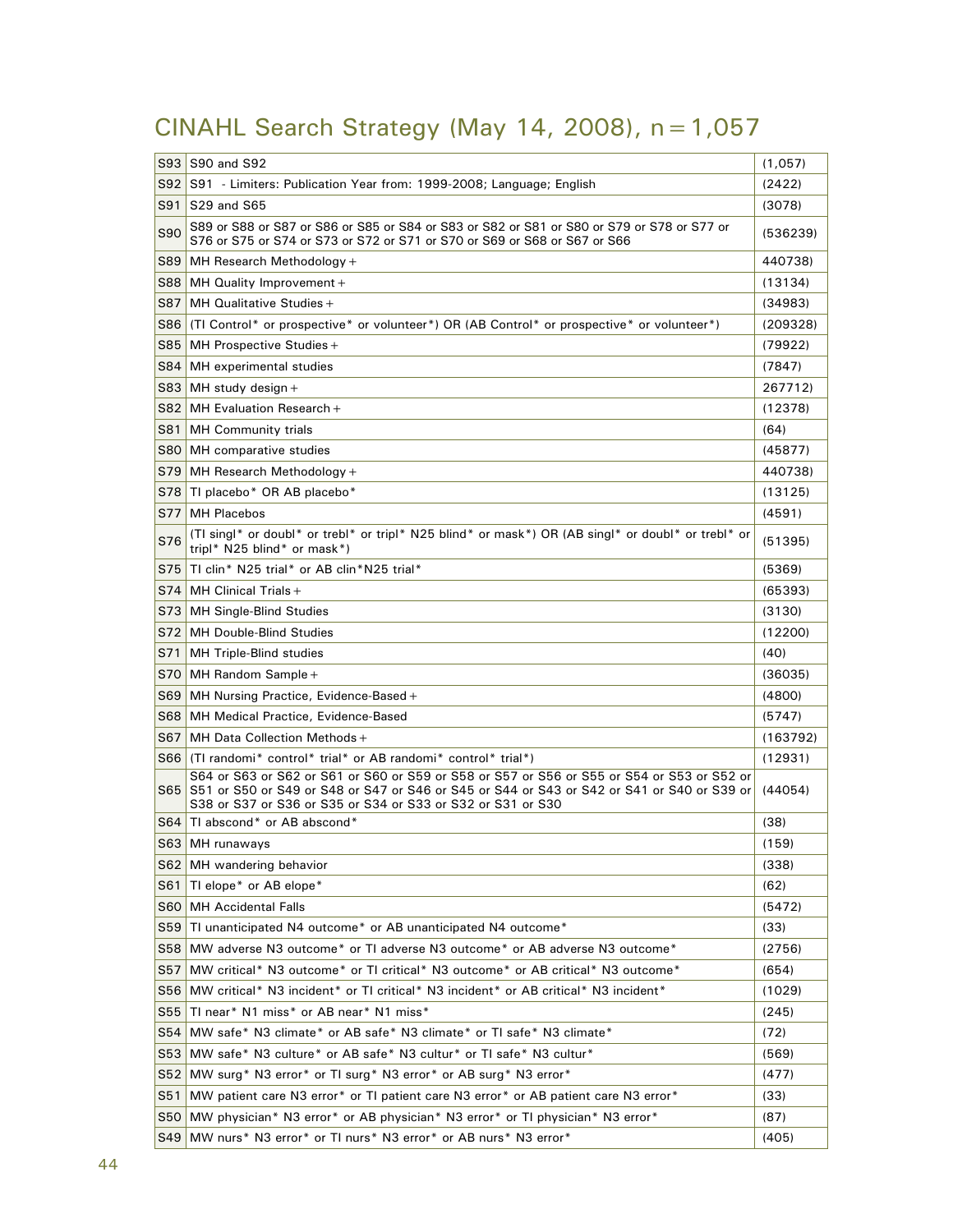|                 | S48 TI miss* N3 diagnos* or AB miss* N3 diagnos*                                                                                                                                            |          |  |  |  |
|-----------------|---------------------------------------------------------------------------------------------------------------------------------------------------------------------------------------------|----------|--|--|--|
| S47             | TI misdiagnos* or AB misdiagnos*                                                                                                                                                            |          |  |  |  |
| S46             | TI underdiagnos* or AB underdiagnos*                                                                                                                                                        |          |  |  |  |
| S45             | TI lack N1 diagnos* or AB lack N1 diagnos*                                                                                                                                                  |          |  |  |  |
| S44             | TI failure N1 diagnos* or AB failure N1 diagnos*                                                                                                                                            |          |  |  |  |
| S43             | MH Failure to diagnose                                                                                                                                                                      |          |  |  |  |
|                 | S42 MW diagnos* N3 error* or TI diagnos* N3 error* or AB diagnos* N3 error*                                                                                                                 |          |  |  |  |
| S41             | <b>MH Diagnostic Errors</b>                                                                                                                                                                 | (2884)   |  |  |  |
| S40             | MW sentinel N3 event* or TI sentinel N3 event* or AB sentinel N3 event*                                                                                                                     | (522)    |  |  |  |
| S39             | MH sentinel event                                                                                                                                                                           | (363)    |  |  |  |
|                 | S38   MW healthcare N3 error* or TI healthcare N3 error* or AB healthcare N3 error*                                                                                                         | (63)     |  |  |  |
| S37             | MW health care N3 error* or TI health care N3 error* or AB health care N3 error*                                                                                                            | (1282)   |  |  |  |
|                 | $S36$ MH Health care errors +                                                                                                                                                               | (13836)  |  |  |  |
| S35             | MH Adverse Health Care Event +                                                                                                                                                              | (16124)  |  |  |  |
| S34             | MW patient* N3 safe* or AB patient* N3 safe* or TI patient* N3 safe*                                                                                                                        | (16855)  |  |  |  |
| S33             | SO patient safety                                                                                                                                                                           | (1365)   |  |  |  |
| S32             | MH patient safety $+$                                                                                                                                                                       | (26180)  |  |  |  |
| S31             | MW medica* N3 error* or AB medica* N3 error* or TI medica* N3 error*                                                                                                                        | (6500)   |  |  |  |
| S30             | MH safe* N3 manage* or AB safe* N3 manage* or TI safe* N3 manage*                                                                                                                           | (771)    |  |  |  |
| S29             | (S28 or S27 or S26 or S25 or S24 or S23 or S22 or S21 or S20 or S19 or S18 or S17 or S16 or<br>S15 or S14 or S13 or S12 or S11 or S10 or S9 or S8 or S7 or S6 or 5 or S4 or S3 or S2 or S1) | (139191) |  |  |  |
|                 | S28 MH Psychiatric Nursing $+$                                                                                                                                                              | (14266)  |  |  |  |
| S27             | <b>MH</b> Patient seclusion                                                                                                                                                                 | (268)    |  |  |  |
|                 | S26 MH Restraint, Physical                                                                                                                                                                  | (2127)   |  |  |  |
| S25             | MH Psychiatric Care +                                                                                                                                                                       | (3357)   |  |  |  |
| S24             | TI suicid* or AB suicid*                                                                                                                                                                    | (6792)   |  |  |  |
|                 | $S23$ MH Suicide +                                                                                                                                                                          | (7656)   |  |  |  |
|                 | S22 MH Forensic Nursing                                                                                                                                                                     |          |  |  |  |
| S21             | MH Psychiatric Emergencies                                                                                                                                                                  | (439)    |  |  |  |
|                 | S20 MH Psychiatric Units                                                                                                                                                                    | (1069)   |  |  |  |
| S19             | $\mathsf{MH}$ Psychiatry +                                                                                                                                                                  | (4426)   |  |  |  |
|                 | $S18$ (MH "Behavior, Addictive + ")                                                                                                                                                         | (25345)  |  |  |  |
|                 | S17 MH Schizophrenia +                                                                                                                                                                      | (5927)   |  |  |  |
|                 | S16 MH Personality disorders                                                                                                                                                                | (1134)   |  |  |  |
| S <sub>15</sub> | MH neurotic disorders +                                                                                                                                                                     | (34074)  |  |  |  |
| S14             | MH psychophysiologic disorders +                                                                                                                                                            | (673)    |  |  |  |
| S <sub>13</sub> | (MH "Dissociative Disorders +")                                                                                                                                                             | (366)    |  |  |  |
| S12             | <b>MH</b> Dementia                                                                                                                                                                          | (8893)   |  |  |  |
| S11             | <b>MH Delirium</b>                                                                                                                                                                          | (1209)   |  |  |  |
| S <sub>10</sub> | MH affective disorders $+$                                                                                                                                                                  | (25581)  |  |  |  |
| S9              | MH adjustment disorders +                                                                                                                                                                   | (162)    |  |  |  |
| S8              | MH anxiety disorders +                                                                                                                                                                      | (8637)   |  |  |  |
| S7              | MH "Mental disorders diagnosed in childhood"                                                                                                                                                | (227)    |  |  |  |
| S6              | MH Mental disorders, chronic                                                                                                                                                                | (1031)   |  |  |  |
| S5              | <b>MH Mental disorders</b>                                                                                                                                                                  | (14356)  |  |  |  |
| S4              | TI mental* N4 health* or AB mental* N4 health*                                                                                                                                              | (24577)  |  |  |  |
| S3              | MH Mental health personnel                                                                                                                                                                  | (1261)   |  |  |  |
| S2              | MH mental health services +                                                                                                                                                                 | (23750)  |  |  |  |
| S1              | MH mental health                                                                                                                                                                            | (6363)   |  |  |  |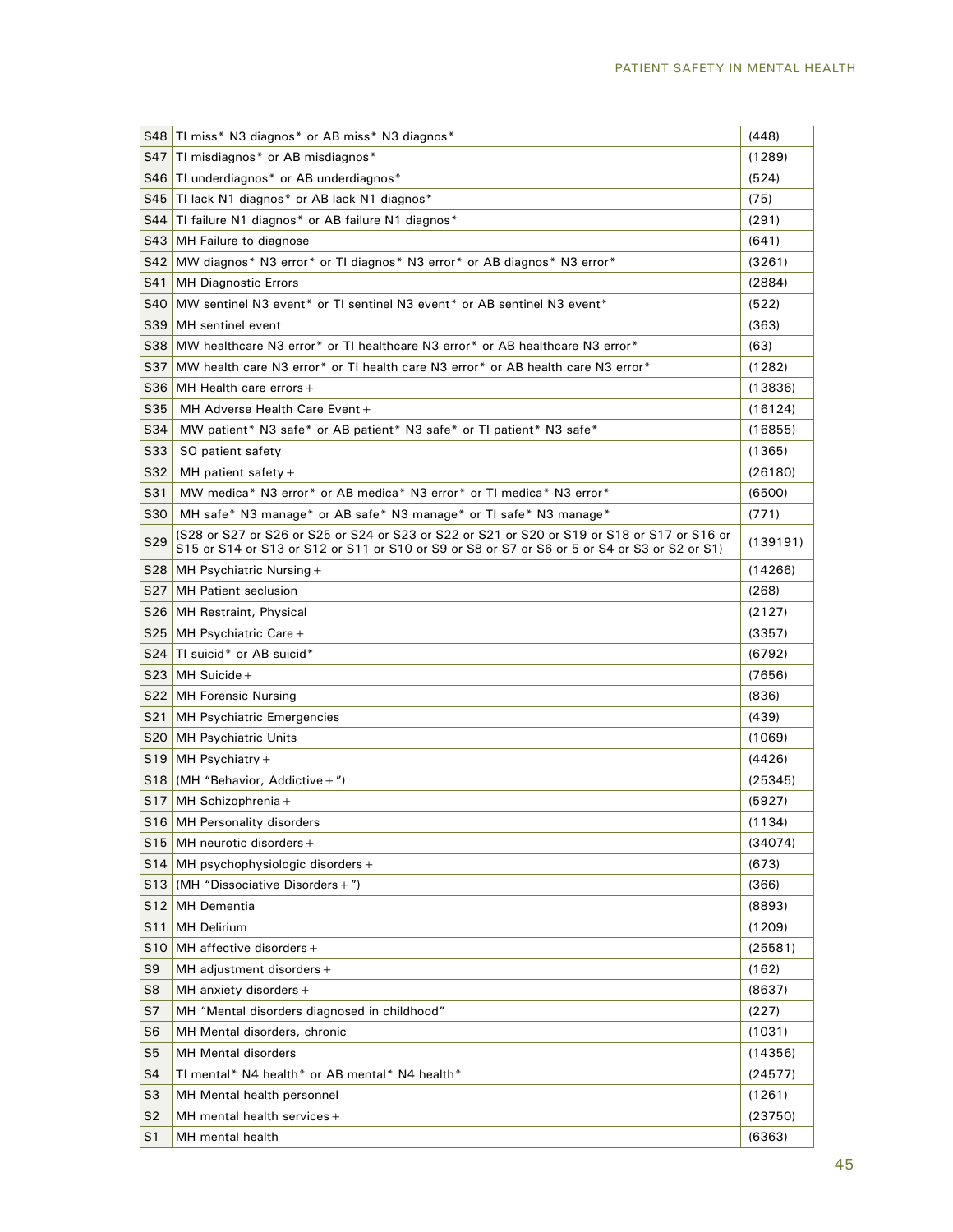# Appendix B: Websites Searched

| Website                                               | <b>URL</b>                                                                                     |  |  |
|-------------------------------------------------------|------------------------------------------------------------------------------------------------|--|--|
| Canadian Health Network                               | www.canadian-health-network.ca                                                                 |  |  |
| Health Canada                                         | http://www.hc-sc.gc.ca/index e.html                                                            |  |  |
| Health Insite (Australia)                             | http://www.healthinsite.gov.au/                                                                |  |  |
| Department of Health, UK                              | http://www.dh.gov.uk/en/index.htm                                                              |  |  |
| Department of Health and Aging, Australia             | http://www.health.gov.au/                                                                      |  |  |
| National Health Service (UK)                          | http://www.nhsdirect.nhs.uk/                                                                   |  |  |
| The Cochrane Collaboration                            | http://www.cochrane.org/                                                                       |  |  |
| US Department of Health and Human Services            | http://www.hhs.gov/                                                                            |  |  |
| World Health Organization                             | http://www.who.int/en/                                                                         |  |  |
| <b>British Library</b>                                | http://www.bl.uk/                                                                              |  |  |
| Health and Human Services Library, Ministry of Health | http://www.health.gov.bc.ca/library/                                                           |  |  |
| Health Library at Stanford                            | http://healthlibrary.stanford.edu/                                                             |  |  |
| Library of Congress                                   | http://www.loc.gov/index.html                                                                  |  |  |
| Mayo Clinic                                           | http://www.mayo.edu/library/                                                                   |  |  |
| <b>McGill Health Sciences Library</b>                 | http://www.health.library.mcgill.ca/                                                           |  |  |
| McMaster Health Sciences Library                      | http://hsl.mcmaster.ca/                                                                        |  |  |
| National Health Service                               | http://www.londonlinks.ac.uk/                                                                  |  |  |
| National Library of Australia                         | http://www.nla.gov.au/                                                                         |  |  |
| National Library of Canada                            | http://www.collectionscanada.gc.ca/amicus/                                                     |  |  |
| National Library of Health, UK                        | http://www.library.nhs.uk/Default.aspx                                                         |  |  |
| National Library of Medicine                          | http://www.nlm.nih.gov/                                                                        |  |  |
| Alberta Mental Health Board                           | http://www.amhb.ab.ca                                                                          |  |  |
| American Psychiatric Association - Patient Safety     | http://www.psych.org/MainMenu/PsychiatricPractice/Quali-<br>tylmprovement/PatientSafety 1.aspx |  |  |
| Anxiety Disorders Association of Canada               | http://www.anxietycanada.ca/                                                                   |  |  |
| <b>BC Mental Health and Addiction Services</b>        | www.bcmhas.ca                                                                                  |  |  |
| Canadian Centre on Substance Abuse                    | http://www.ccsa.ca/CCSA/EN/TopNav/Home/                                                        |  |  |
| Canadian Mental Health Association                    | http://www.cmha.ca/                                                                            |  |  |
| Canadian Network for Mood and Anxiety Disorders       | http://www.canmat.org/                                                                         |  |  |
| Canadian Psychiatric Research Foundation              | www.cprf.ca                                                                                    |  |  |
| Centre for Addiction and Mental Health                | http://www.camh.net/                                                                           |  |  |
| <b>Centre for Suicide Prevention</b>                  | www.suicideinfo.ca                                                                             |  |  |
| Mental Health America                                 | http://www.nmha.org/                                                                           |  |  |
| Mental Health Commission of Canada                    | http://www.mentalhealthcommission.ca/newsevents.html                                           |  |  |
| <b>Mental Health Europe</b>                           | http://www.mhe-sme.org/                                                                        |  |  |
| Mental Health First Aid Australia                     | www.mhfa.com.au                                                                                |  |  |
| <b>Mental Health Foundation</b>                       | http://www.mentalhealth.org.uk/                                                                |  |  |
| Mind (National Association for Mental Health)         | http://www.mind.org.uk/                                                                        |  |  |
| Mood Disorders Society of Canada                      | http://www.mooddisorderscanada.ca/                                                             |  |  |
| National Institute of Mental Health                   | http://www.nimh.nih.gov/                                                                       |  |  |
| National Organization for Drug-Induced Disorders      | http://nodid.org/dynamic/                                                                      |  |  |
| Sane                                                  | http://www.sane.org.uk/                                                                        |  |  |
| Sainsbury Centre for Mental Health                    | http://www.scmh.org.uk/                                                                        |  |  |
| Schizophrenia Society of Canada                       | http://www.schizophrenia.ca/                                                                   |  |  |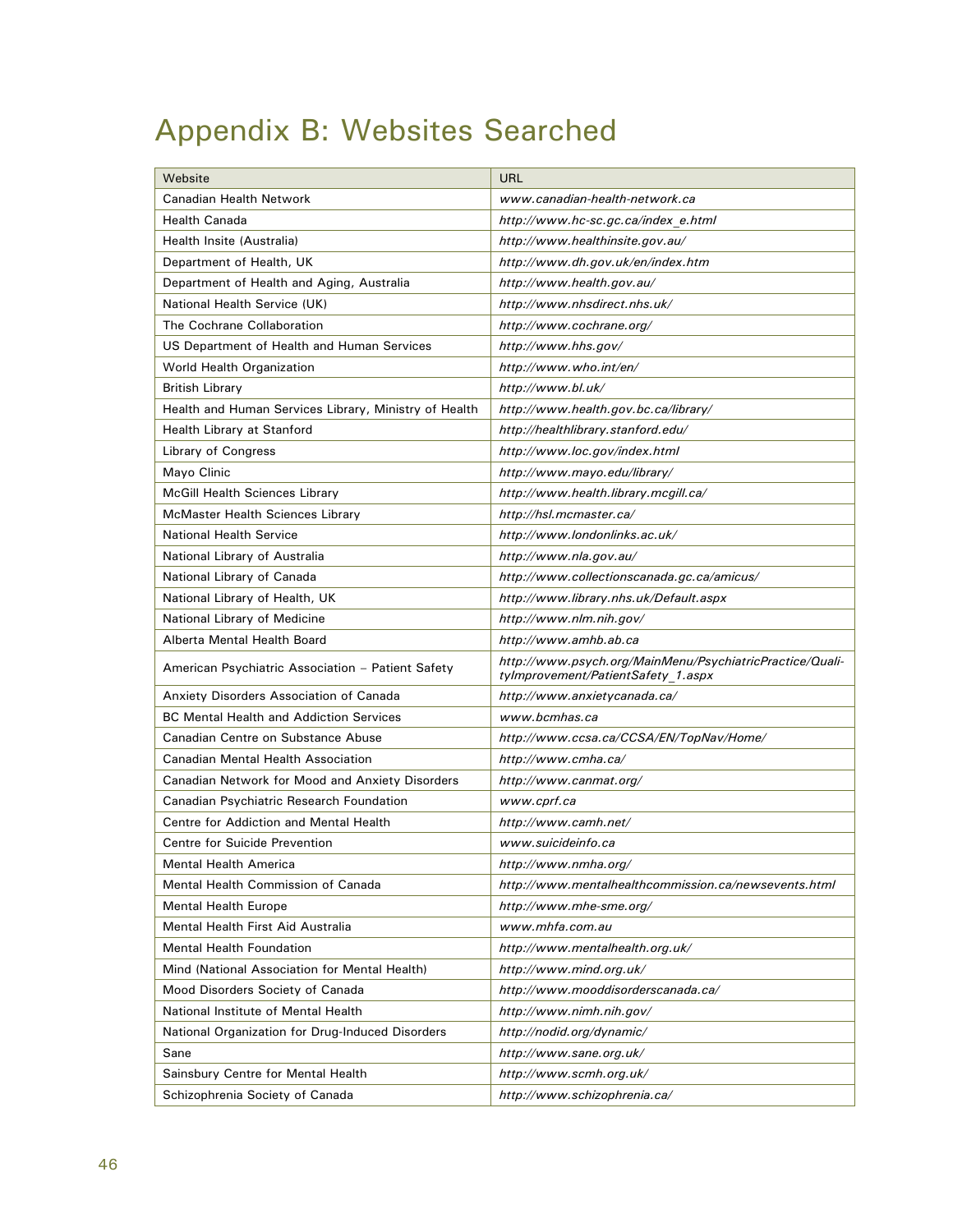| Scotland's Mental Health First Aid                                                   | http://www.healthscotland.org.uk/smhfa/         |
|--------------------------------------------------------------------------------------|-------------------------------------------------|
| Substance Abuse and Mental Health Services Adminis-<br>tration (SAMHSA)              | http://mentalhealth.samhsa.gov/                 |
| The Alabama Department of Mental Health and Mental<br>Retardation                    | http://www.mh.alabama.gov/                      |
| Vancouver Island Mental Health and Addiction Ser-<br>vices                           | http://www.viha.ca/mhas/                        |
| World Fellowship For Schizophrenia and Allied Disor-<br>ders                         | http://www.world-schizophrenia.org/index.html   |
| Agency for Healthcare Research and Quality (AHRQ)<br>Patient Safety Network (PS Net) | http://psnet.ahrq.gov/                          |
| Australian Council for Safety and Quality in Health<br>Care                          | http://www.safetyandquality.org                 |
| Australian Patient Safety Foundation (APSF)                                          | http://www.apsf.net.au/                         |
| British Columbia Patient Safety Task Force                                           | http://www.bcpatientsafety.ca/                  |
| Canadian Patient Safety Institute                                                    | http://www.patientsafetyinstitute.ca/index.html |
| Health Quality Council (Saskatchewan)                                                | http://www.hqc.sk.ca/                           |
| Health Quality Council of Alberta (HQCA)                                             | http://www.hqca.ca/                             |
| Institute for Healthcare Improvement                                                 | http://www.ihi.org/ihi                          |
| Institute for Safe Medication Practices Canada (ISMP)<br>Canada)                     | http://www.ismp-canada.org/                     |
| Institute for Safety Medication Practices (ISMP) (US)                                | http://www.ismp.org                             |
| Joint Commission International Center for Patient<br>Safety                          | http://www.jcipatientsafety.org/                |
| Manitoba Institute for Patient Safety (MIPS)                                         | http://mbips.ca/wp/                             |
| National Patient Safety Agency (UK)                                                  | http://www.npsa.nhs.uk/                         |
| National Patient Safety Foundation (US)                                              | http://www.npsf.org/                            |
| Patient Safety International                                                         | http://www.patientsafetyint.com/                |
| The Joint Commission                                                                 | http://www.jointcommission.org/                 |
| VA National Center for Patient Safety                                                | http://www.va.gov/ncps/                         |
| World Health Organization, Patient Safety                                            | http://www.who.int/patientsafety/en/            |
|                                                                                      |                                                 |

| <b>Total Number of Websites</b> | 66  |
|---------------------------------|-----|
| Sites not searchable            | 16  |
| <b>Percentage Not Useable</b>   | 24% |

NOTE: Sites not useable includes websites with no search boxes, no publication sections, not functioning properly (i.e., error message), inconsistent search results, or an inability to track results.

## **Additional websites searched for specific patient safety in mental health information.**

| Canadian Alliance on Mental Illness and Mental Health | http://casp-acps.ca/Publications/BlueprintFINAL.pdf            |
|-------------------------------------------------------|----------------------------------------------------------------|
| Canadian Association of Suicide Prevention            | http://casp-acps.ca/Publications/BlueprintFINAL.pdf            |
| Canadian Institute for Health Information             | http://secure.cihi.ca/cihiweb/dispPage.jsp?cw<br>page = home e |
| Accreditation Canada                                  | http://www.cchsa.ca/default.aspx                               |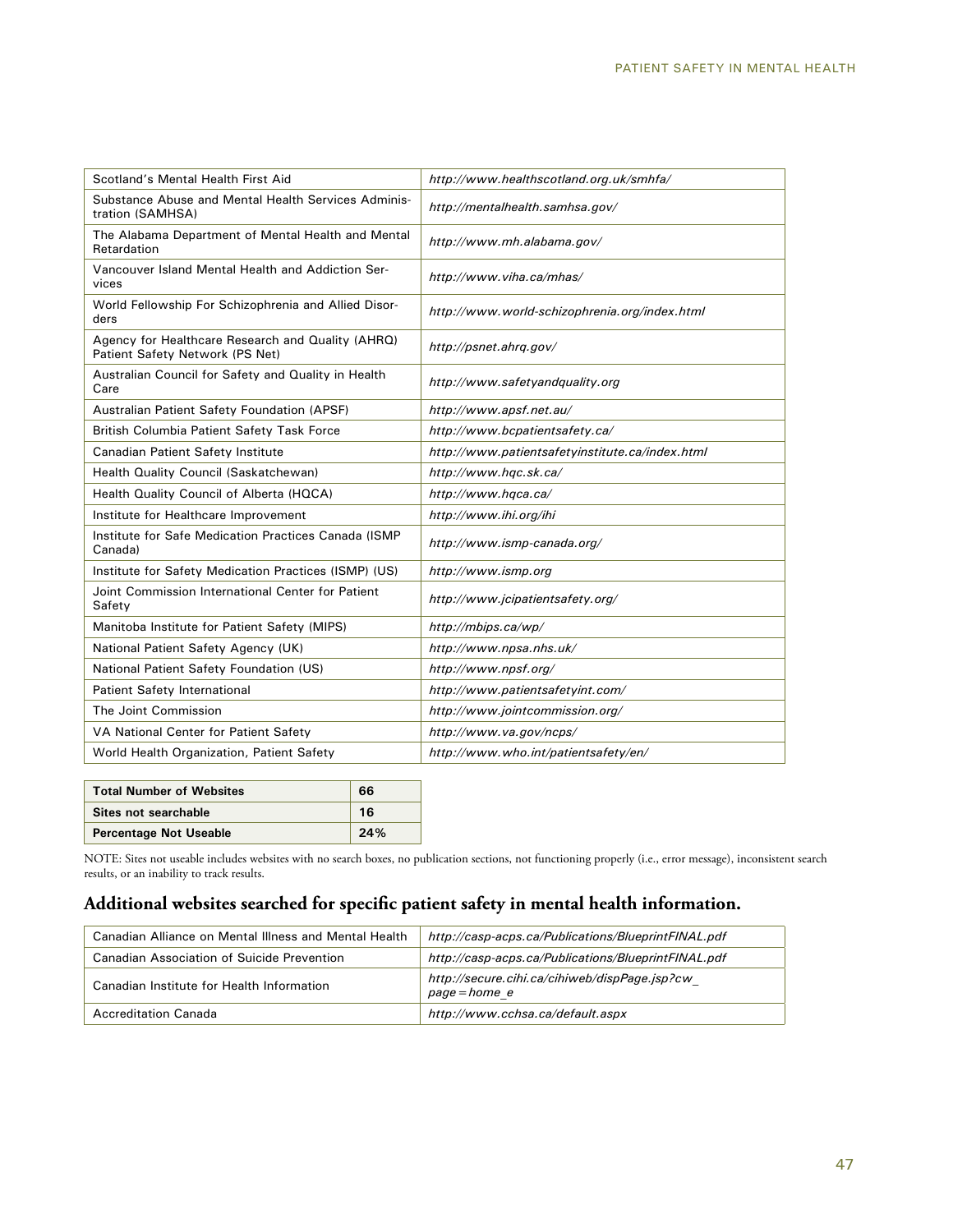# Appendix C: Sample Spreadsheet

| Date     | <b>Website Searched</b> | <b>Search Terms Used</b>     | <b>Search Results</b><br>(Total) | Positive<br><b>Search Results</b> |
|----------|-------------------------|------------------------------|----------------------------------|-----------------------------------|
| 17/03/08 | http://www.ihi.org/ihi  | mental                       | 42                               | N/A                               |
| 17/03/08 | http://www.ihi.org/ihi  | mental AND safety            | 10                               | 3                                 |
| 17/03/08 | http://www.ihi.org/ihi  | mental AND error             | 10                               | 1                                 |
| 17/03/08 | http://www.ihi.org/ihi  | mental AND accident          | 0                                | 0                                 |
| 17/03/08 | http://www.ihi.org/ihi  | mental AND quality           | 13                               | 0                                 |
| 17/03/08 | http://www.ihi.org/ihi  | mental AND adverse           | 3                                | 1                                 |
| 17/03/08 | http://www.ihi.org/ihi  | mental AND toxicity          | 2                                | 0                                 |
| 17/03/08 | http://www.ihi.org/ihi  | mental AND reporting         | 21                               | 1                                 |
| 17/03/08 | http://www.ihi.org/ihi  | mental AND incident          | 3                                | 0                                 |
| 17/03/08 | http://www.ihi.org/ihi  | mental AND suicide           | 1                                | 0                                 |
| 17/03/08 | http://www.ihi.org/ihi  | mental AND restraint         | 2                                | 0                                 |
| 17/03/08 | http://www.ihi.org/ihi  | mental AND protective        | 0                                | 0                                 |
| 17/03/08 | http://www.ihi.org/ihi  | mental AND isolation         | 0                                | 0                                 |
| 17/03/08 | http://www.ihi.org/ihi  | mental AND seclusion         | 0                                | 0                                 |
| 17/03/08 | http://www.ihi.org/ihi  | mental AND immobilization    | 0                                | 0                                 |
| 17/03/08 | http://www.ihi.org/ihi  | mental AND runaway           | 0                                | 0                                 |
| 17/03/08 | http://www.ihi.org/ihi  | mental AND confusion         | 4                                | 0                                 |
| 17/03/08 | http://www.ihi.org/ihi  | mental AND security          | 0                                | 0                                 |
| 17/03/08 | http://www.ihi.org/ihi  | mental AND elopement         | 0                                | 0                                 |
| 17/03/08 | http://www.ihi.org/ihi  | mental AND wandering         | 0                                | 0                                 |
| 17/03/08 | http://www.ihi.org/ihi  | mental AND rape              | 0                                | 0                                 |
| 17/03/08 | http://www.ihi.org/ihi  | mental AND sexual            | 1                                | 0                                 |
| 17/03/08 | http://www.ihi.org/ihi  | mental AND victim            | 0                                | 0                                 |
| 17/03/08 | http://www.ihi.org/ihi  | mental AND violence          | 0                                | 0                                 |
| 17/03/08 | http://www.ihi.org/ihi  | mental AND assault           | 0                                | 0                                 |
| 17/03/08 | http://www.ihi.org/ihi  | mental AND aggression        | 0                                | 0                                 |
| 17/03/08 | http://www.ihi.org/ihi  | mental AND diagnostic        | 0                                | 0                                 |
| 17/03/08 | http://www.ihi.org/ihi  | mental AND misdiagnosis      | 0                                | 0                                 |
| 17/03/08 | http://www.ihi.org/ihi  | mental AND "under diagnosis" | 0                                | 0                                 |
| 17/03/08 | http://www.ihi.org/ihi  | mental AND undiagnosed       | 0                                | 0                                 |
| 17/03/08 | http://www.ihi.org/ihi  | mental AND co-morbidity      | 0                                | 0                                 |
| 17/03/08 | http://www.ihi.org/ihi  | mental AND "under treatment" | 0                                | 0                                 |
| 17/03/08 | http://www.ihi.org/ihi  | mental AND fall              | 5                                | 0                                 |
| 17/03/08 | http://www.ihi.org/ihi  | psychiatry                   | $\overline{2}$                   | 1                                 |
| 17/03/08 | http://www.ihi.org/ihi  | psychiatric                  | 12                               | 2                                 |
| 17/03/08 | http://www.ihi.org/ihi  | psychiatrist                 | 4                                | 0                                 |
| 17/03/08 | http://www.ihi.org/ihi  | psychotic                    | 1                                | 0                                 |
| 17/03/08 | http://www.ihi.org/ihi  | psychotropic                 | 1                                | 1                                 |
| 17/03/08 | http://www.ihi.org/ihi  | forensic                     | 1                                | 0                                 |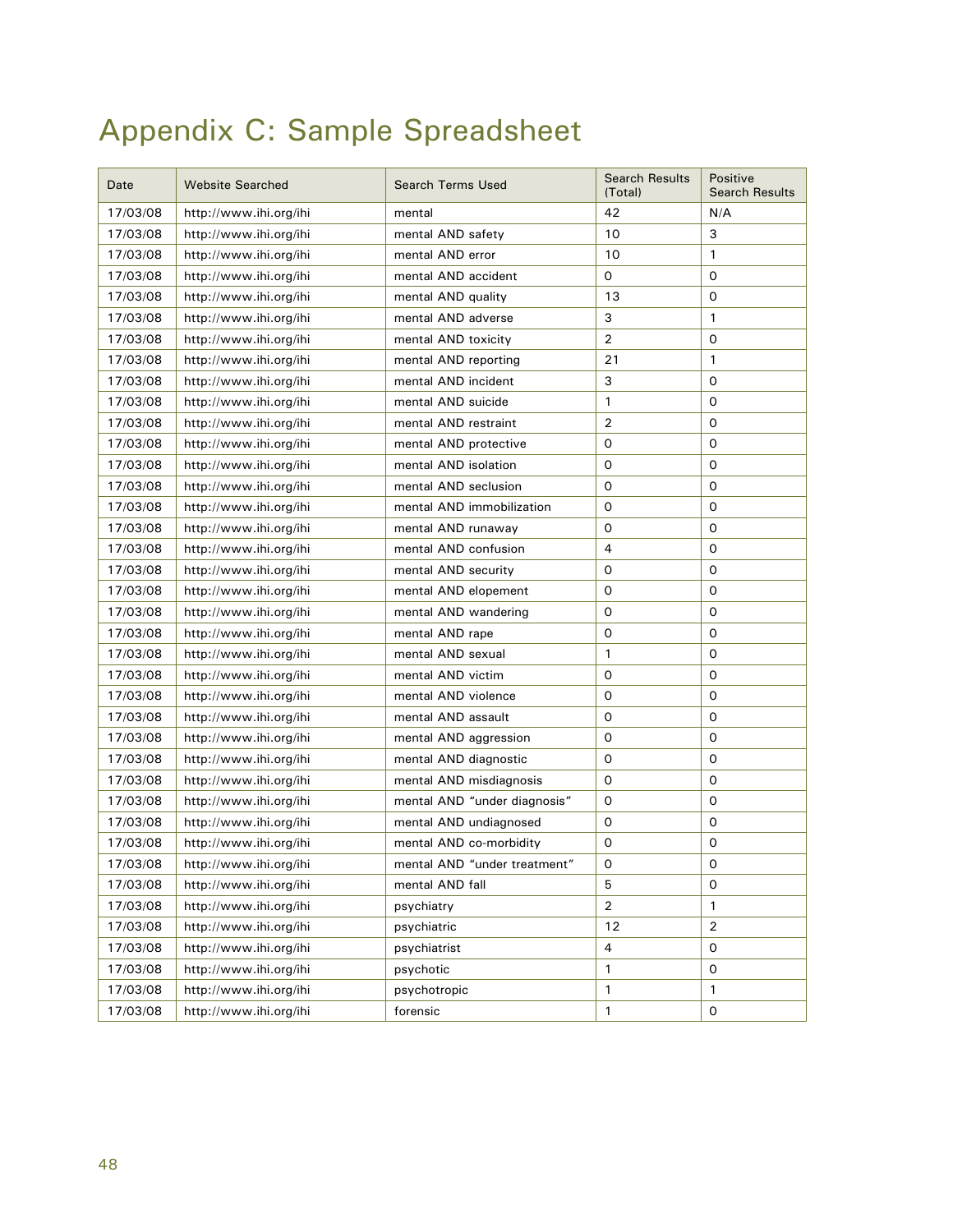| <b>Status</b>                        | saved<br>đ                                                                        | saved<br>pdf                                                                                                                                   | citation<br>saved<br>$Pub -$<br>Med                         | saved<br>pdf                                                                                                                                    |
|--------------------------------------|-----------------------------------------------------------------------------------|------------------------------------------------------------------------------------------------------------------------------------------------|-------------------------------------------------------------|-------------------------------------------------------------------------------------------------------------------------------------------------|
| Comments                             |                                                                                   |                                                                                                                                                | not avail-<br>full-text<br>able                             |                                                                                                                                                 |
| Search<br>Terms<br>Used              | mental<br>safety<br>$\ddot{}$                                                     | psychi-<br>atric +<br>safety                                                                                                                   | chiatry<br>psy-                                             | psy-<br>chiatry                                                                                                                                 |
| of Origin<br>Website                 | http://<br>psnet.<br>ahrq.<br>gov/                                                | psnet.<br>http://<br>ahrq.<br>(vop                                                                                                             | apsf.net.<br>http://<br>www.<br>ine                         | npsf.org<br>www.<br>http://                                                                                                                     |
| Document URL                         | resource.aspx?<br>http://psnet.<br>resourceID<br>ahrq.gov/<br>$= 4238$            | dopt = Abstract<br>http://www.<br>nlm.nih.gov/<br>17336665?<br>pubmed/<br>ncbi.                                                                | document URL<br>document &<br>unavailable                   | partments/QIPS,<br>psych.org/De-<br>TaskForceRe-<br>http://www.<br>Downloads/<br>port.aspx                                                      |
| Location                             | London,<br>UK                                                                     | Boston,<br>ŃМ                                                                                                                                  | St. Leon-<br>Australia<br>ards,<br>NSW,                     | not avail-<br>able                                                                                                                              |
| Organization                         | National Pa-<br>tient Safety<br>Agency                                            | Brigham and<br>mary Care,<br>of General<br>Women's<br>Medicine<br>Division<br>and Pri-<br>Hospital                                             | Royal North<br>Shore<br>Psychiatry,<br>Academic<br>Hospital | Association<br>Task Force<br>Psychiatric<br>on Patient<br>American<br>Safety                                                                    |
| Published<br>Date                    | $Jul-06$                                                                          | Apr-07<br>$Mar -$                                                                                                                              | Dec-98                                                      | O2 & Jan<br>approved<br>Nov 24-<br>24-03                                                                                                        |
| Retrieved<br>Date                    | /03/08<br>$\frac{4}{3}$                                                           | /03/08<br>$\overline{5}$                                                                                                                       | /03/08<br>$\frac{8}{2}$                                     | /04/08<br>$\widetilde{\mathrm{S}}$                                                                                                              |
| Authors                              | E., Dale C.,<br>R., Lelliott<br>P., Hill K.<br>Scobie S.,<br>Minghella<br>Thomson | K., Keohane<br>J.M., Mann<br>Rosen S.L.,<br>Flaherty L.,<br>liams D.H.,<br>Rothschild<br>Foskett C.,<br>Bates D.W<br>$C.A.,$ Wil-<br>Chu J.A., | Wright M.,<br>Parker <sub>G</sub> .                         | Shore, M.F.,<br>A.V., Fresh-<br>S.L., Vogel,<br>Beale, R.R.,<br>Herzog, A.,<br>man, M. &<br>Padrino,<br>Hart, C.                                |
| Title                                | With Safety<br>and Patient<br>Services<br>in Mind:<br>Mental<br>Health<br>Safety  | Medication<br>psychiatric<br>safety in a<br>hospital                                                                                           | monitoring<br>in psychia-<br>Incident<br>try                | of Trustees<br>Association<br>Recommen-<br>Psychiatry:<br>Psychiatric<br>Safety and<br>dations to<br>the Board<br>American<br>Patient<br>of the |
| Paper<br>Type<br>$\overline{\sigma}$ | Report                                                                            | Study                                                                                                                                          | Study                                                       | Report                                                                                                                                          |
| Paper<br>$\supseteq$                 | A <sub>001</sub>                                                                  | A002                                                                                                                                           | A <sub>O</sub> O3                                           | A004                                                                                                                                            |

# Sample Spreadsheet Sample Spreadsheet

49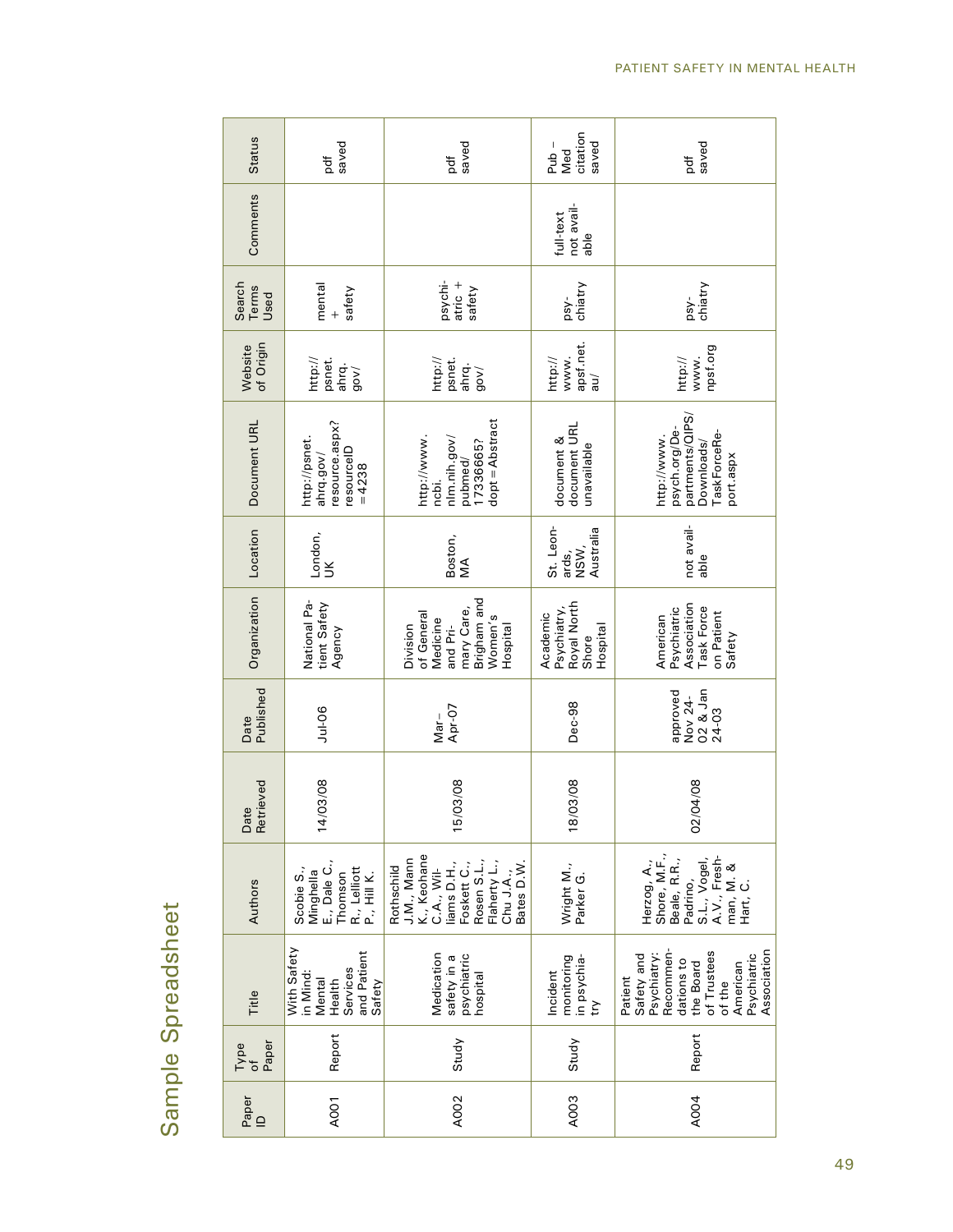# Appendix D: Key Informant Interview Questions

- 1. *Two part question*
	- a) What is your current position/role?
	- b) What has been your past experience / work in patient safety in mental health?
- 2. What would you consider to be the primary areas / issues relevant to patient safety in mental health?
	- *Probe:* examples slips, falls, suicide, sexual safety, medication errors
- 3. *Two part question*
	- a) What types of adverse events in regard to patient safety in mental health have occurred in your organization / have you heard of occurring in other organizations?
	- b) How did your organization / that organization respond to those adverse events?
- 4. If applicable: How effectively would you say your institution is able to manage patient safety in mental health currently?
	- $0 =$  not at all effectively
	- 1 = somewhat effectively
	- 2 = quite effectively
	- $3$  = very effectively
	- 4 = extremely effectively
	- *Probe:* Please explain the reasons for choosing this response.
- 5. Are you aware of any existing best-practices model for patient safety in mental health that you would recommend for implementation?
	- If so, please describe and provide contact details (request permission to contact this person/organization and that the interviewee will remain confidential).
- 6. *Two part question*
	- a) What initiatives are your organization and country currently participating in / engaged in with in relation to patient safety in mental health?

Organization **Country** 

b) What research is your organization and country currently participating in / engaged in with in relation to patient safety in mental health?

Organization Country

- 7. What problems/issues/questions would you say research in patient safety in mental health needs to answer?
	- *Probe:* Are there gaps in knowledge about patient safety?
- 8. What would you consider to be the challenges in applying findings/outcomes from patient safety research/ initiatives from other areas (e.g., acute care) to mental health?
	- *Probe:* What findings from the other literature are relevant to mental health?
	- *Probe:* What makes patient safety in mental health unique?
- 9. Overall, how relevant would you say that the patient safety findings from other settings (e.g., acute care) are to mental health?
	- $0 =$  not at all
	- 1 = somewhat
	- $2$  = quite relevant
	- 3 = very relevant
	- $4$  = extremely relevant
	- *Probe:* Please explain the reasons for choosing this response.
- 10.What would you consider to be the emerging themes/ issues in patient safety and mental health?
	- *Probe:* In what direction is patient safety in mental health in your country/organization heading?
- 11.*Two part question*
	- a) In your opinion, what needs to be done to increase patient safety in mental health?
	- b) What would you identify as the obstacles to achieving those objectives?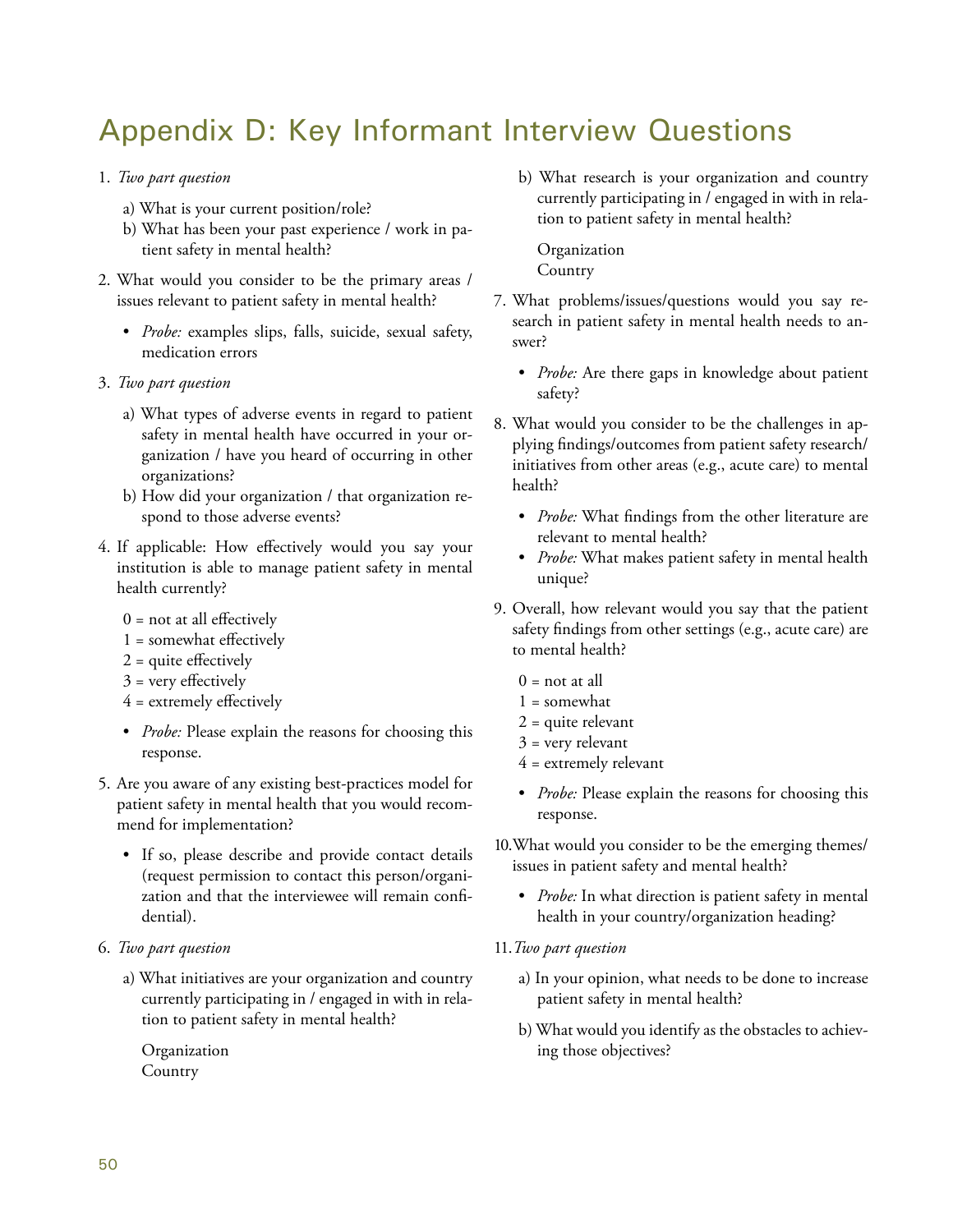# Appendix E: Breakout Discussions Participant Guide

The mental health and patient safety roundtable discussions will provide the opportunity to share your unique perspectives and to guide the process of broadening the patient safety agenda in Canada to include mental health services. These discussions will complement the literature search and key informant interviews that have already taken place, under the guidance of the research team.

Over the course of the day, you will explore three topics in a small group discussion format. (Table groups of 8-10 people) as indicated on your handout package. Each Table has been assigned a Facilitator from the Advisory Committee to support the discussion and a Scribe to capture the discussion input.

The key ideas from each of the breakout groups will be shared with the larger group after each topic. All of the Table input will be captured and shared with the researchers.

As your group begins each discussion topic, we invite you to keep these ideas in mind:

- Use the preliminary research findings and the context for Patient Safety described at the beginning of the meeting as the backdrop for the group's discussion.
- Keep the primary focus of the discussions on Patient Safety. If other/related topics arise that don't really fit, but need to be captured, do so on a "Parking Lot" page.
- Consider your responses from a provincial lens, as well as a national lens.
- Keep the ideas flowing. There is no such thing as a dumb idea in brainstorming.
- Draw on evidence and Best Practices during the discussions versus anecdotes.

Breakout discussions will be 40 minutes for each of the three topics.

Breakout Topic #1 Question

#### **What are the themes, priority issues and actions for patient safety and mental health?**

Breakout Topic #2 Question

**What best practices, tools, programs and initiatives are currently being utilized to optimize patient safety for patients receiving mental health services?** 

Breakout Topic #3 Question

**What are the next steps/future directions for patient safety in mental health?** 

Enjoy the conversations!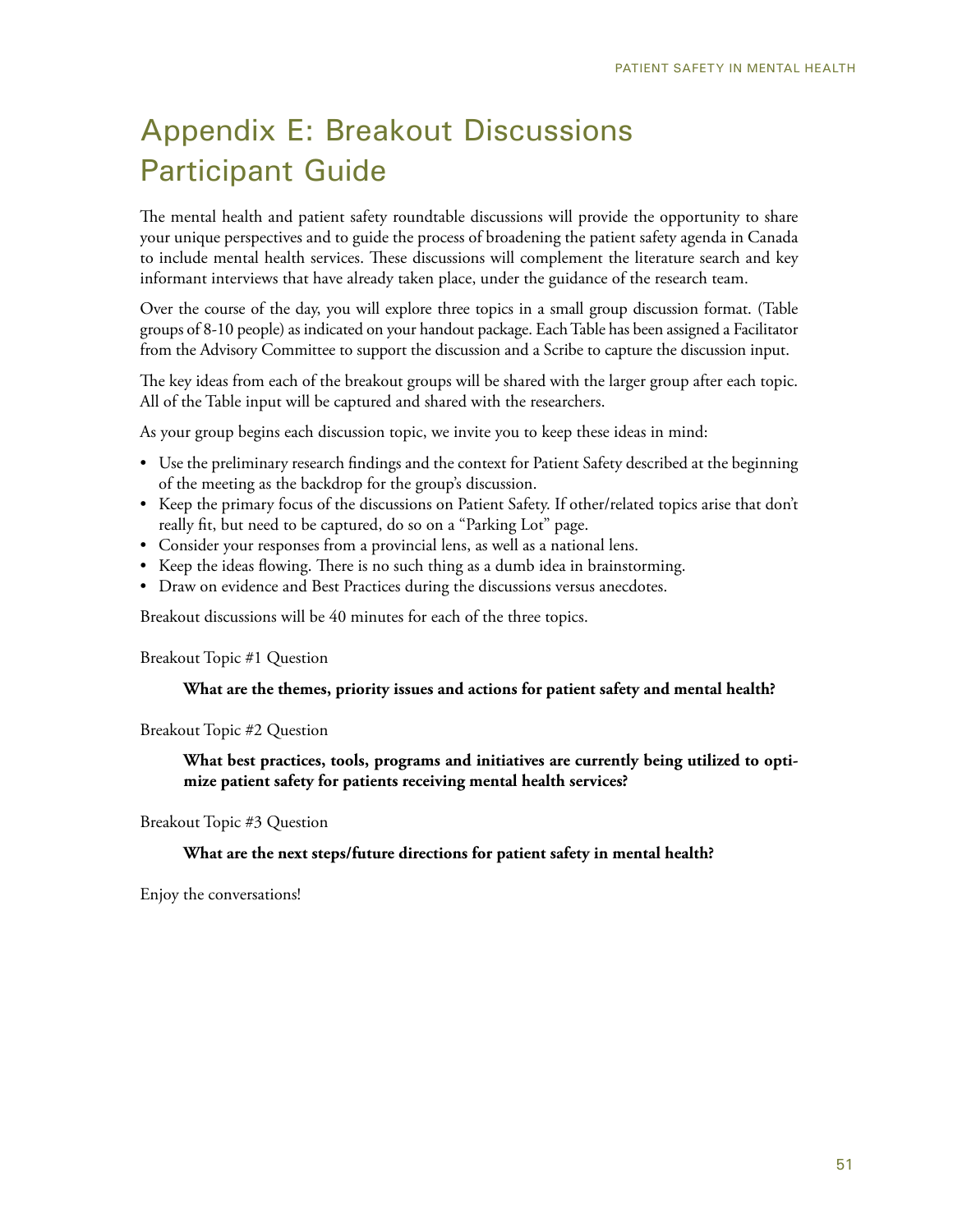# Appendix F: Key Informants and Roundtable **Participants**

# Key Informants

- Dr. James Bagian, Chief Patient Safety Officer, Veterans Health Administration, U. S. Department of Veterans Affairs
- Dr. Ross Baker, Professor, Department of Health Policy, Management and Evaluation, University of Toronto
- Teresa Belluz, Quality Management Leader, British Columbia Mental Health and Addiction Services
- Dr. Peggy Brown, Director of Mental Health, Australian Capitol Territory; Chair of the Safety and Quality Partnership Subcommittee of the Mental Health Standing Committee
- Dr. Patrick Croskerry, Professor, Emergency Medicine, Dalhousie University
- Christine Davis, Professor, Laurentian University; President of the Canadian Federation of Mental Health Nurses
- Dr. David S. Goldbloom, Senior Medical Advisor, Education & Public Affairs, Centre for Addiction and Mental Health; Professor of Psychiatry, University of Toronto; Vice-Chair, Mental Health Commission of Canada
- Dr. John Hirdes, Professor, Department of Health Studies and Gerontology, University of Waterloo; Scientific Director of the Homewood Research Institute
- Dr. Katharina Kovacs Burns, Patient Champion of WHO World Alliance for Patient Safety; Board Member of Patients for Patient Safety Canada
- Dr. François Lespérance, Chief, Departement of Psychiatry, Centre hospitalier de l'Université de Montréal; Medical Co-manager, Psychiatry-Mental Health Program
- Eleanor Morton, Vice President, Risk Management, Healthcare Insurance Reciprocal of Canada
- Maryann Murray, Patient Champion of WHO World Alliance for Patient Safety; Board Member of Patients for Patient Safety Canada
- The Honourable Mr. Justice Edward Ormston, Ontario Court of Justice; Chair, Consent and Capacity Board Ontario; Chair, Law and Mental Health Committee of the Mental Health Commission of Canada
- Diane C. Pinakiewicz, President, National Patient Safety Foundation
- David Simpson, Program Manager, Psychiatric Patient Advocate Office
- Dr. Wendy Stanyon, Assistant Professor, Faculty of Health Sciences, University of Ontario Institute of Technology
- Dr. P. Scott Theriault, Clinical Director, East Coast Forensic Hospital
- Dr. Ben Thomas, Head of Mental Health and Learning Disabilities, National Patient Safety Agency
- Dr. Patrick White, President, Canadian Psychiatric Association; Chair, University of Alberta Psychiatry Department; Regional Clinical Program Director, Mental Health

# Roundtable Participants

- Teresa Belluz, Quality Management Leader, BC Mental Health and Addiction Services
- Lynda Bond, Director, Quality, Safety and Performance Improvement, BC Mental Health and Addiction Services
- Norma Brown, Executive Director, Health Quality Council of Alberta
- Charlotte Burkhardt, Director of Quality and Risk Management, Homewood Health Centre
- Saulo Castel, Director, Inpatient Unit, Dept of Psychiatry, Sunnybrook Health Sciences Centre
- John Charles, Clinical Services Manager, Forensic Psychiatric Services, BC Mental Health and Addiction Services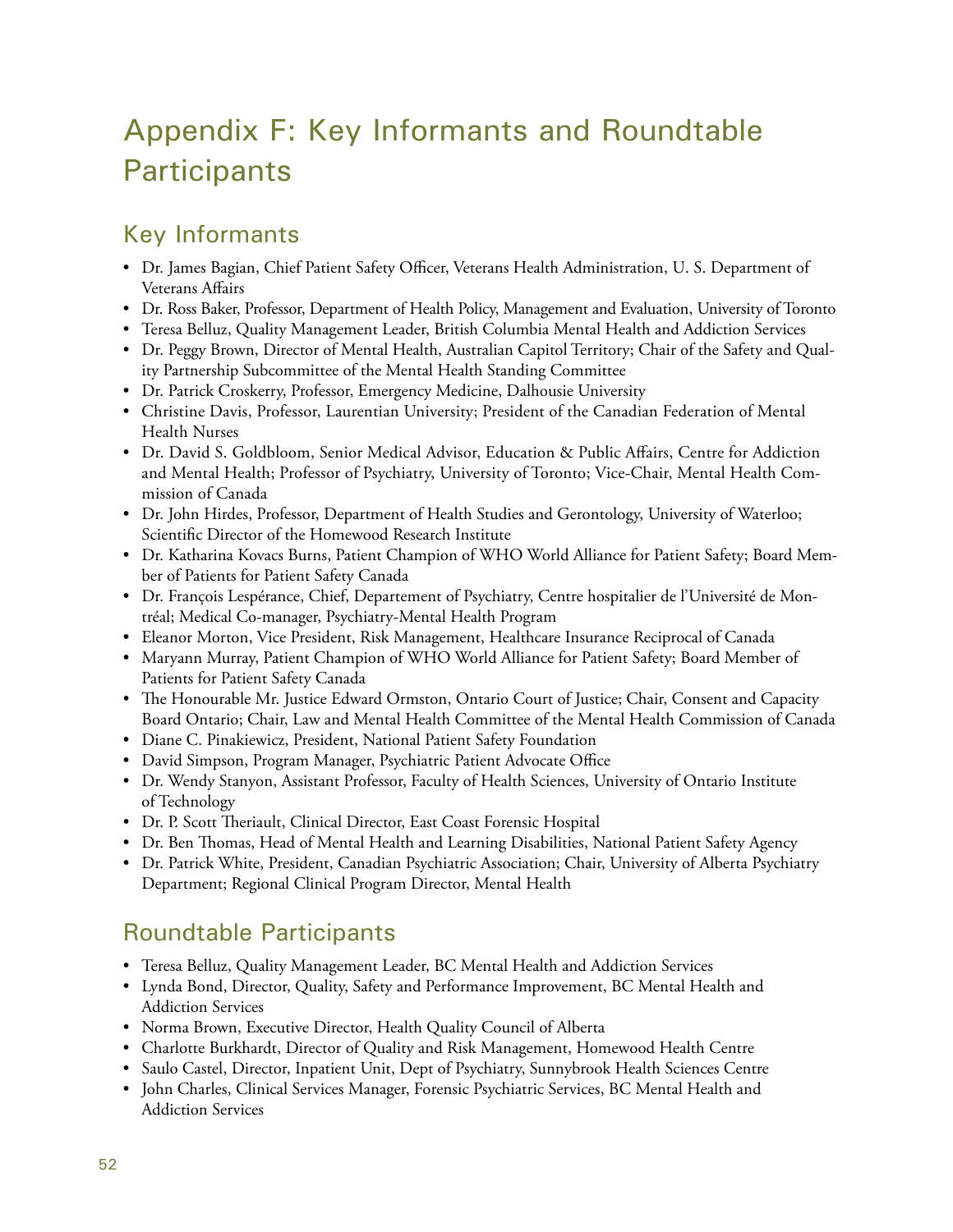- Marg Colquhoun, Project Leader, Institute for Safe Medication Practices
- Linda Courey, Director, Mental Health Services, Cape Breton District Health Authority
- Peter Croxall, Director, Mental Health Program, Capital District Mental Health Program
- Deborah Cumming, Policy Analyst, Policy, Legislative & Legal Affairs, Ontario Hospital Association
- Robert Cunningham, President and CEO, Northeast Mental Health Centre
- Simon Davidson, Psychiatrist/Chief Strategic Planning Executive, Provincial Centre of Excellence for Child and Youth, Mental Health Children's Hospital of Eastern Ontario
- Jana Lea Davidson, Medical Director, Child and Youth Mental Health and Addictions Program, BC Children's Hospital
- Christopher Dean, Research and Product Development Specialist, Accreditation Canada
- Orvie Dingwall, Librarian/Project Manager, Canadian Patient Safety Institute
- Donald Rose, Associate Professor, Daphne Cockwell School of Nursing Ryerson University
- Janice Dusek, CNO & VP, Professional Practice and Strategy Development, Whitby Mental Health Centre
- Sherry Espin, Associate Professor, Ryerson University
- Theresa Fillatre, Atlantic Provinces Leader, *Safer Healthcare Now!*
- Pat Fryer, Consultant, Patricia Fryer and Associates
- David Goldbloom, Senior Medical Advisor, Education and Public Affairs, Centre for Addiction and Mental Health
- Marnin Heisel, Assistant Professor/Research Scientist, University of Western Ontario
- Lorna Howes, Director of Mental Health, Vancouver Acute and Emergency, Vancouver Coastal Health Authority
- Lianne Jeffs, Director of Research, St Michaels Hospital /Clinical Research and Scientist, Keenan Research Centre, Keenan Research Centre
- Dorothy Jennings, College of Registered Psychiatric Nurses of British Columbia
- Jamie Kellar, Manager, Pharmacy Services, Whitby Mental Health Centre
- Karen Kwong, Executive Assistant, Ontario Hospital Association
- Carol Lambie, CEO (acting), Mental Health Centre Penetanguishene Corporation
- Jennifer Lavoie, Research Officer, BC Mental Health and Addiction Services
- Barbara Lowe, Director, Registered Psychiatric Nurses of Canada
- Steve Lurie, Executive Director, Canadian Mental Health Association (Toronto Branch)
- Kathleen MacMillan, Dean, School of Health Sciences, Humber College Institute of Technology and Advanced Learning
- Elizabeth McCay, Associate Professor, Ryerson University
- Carla McLean, Qualitative Analysis Specialist,BC Mental Health and Addiction Services
- Georgene Miller, Corporate Director, Medical Affairs, Quality, Safety, and Risk Management, Provincial Health Services Authority
- Robert Miller, Medical Director, Mental Health and Addiction Program, Vancouver Island Health Authority
- Beth Mitchell, Director, Mental Health Care Program, London Health Sciences Centre
- Angus Monaghan, Senior Manager, Regional Clinics, Forensic Psychiatric Services, BC Mental Health and Addiction Services
- Emiko Moniwa, Psychiatry Resident, University of Toronto
- Eleanor Morton, Vice President, Risk Management, Healthcare Insurance Reciprocal of Canada
- Deanna Mulvihill, Director, Nursing and Professional Practice, BC Mental Health and Addiction Services
- Maryanne Murray, Patient Champion, WHO World Health Alliance for Patient Safety
- Shailesh Nadkarni, Program Director, Mental Health and Continuing Care, Peterborough Regional Health Centre
- Tonia Nicholls, Research Scientist, Forensic Psychiatric Services, BC Mental Health and Addiction Services
- Chris Nichols, Director, Mental Health, Royal Victoria Hospital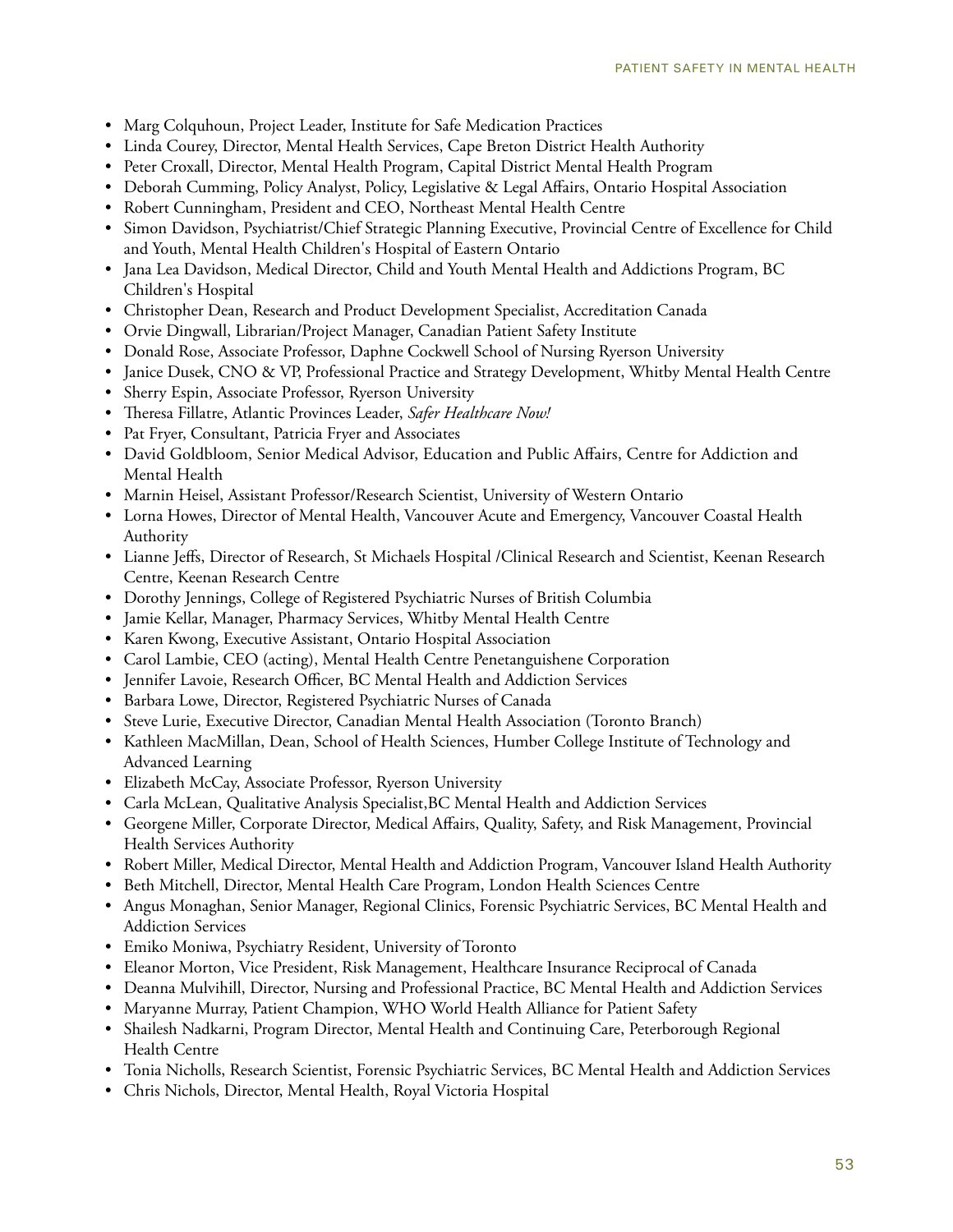- Joseph Noone, Medical Director, Adult Tertiary Psychiatry Program, Riverview Hospital, BC Mental Health and Addiction Services
- Annette Osted, Executive Director, College of Registered Psychiatric Nurses of Manitoba
- Marie Owen, Director of Operations, Canadian Patient Safety Institute
- Patricia Paradis, Program Manager, Mental Health Rehabilitation, St. Joseph's Care Group
- Ric Procyshyn, Research Psychopharmacologist, BC Mental Health and Addiction Services
- Paula Raeaume-Zimmer, Program Director, Chatham-Kent Mental Health and Addictions Program
- Glenna Raymond, President and CEO, Whitby Mental Health Centre
- Kimberly Sahlstrom, Research Officer, Forensic Psychiatric Services, BC Mental Health and Addiction Services
- Sandi Kossey, Project Manager, Canadian Patient Safety Institute
- Elaine Santa Mina, Associate Professor, Ryerson University
- David Simpson, Program Manager, Psychiatric Patient Advocate Office
- Beth Sproule, Advanced Practice Pharmacist/Clinical Scientist, University of Ontario Institute of Technology
- Wendy Stanyon, Assistant Professor, Faculty of Health Sciences, University of Ontario Institute of Technology
- Margaret Tansey, VP, Professional Practice/Chief, Nursing, Royal Ottawa Health Care Group
- Dominique Taylor, Patient Safety Consultant, Patient Safety and Clinical Best Practice, Ontario Hospital Association
- Ben Thomas, Health of Mental Health and Learning Disabilities, National Patient Safety Agency
- Laurie Thompson, Executive Director, Manitoba Institute for Patient Safety
- Todd Tomita, Psychiatrist, Forensic Psychiatric Services, BC Mental Health and Addiction Services
- Judith Tompkins, Chief, Nursing/Professional Services and Executive Vice President, Programs, Centre for Addiction and Mental Health
- Michael Trew, Program Medical Director, Calgary Health Region
- Andrew Warner, MSc Candidate, Epidemiology and Biostatistics, University of Western Ontario
- Cheryl Williams, Program Director, Mental Health and Emergency Services, Rouge Valley Health System
- Derek Wilson, Evaluation Leader, Mental Health and Addictions, Fraser Health Authority
- Sherry Wyatt, Clinical Improvement Coordinator, Mental Health and Addictions, Interior Health Authority

*Please note that written consent was not obtained from two participants and as such their names were omitted from the list.*

#### *Observing methodological consistency observation during small group discussions*

• Tracey Brickell, Research Project Lead, British Columbia Mental Health and Addiction Services

#### *Ontario Hospital Association administration observers*

- Elizabeth Carlton, Director of Policy & Legislative/Legal Affairs, Ontario Hospital Association
- Sudha Kutty, Director of Patient Safety and Clinical Best Practice, Ontario Hospital Association
- Greg Shaw, VP of Strategic Human Resources, Ontario Hospital Association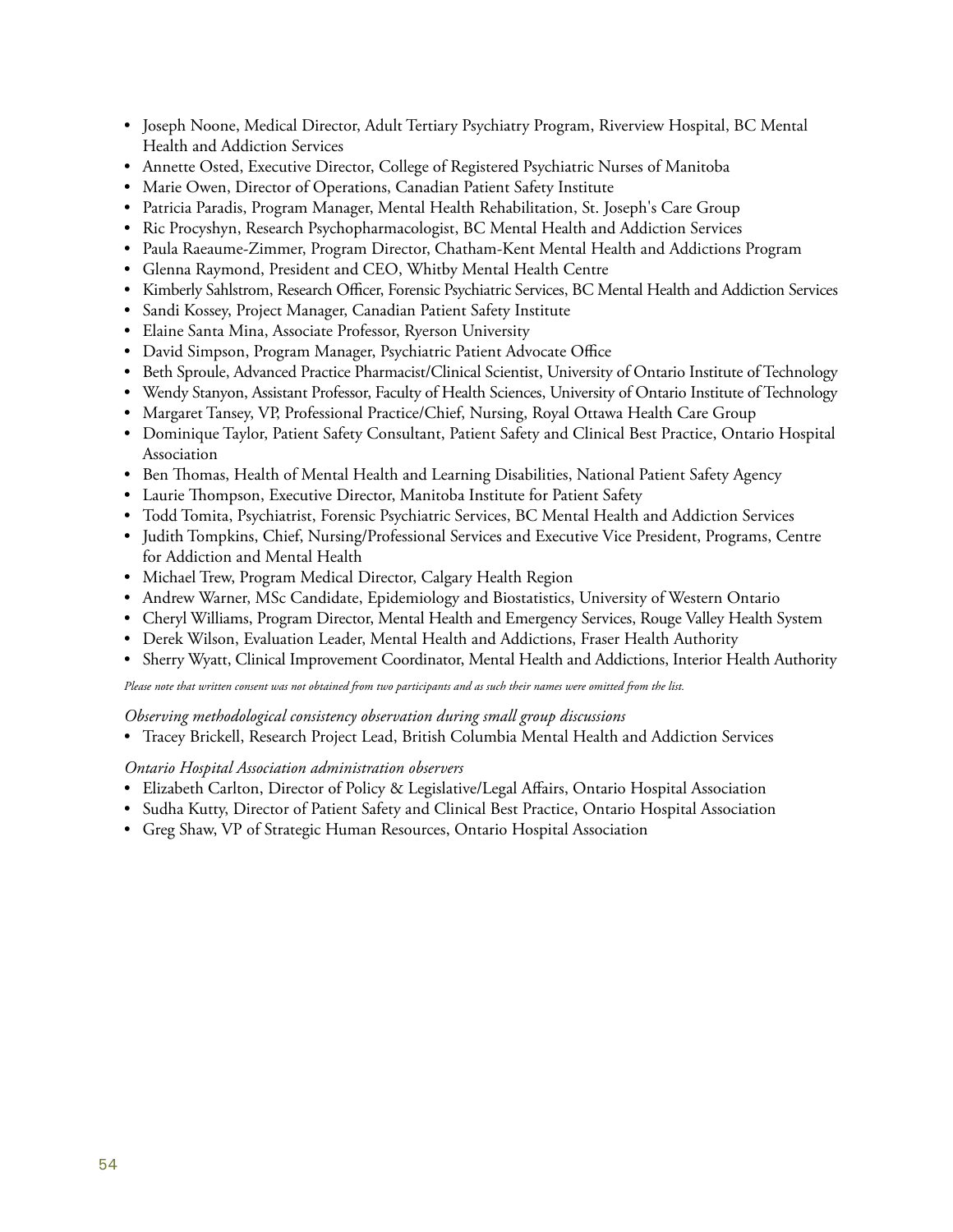# References

- Accreditation Canada. (2008). *Patient Safety Required organizational practices*. Retrieved August 21, 2008, from http://www.cchsa. ca/default.aspx?page=355&cat=30
- American Psychiatric Association. (2003). *Patient Safety and Psychiatry: Recommendations to the Board of Trustees of the American Psychiatric Association*. Retrieved April 2, 2008, from http://www.psych.org/Departments/QIPS/Downloads/ TaskForceReport.aspx.
- American Psychiatric Association. (1997). *Diagnostic and Statistical Manual of Mental Disorders (4th ed., text revision).* Washington, DC: American Psychiatric Association.
- Aud, M. A. (2004). Dangerous wandering: Elopements of older adults with dementia from long-term care facilities. *American Journal of Alzheimer's Disease and Other Dementias*, *19*, 361-368.
- Australian National Mental Health Working Group. (2005). *National safety priorities in mental health: A national plan for reducing harm.* Retrieved April 7, 2008, from http://www. health.gov.au/internet/main/publishing.nsf/Content/mentalpubs-n-safety
- Australian Resource Centre for Hospital Innovations. (2003). Safe staffing and patient safety literature review. *Report for the Australian Council for Quality and Safety in Health Care.* Retrieved April 16, 2008, from http://www. safetyandquality.gov.au/internet/safety/publishing.nsf/Content/ F87404B9B00D8E6CCA2571C60000F049/\$File/s\_staflitrev.pdf
- Baker, G. R., Grosso, F., Heinz, C., Sharpe, G., Beardwood, J., Fabiano, D., et al. (2007). *Review of provincial, territorial and federal legislation and policy related to the reporting and review of adverse events in healthcare in Canada*. Retrieved on May 10, 2008, from http://www.patientsafetyinstitute.ca
- Baker, G. R., Norton, P. G., Flintoft, V., Blais, R., Brown, A., Cox, J., et al. (2004). The Canadian adverse events study: The incidence of adverse events among hospital patients in Canada. *Canadian Medical Association Journal, 170*, 1678-1686.
- Banerjee, A., Daly, T., Armstrong, H., Armstrong, P., Lafrance, S., & Szebehely, M. (2008). *Out of control: Violence against personal support workers in long-term care.* Retrieved April 15, 2008, from http://www.yorku.ca/mediar/special/out\_of\_control\_\_\_ english.pdf
- Bates, D. W. (2003). Examining the evidence: Evidence of a problem. *Psychiatric Services, 54*, 1599. Retrieved on April 18, 2008, from http://psychservices.psychiatryonline.org/cgi/ reprint/54/12/1599
- Bhalla, N. Duggan, C., & Dhillon, S. (2003). The incidence and nature of drug-related admissions to hospital. *The Pharmaceutical Journal, 270*, 583-586.
- Bolton, J. (2006). Accident and emergency psychiatry. *General Hospital Psychiatry*, *5*, 73-76.
- Bonner, G., Lowe, T., Rawcliffe, D., & Wellman, N. (2002). Trauma for all: A pilot study of the subjective experience of physical restraint for mental health inpatients and staff in the UK. *Journal of Psychiatric and Mental Health Nursing, 9,* 465 473.
- Bowers, L. (2000). The expression and comparison of ward incident rates. *Issues in Mental Health Nursing, 21*, 365-374.
- Bowers, L. (2006). On conflict, containment and the relationship between them. *Nursing Inquiry*, *13*, 172-180.
- Bowers, L., N., Crowhurst, N., Alexander, J., Callaghan, P., Eales, S., Guy, S., et al. (2002). Safety and security policies on psychiatric acute admission wards: Results from a London-wide survey. *Journal of Psychiatric and Mental Health Nursing, 9*, 427-433.
- Bowers, L., Jarrett, M., & Clark, N. (1998) Absconding: A literature review. *Journal of Psychiatric and Mental Health Nursing 5*, 343- 353.
- Bowers, L., Simpson, A. & Alexander, J. (2003). Patient-staff conflict: Results of a survey on acute psychiatric wards. *Social Psychiatry and Psychiatric Epidemiology*, *38*, 402-408.
- Bowers, L., Simpson, A., & Alexander, J. (2005). Real world application of an intervention to reduce absconding. *Journal of Psychiatric and Mental Health Nursing, 12*, 598-602.
- Brickhouse, E. (1997). *Violence in Psychiatric Settings*. Designated Agency Safety and Health Official Letter. Retrieved April 18, 2008, from http://www1.va.gov/vasafety/page.cfm?pg=213
- Brown, E. L., Raue, P. J., Mlodzianowski, A. E., Meyers, B. S., Greenberg, R. L., & Bruce, M. L. (2006). Transition to home care: Quality of mental health, pharmacy, and medical history information. *International Journal of Psychiatry in Medicine, 36*, 339-349.
- Canadian Alliance on Mental Illness and Mental Health. (2006). *Framework for action on mental illness and mental health: Recommendations to health and social policy leaders of Canada for a national action plan on mental illness and mental hea*lth. Retrieved August 8, 2008, from http://camimh.ca/files/Frame work%20for%20Action%202006%20English%20FINAL%2 0High.pdf
- Canadian Institute for Health Information. (2005). *National trauma registry minimum dataset.* Retrieved July 30, 2008, from www. cihi.ca/cihiweb/en/downloads/NTR\_MDS\_PIA\_2005\_e.pdf
- Catchen, H. (1987). Consequence of patient accident reports for the frail elderly. *Journal of Applied Gerontology, 6*, 284-300.
- Chang, A., Schye, P. M., Croteau, R. J., O'Leary, D. S., & Loeb, J. M. (2005). The JCAHO patient safety event taxonomy: A standardized terminology and classification schema for near misses and adverse events. *International Journal for Quality in Health Care*, *17*, 1-11.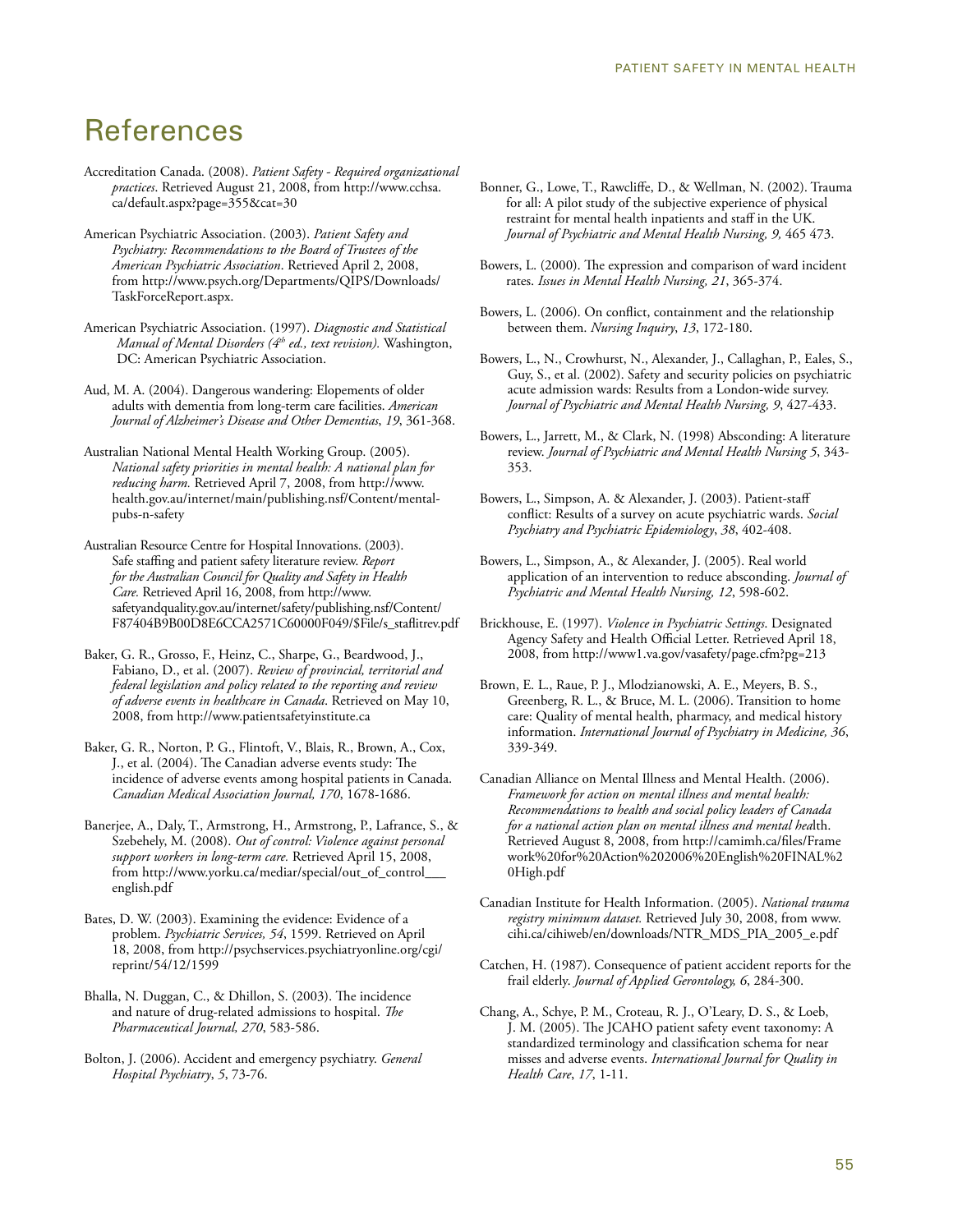- College of Registered Psychiatric Nurse of British Columbia. (2006). *Report on patient/client safety in mental health settings: Issues, professional practice concerns and recommendations - a call for action.* Retrieved May 5, 2008, from http://209.85.141.104/ search?q=cache:kndTIiNB6qoJ: www.crpnbc.ca/position\_ papers.html+College+of+Registered+Psychiatric+Nurse+of+B ritish+Columbia.+(2006).+Report+on&hl=en&ct=clnk&cd  $=1$ &gl=ca
- Copperman, J., & Knowles, K. (2006). Developing women only and gender sensitive practices in psychiatric in patient wards: Current issues and challenges. *The Journal of Adult Protection, 8*, 15-30.
- Davies, J. M., Hébert, P., & Hoffman, C. (2003). *The Canadian patient safety dictionary.* Retrieved June 1, 2008, from http:// rcpsc.medical.org/publications/PatientSafetyDictionary\_e.pdf
- Department of Health. (2000). *An organisation with a memory: Report of an expert group on learning from adverse events in the NHS*. Retrieved May 5, 2008, from http://www.nimhe.csip.org. uk/silo/files/an-organisation-with-a-memory.pdf
- Department of Health. (2002a). *Mental health policy implementation guide: Adult acute inpatient care provision*. Retrieved on May 5, 2008, from http://www.dh.gov.uk/en/Publicationsand statistics/Publications/PublicationsPolicyAndGuidance/DH\_ 4009156

Department of Health. (2002b). *Mental health policy implementation guide: National minimum standards for general adult services in psychiatric intensive care units (PICU) and low secure environments.* Retrieved April 24, 2008, from http://www. dh.gov.uk/en/Publicationsandstatistics/Publications/ PublicationsPolicyAndGuidance/DH\_4010439? IdcService=GET\_FILE&dID=19505&Rendition=Web

Department of Health. (2005). *Delivering race equality in mental health care: An action plan for reform inside and outside services.* Retrieved April 24, 2008, from http://www.dh.gov.uk/en/ Publicationsandstatistics/Publications/ PublicationsPolicyAndGuidance/DH\_4100773?IdcService= GET\_FILE&dID=24260&Rendition=Web

Desai, R. A. (2003). *Quality of mental health care and suicide risk in psychiatric patients.* Retrieved March 18, 2008, from http:// www.hsrd.research.va.gov/research/abstracts.cfm? Project\_ID=1481359054&UnderReview=no

Druss, B. G. (2007). Improving medical care for persons with serious mental illness: Challenges and solutions. *Journal of Clinical Psychiatry*, *68*, 40-44.

Fisher, W. A. (1994). Restraint and seclusion: A review of the literature. *American Journal of Psychiatry, 151*, 1584-1591.

Flannery, R. B., & Penk, E. W. (1999). Critical incident stress management (CISM): The assaultive psychiatric patient. *International Journal of Emergency Mental Health, 3,* 169-174.

Frank, J. R., & Brien S. (Eds.), on behalf of The Safety Competencies Steering Committee. (2008). The Safety Competencies: Enhancing Patient Safety Across the Health Professions. Ottawa, ON: Canadian Patient Safety Institute.

- Galpin, D., & Parker, J. (2007). Adult protection in mental health and inpatient settings: An analysis of the recognition of adult abuse and use of adult protection procedures in working with vulnerable adults. *The Journal of Adult Protection, 9*, 6-14.
- Gillespie, L. D., Gillespie, W. J., Robertson, M. C., Lamb, S. E., Cumming, R. G., & Rowe, B. H. (2008). Interventions for preventing falls in the elderly (review). *The Cochrane Database of Systematic Reviews, 3,* 1-112. Retrieved April 29, 2008, from http://mrw.interscience.wiley.com/ cochrane/clsysrev/articles/CD000340/frame.html
- Goodall, D. (2006). Environmental changes increase hospital safety for dementia patients. *Holistic Nursing Practice, 20*, 80–84.
- Goodwin M. B., & Westbrook J. I. (1993). An analysis of patient accidents in hospital. *Australian Clinical Review*, 13, 141–149.
- Health Canada. (2007). The working conditions of nurses: Confronting the challenges. *Strengthening the Policy-Research Connection*, *13*, 1- 46. Retrieved March 26, 2008, from http:// www.hc-sc.gc.ca/sr-sr/alt\_formats/hpb-dgps/pdf/pubs/hpr-rps/ bull/2007-nurses-infirmieres/2007-nurses-infirmieres-eng.pdf

- IMS Health Canada. (n.d.) *Pharmaceutical trends*. Retrieved April 21, 2008, from http://www.imshealthcanada.com/web/ home/0,3153,77303623\_63872702,00.html
- Jayaram, G. (2006). Psychiatrists strive to assure patient safety. *Directions in Psychiatry, 26*, 185-197.
- Joint Commission. (2008). *National patient safety goals*. Retrieved March 28, 2008, from http://www.jointcommission. org/NR/rdonlyres/82B717D8-B16A-4442-AD00- CE3188C2F00A/0/08\_HAP\_NPSGs\_Master.pdf

Kohn, L. T., Corrigan, J. M., & Donaldson, M. S. (1999). *To err is human: Building a safer health system*. Committee on Quality of Health Care in America, Institute of Medicine. Retrieved March 24, 2008, from http://www.nap.edu/catalog/9728.html

- Lai, C. K., & Arthur, D. G. (2003). Wandering behaviour in people with dementia. *Journal of Advanced Nursing*, *44*, 173-182.
- Lang, A., & Edwards, N. (2006). *Safety in home care: Broadening the patient safety agenda to include home care services. Report for the Canadian Patient Safety Institute*. Retrieved April 8, 2008, from http://www.patientsafetyinstitute.ca/
- Lucero, M. (2002). Intervention strategies for exit-seeking wandering behaviour in dementia residents. *Journal of Alzheimer's Disease and Other Dementias*, *17*, 277-280.
- Macperson, R., Dix, R., & Morgan, S. (2005). A growing evidence base for management guidelines. Revisiting... Guidelines for the management of acutely disturbed psychiatric patients. *Advances in Psychiatric Treatment, 11,* 404-415*.*

Healthcare Commission. (2005). *The national audit of violence (2003-2005): Final report*. Retrieved May 4, 2008, from http://www.healthcarecommission.org.uk/\_db/\_ documents/04017451.pdf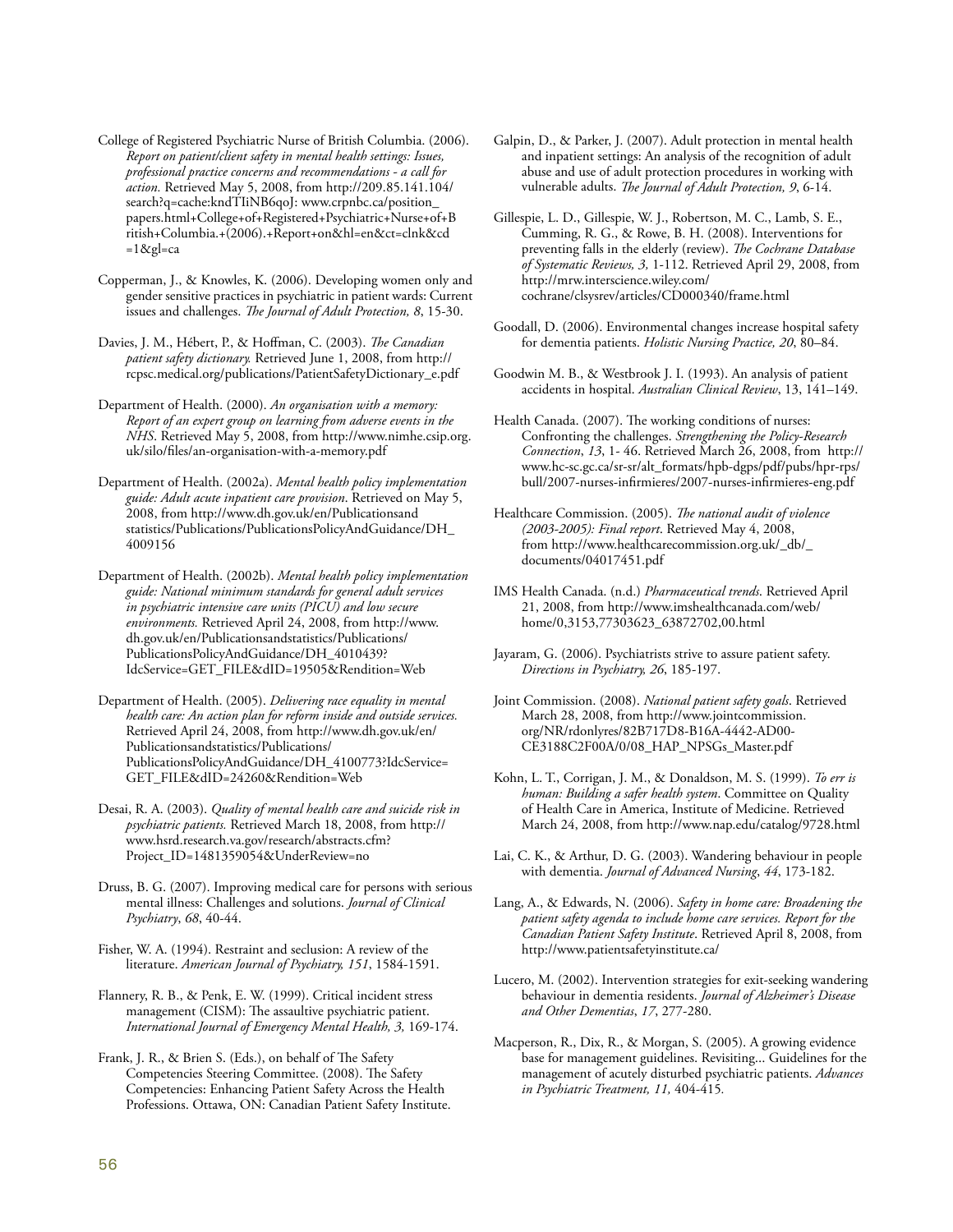- Marshall, H., Leloitt, P., & Hill, K. (2004). Safer wards for acute psychiatry: A review of the available evidence. *Report for the National Patient Safety Agency*. Retrieved on April 30, 2008, from http://www.npsa.nhs.uk/patientsafety/alerts-anddirectives/directives-guidance/mental-health/safer-wards-foracute-psychiatry/
- McGeorge, M., & Rae, M. (2007). Acute in-patient psychiatry: Service Improvement: The time is now. *Psychiatric Bulletin*, *31*, 259-261.
- McMurdo, M. E. T., & Harper, J. R. (2004). Institutional falls: Quality not quantity. *Age and Ageing, 33*, 399–404.
- Melonas, J. (2004). Patient-safety strategies can reduce suicide risk. *Psychiatric News, 39*, 24-28.
- *Mental Health Act*, R.S.O. 1990, c. M-7.
- Mental Health Act Commission. (2008). *Risk, rights, recovery*. Retrieved May 1, 2008, from http://www.mhac.org. uk/?q=node/430
- Mental Health Commission of Canada. (n.d.) *The mental health commission of Canada*. Retrieved August 8, 2008, from http:// www.mentalhealthcommission.ca/mhcc-en.php
- Mind (n.d.). *Ward Watch: Mind's campaign to improve hospital conditions for mental health patients*. Retrieved April 21, 2008, from http://www.mind.org.uk/
- Mohr, W. K., Mahon, M. M., & Noon. J. (1998). A restraint on restraints: The need to reconsider the use of restrictive measures: *Archives of Psychiatric Nursing, 12*, 95-106.
- Mohr, W. K., Petti, T.A., & Mohr, B.D. (2003). Adverse effects associated with the use of physical restraints. *Canadian Journal of Psychiatry, 48*, 330-337.
- Monahan, J., Steadman, H., Silver, E., Appelbaum, P., Robbins, P., & Mulvey, E. (2001). *Rethinking risk assessment: The MacArthur study of violence and mental disorder.* New York: Oxford University Press.
- Mood Disorders Society of Canada. (2008). Psychiatric patient waits in emergency departments. *Invitational exploratory roundtable proceedings report.* Held January 17, 2008, Ottawa. Retrieved May 10, 2008, from http://www.mooddisorderscanada.ca/ patient-wait/Background-Paper.pdf
- Nath, S. B., & Marcus, S. C. (2006). Medical errors in psychiatry. *Harvard Review of Psychiatry, 14*, 204-211.
- National Center for Patient Safety. (2004). *National Centre for Patient Safety Toolkit*. Retrieved March 31, 2008, from http:// www.va.gov/ncps/SafetyTopics/fallstoolkit/notebook/ completebooklet.pdf
- National Coordinating Council for Medication Error Reporting and Prevention. (n.d.). *About medication errors*. Retrieved April 9, 2008, from http://www.nccmerp.org/aboutMedErrors.html
- National Institute for Clinical Excellence. (2001). *Safety first: Five year report of the national confidential inquiry into suicide and homicide by people with mental illness*. Retrieved April 23, 2008, from http://www.dh.gov.uk/en/Publicationsandstatistics/ Publications/Publications PolicyAndGuidance/DH\_4006679? IdcService=GET\_FILE&dID=15047&Rendition=Web
- National Institute for Clinical Excellence. (2005). *Violence: The short-term management of disturbed/violent behavior on psychiatric in-patient setting and emergency departments: Nice guideline*. Retrieved May 15, 2008, from http://www.nice.org. uk/Guidance/CG25
- National Mental Health Working Group. (2005). *National safety priorities in mental health: A national plan for reducing harm*. Retrieved April 7, 2008, from http://www.health.gov.au/ internet/main/publishing.nsf/Content/mental-pubs-n-safety
- National Patient Safety Agency. (2004a). *Safer wards for acute psychiatry*. Retrieved April 3, 2008, from http://www.npsa. nhs.uk/patientsafety/alerts-and-directives/directives-guidance/ mental-health/safer-wards-for-acute-psychiatry/
- National Patient Safety Agency. (2004b). *Seven steps to patient safety: An overview guide for NHS staff*. Retrieved February 3, 2009, from http://www.npsa.nhs.uk/nrls/improvingpatientsafety/ patient-safety-tools-and-guidance/7steps/full-reference/
- National Patient Safety Agency. (2005). *Building a memory: Preventing harm, reducing risks and improving patient safety.* Retrieved on May 1, 2008, from http://www.npsa.nhs.uk/ patientsafety/alerts-and-directives/patient-safety-informationdatabase/?EntryId23=17600
- National Patient Safety Agency. (2006). *With safety in mind: Mental health services and patient safety*. Patient Safety Observatory Report 2. Retrieved on May 1, 2008, from http://www.npsa. nhs.uk/patientsafety/alerts-and-directives/directives-guidance/ mental-health
- National Patient Safety Agency. (2008a). *Seven steps to patient safety in mental health: Good practice examples.* Retrieved on February 3, 2009, from http://www.npsa.nhs.uk/nrls/ improvingpatientsafety/patient-safety-tools-and-guidance/ 7steps/
- National Patient Safety Agency. (2008b). *Seven Steps to Patient Safety in Mental Health: Summary.* Retrieved on February 3, 2009, from http://www.npsa.nhs.uk/nrls/improvingpatientsafety/ patient-safety-tools-and-guidance/7steps/
- National Steering Committee on Patient Safety. (2002). *Building a safer system: A national integrated strategy for improving patient safety in Canadian health care*. Retrieved April 30, 2008, from http://www.patientsafetyinstitute.ca/patientsafety/about.html
- Nicholls, T., Brink, J., Desmarais, S., Webster, C., & Martin, M. (2006). The Short-Term Assessment of Risk and Treatability (START): A prospective validation study in a forensic psychiatric sample. *Assessment*, *13*, 313-27.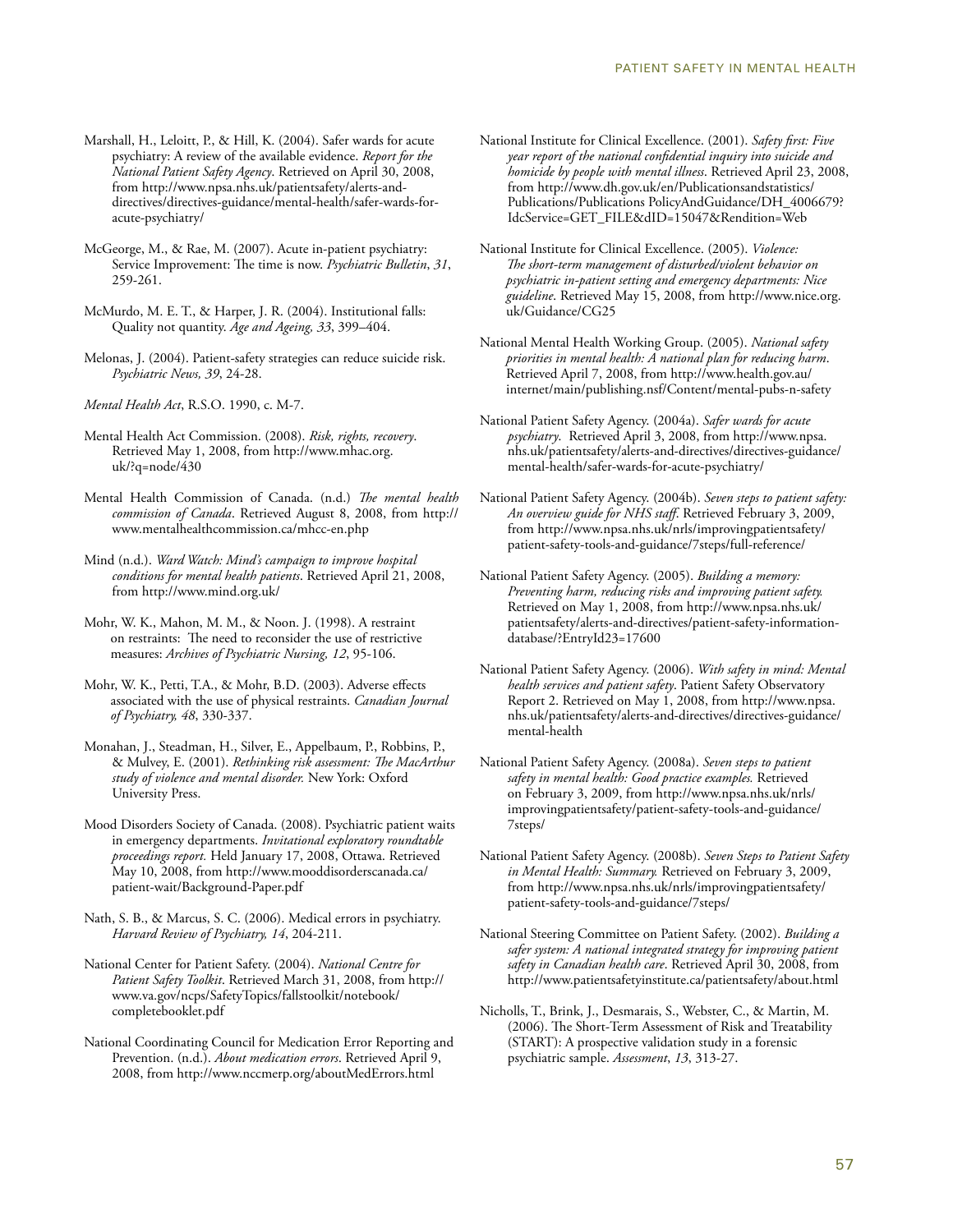Nicholls, T. L., Brink, J., Greaves, C., Lussier, P., & Verdun-Jones, S. (2009). Forensic psychiatric inpatients and aggression: An exploration of incidence, prevalence, severity, and interventions by patient gender. *International Journal of Law and Psychiatry, 32*, 23-30.

O'Donovan, A. (2007). Pragmatism rules: The intervention and prevention strategies used by psychiatric nurses working with non-suicidal self-harming individuals. *Journal of Psychiatric and Mental Health Nursing*, *14*, 64-71.

Quirk, A., Lelliott, P., & Seale, C. (2005). Risk management by patients on psychiatric wards in London: An ethnographic study*. Health, Risk and Society*, *7*, 85-91.

Registered Nurses Association of Northwest Territories and Nunuvut (n.d.). *Restaint: Who, when and what process*. Retrieved June 2, 2008, from http://www.rnantnu.ca/Portals/0/Documents/ News/restraint.pdf

Rocca, P., Villari, V., & Bogetto, F. (2006). Managing the aggressive and violent patient in the psychiatric emergency. *Progress in Neuro-Psychopharmacology and Biological Psychiatry*, *30*, 586–598.

Royal College of Psychiatrists. (1998). *Not just bricks and mortar: Report of the Royal College of Psychiatrists Working Party on the size, staffing, structure, sitting, and security of new acute adult psychiatric in-patient units*. Retrieved May 2, 2008, from http:// www.rcpsych.ac.uk/files/pdfversion/cr62.pdf

Royal College of Psychiatrists. (n.d.). *The Health Care Commission national audit of violence 2003-2005: Final report*. Retrieved April 22, 2008, from http://www.rcpsych.ac.uk/PDF/ Final%20Report%20shortened%20for%20website.pdf

Rubenstein, L. Z., Josephson, K. R., & Robbins, A. S. (1994). Falls in the nursing home. *Annals of Internal Medicine, 121*, 442- 51.

Sailas, E., & Fenton, M. (2000). Seclusion and restraint for people with serious mental illnesses. *The Cochrane Database of Systematic Reviews*, *3*, 1-14. Retrieved April 29, 2008, from http://www.cochrane.org/reviews/en/ab001163.html

Shear, M. K., Greeno, C., Kang, J., Ludewig, D., Frank, E., Swartz, H. A., et al. (2000). Diagnosis of nonpsychotic patients in community clinics. *American Journal of Psychiatry, 157*, 581-587.

Standing Nursing and Midwifery Advisory Committee. (1999). *Mental health nursing: Addressing acute concerns*. Retrieved April 24, 2008, from http://www.dh.gov.uk/en/Publicationsand statistics/Publications/PublicationsPolicyAndGuidance/ DH\_4008476?IdcService=GET\_FILE&dID=8272&Renditio n=Web

Steadman, H., Mulvey, E., Monahan, J., Robbins, P., Appelbaum, P., Grisso, T., et al. (1998). Violence by people discharged from acute psychiatric inpatient facilities and by others in the same neighbourhoods. *Archives of General Psychiatry, 55*, 393-401.

Sullivan, A. M., Barron, C. T., Bezmen, J., Rivera, J., & Zapata-Vega, M. (2005). The safe treatment of the suicidal patient in an adult inpatient setting: A proactive preventive approach.

*Psychiatric Quaterly, 76*, 67-83.

Swanson, J. W., Holzer, C. E., Ganju, V. K., & Jono, R. T. (1990). Violence and psychiatric disorder in the community: Evidence from the epidemiologic catchment area surveys. *Hospital and Community Psychiatry, 41,* 761-770.

Todd, C., & Skelton, D. (2004). What are the main risk factors for falls among older people and what are the most effective interventions to prevent these falls? *Copenhagen, WHO Regional Office for Europe (Health Evidence Network Report)*. Retrieved March 1, 2008, from http://www.euro.who.int/document/ E82552.pdf

Vincent, C., TaylorAdams, S., & Stanhope, N. (1998). Framework for analysing risk and safety in clinical medicine. *British Medical Journal, 316*, 1154-1157. Retrieved on May 19, 2008, from http://www.bmj.com/cgi/content/full/316/7138/1154

Warner, L., Nicholas, S., Patal, K., Harris, J., & Ford, R. (2000). *Improving care for detained patients from black and minority ethnic communities: Preliminary report*. Retrieved April 22, 2008, from http://www.scmh.org.uk/pdfs/national+visit+2.pdf

Webster, C. D., Martin, M., Brink, J., Nicholls, T. L., & Middleton, C. (2004). *Manual for the Short-Term Assessment of Risk and Treatability (START),* Version 1.0 (consultation ed.). St Joseph's Healthcare Hamilton: Ontario, Canada-Forensic Psychiatric Services Commission, Port Coquitlam, British Columbia, Canada.

Weiss, E., Altimari, D., Blint, D., & Megan, K. (1998, October, 11). *Deadly restraint: A Hartford Courant investigative report*. Hartford, CT: Hartford Courant.

World Health Organization. (1992). *International statistical classification of diseases and related health problems (10<sup>th</sup> ed.).* Geneva, Switzerland: World Health Organization.

World Health Organization. (2007). *The conceptual framework for the international classification for patient safety, v.1.0 for use in field testing, 2007-2008 (ICPS)*. Retrieved July 16, 2008, from http://www.who.int/patientsafety/ICPS%20- %20July%202007.pdf

World Health Organization. (2008). *Programmes and projects - Patient Safety - Taxonomy - International classification for patient safety (ICPS)*. Retrieved July 16, 2008, from http://www.who. int/patientsafety/taxonomy/en/

Woo, B. K. P., Chan, V. T., Ghobrial, N., & Sevilla, C. C. (2007). Comparison of two models for delivery of services in psychiatric emergencies. *General Hospital Psychiatry, 29*, 489-491.

Yassi, A., & Hancock, T. (2005). Patient safety-worker safety: Building a culture of safety to improve healthcare worker and patient well-being. *Healthcare Quarterly, 8*, 32-38.

Yeager, K. R., Saveanu, R., Roberts, A. R., Reissland, G., Mertz, D., Cirpili, A., et al. (2005). Measured response to identified suicide risk and violence: What you need to know about psychiatric patient safety. *Brief Treatment and Crisis Intervention, 5*, 121-141.